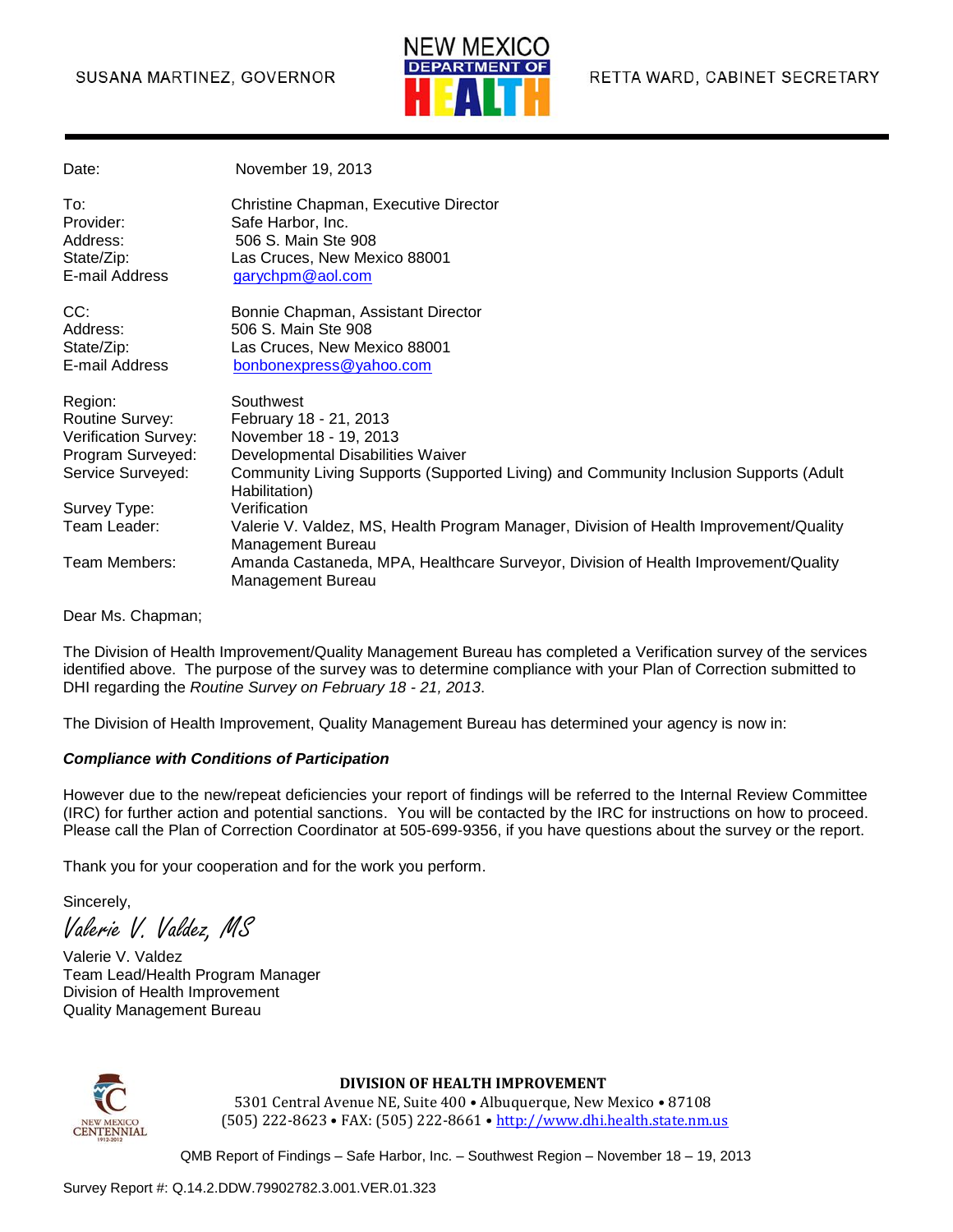| <b>Survey Process Employed:</b>                |                                                                                                                                       |                                                                                                                                                                                             |
|------------------------------------------------|---------------------------------------------------------------------------------------------------------------------------------------|---------------------------------------------------------------------------------------------------------------------------------------------------------------------------------------------|
| <b>Entrance Conference Date:</b>               | November 18, 2013                                                                                                                     |                                                                                                                                                                                             |
| Present:                                       | Safe Harbor, Inc.<br>Wendy Horton, Research Associate<br>Christine Chapman, Executive Director<br>Sarah Lockyear, Service Coordinator |                                                                                                                                                                                             |
|                                                | DOH/DHI/QMB                                                                                                                           | Valerie V. Valdez, MS, Team Lead/Health Program Manager<br>Amanda Castaneda, MPA, Healthcare Surveyor                                                                                       |
| <b>Exit Conference Date:</b>                   | November 19, 2013                                                                                                                     |                                                                                                                                                                                             |
| Present:                                       | Safe Harbor, Inc.                                                                                                                     | Christine Chapman, Executive Director<br>Bonnie Chapman, Assistant Director<br>Sarah Lockyear, Service Coordinator<br>Wendy Horton, Research Associate<br>Victoria Holloway, Office Manager |
|                                                | <b>DOH/DHI/QMB</b>                                                                                                                    | Valerie V. Valdez, MS, Team Lead/Health Program Manager<br>Amanda Castaneda, MPA, Healthcare Surveyor                                                                                       |
|                                                |                                                                                                                                       | <b>DDSD - SW Regional Office</b><br>None - Informed Regional office prior to exit                                                                                                           |
| Administrative Locations Visited               | Number:                                                                                                                               | 1                                                                                                                                                                                           |
| <b>Total Sample Size</b>                       | Number:                                                                                                                               | 7<br>1 - Jackson Class Members<br>6 - Non- <i>Jackson</i> Class Members<br>6 - Supported Living<br>7 - Adult Habilitation                                                                   |
| <b>Total Homes Visited</b>                     | Number:                                                                                                                               | 3                                                                                                                                                                                           |
| ❖ Supported Living Homes Visited               | Number:                                                                                                                               | 3                                                                                                                                                                                           |
| Persons Served Records Reviewed                | Number:                                                                                                                               | 7                                                                                                                                                                                           |
| Direct Support Personnel Interviewed           | Number:                                                                                                                               | 5                                                                                                                                                                                           |
| Direct Support Personnel Records Reviewed      | Number:                                                                                                                               | 27                                                                                                                                                                                          |
| Service Coordinator Records Reviewed           | Number:                                                                                                                               | $\overline{2}$                                                                                                                                                                              |
| Administrative Processes and Records Reviewed: |                                                                                                                                       |                                                                                                                                                                                             |

- Individual Medical and Program Case Files, including, but not limited to:
	- o Individual Service Plans
	- o Progress on Identified Outcomes
	- o Healthcare Plans
	- o Medication Administration Records
	- o Medical Emergency Response Plans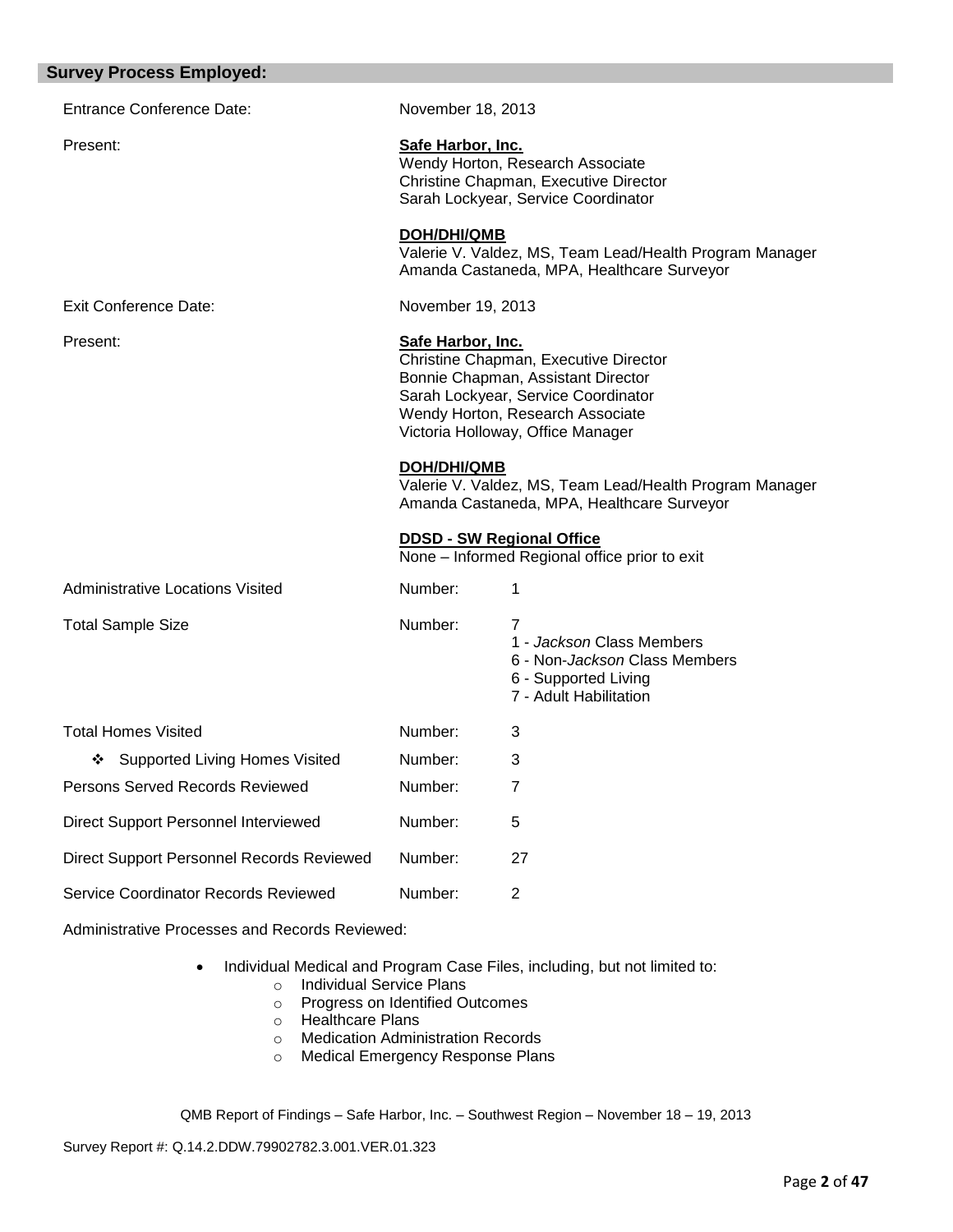- o Therapy Evaluations and Plans
- o Healthcare Documentation Regarding Appointments and Required Follow-Up
- o Other Required Health Information
- Personnel Files, including nursing and subcontracted staff
- Staff Training Records, Including Competency Interviews with Staff
- Caregiver Criminal History Screening Records
- Consolidated Online Registry/Employee Abuse Registry
- Quality Assurance / Improvement Plan

CC: Distribution List: DOH - Division of Health Improvement

DOH - Developmental Disabilities Supports Division

DOH - Office of Internal Audit

HSD - Medical Assistance Division

IRC - Internal Review Committee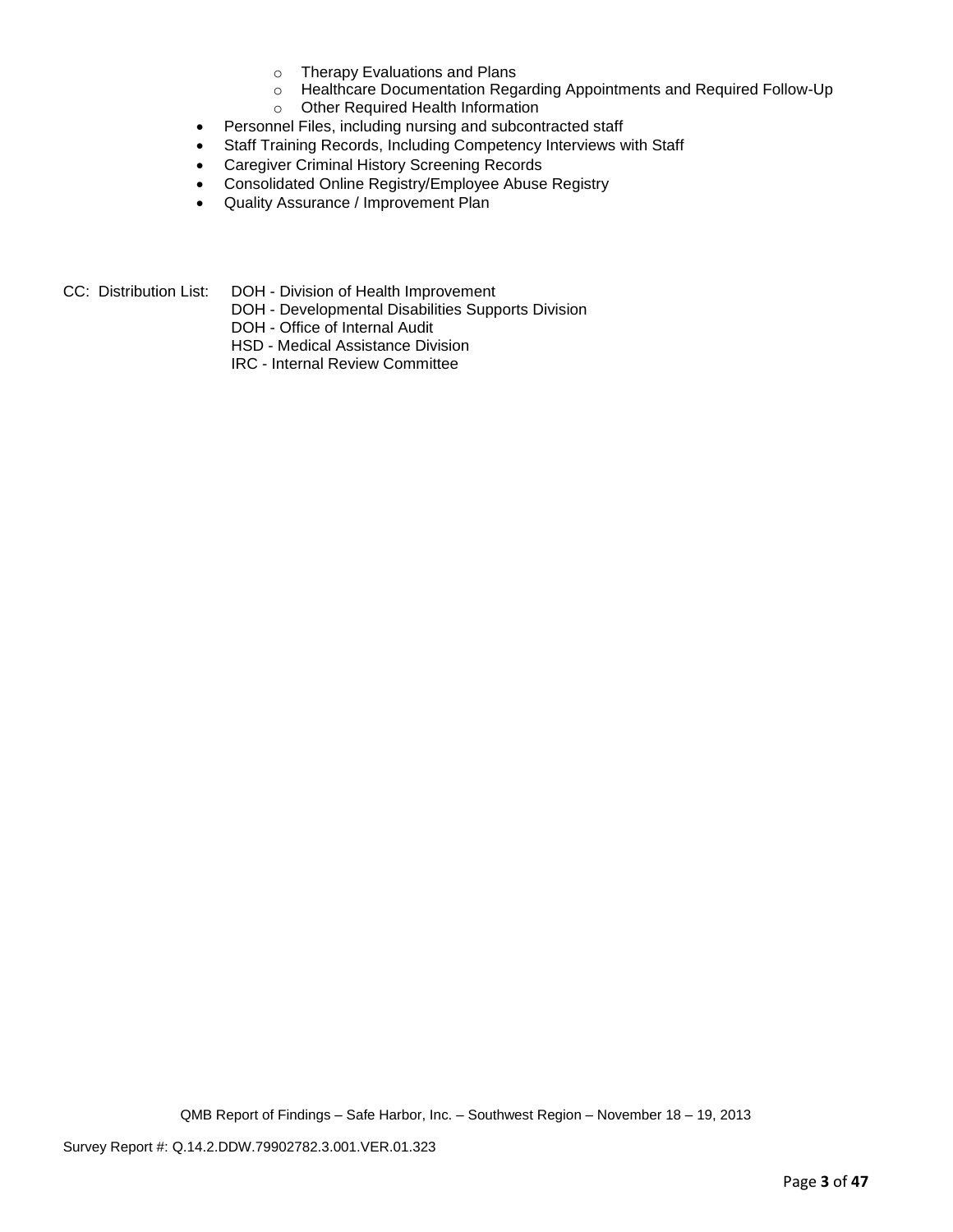## **Department of Health, Division of Health Improvement QMB Determination of Compliance Process**

The Division of Health Improvement, Quality Management Bureau (QMB) surveys compliance of the Developmental Disabilities Waiver (DDW) standards and state and federal regulations. QMB has grouped the CMS assurances into five Service Domains: Level of Care; Plan of Care; Qualified Providers; Health, Welfare and Safety; and Administrative Oversight (note that Administrative Oversight listed in this document is not the same as the CMS assurance of Administrative Authority. Used in this context it is related to the agency's operational policies and procedures, Quality Management system and Medicaid billing and reimbursement processes.)

The QMB Determination of Compliance process is based on provider compliance or non-compliance with standards and regulations identified in the QMB Report of Findings. All deficiencies (non-compliance with standards and regulations) are identified and cited as either a Standard level deficiency or a Condition of Participation level deficiency in the QMB Reports of Findings. All deficiencies require corrective action when non-compliance is identified.

Within the QMB Service Domains there are fundamental regulations, standards, or policies with which a provider must be in essential compliance in order to ensure the health and welfare of individuals served known as Conditions of Participation (CoPs).

The Determination of Compliance for each service type is based on a provider's compliance with CoPs in three (3) Service Domains.

Case Management Services:

- Level of Care
- Plan of Care
- Qualified Providers

Community Inclusion Supports/ Living Supports:

- Qualified Provider
- Plan of Care
- Health, Welfare and Safety

# **Conditions of Participation (CoPs)**

A CoP is an identified fundamental regulation, standard, or policy with which a provider must be in compliance in order to ensure the health and welfare of individuals served. CoPs are based on the Centers for Medicare and Medicaid Services, Home and Community-Based Waiver required assurances. A provider must be in compliance with CoPs to participate as a waiver provider.

QMB surveyors use professional judgment when reviewing the critical elements of each standard and regulation to determine when non-compliance with a standard level deficiency rises to the level of a CoP out of compliance. Only some deficiencies can rise to the level of a CoP. (See the next section for a list of CoPs.) The QMB survey team analyzes the relevant finding in terms of scope, actual harm or potential for harm, unique situations, patterns of performance, and other factors to determine if there is the potential for a negative outcome which would rise to the level of a CoP. A Standard level deficiency becomes a CoP out of compliance when the team's analysis establishes that there is an identified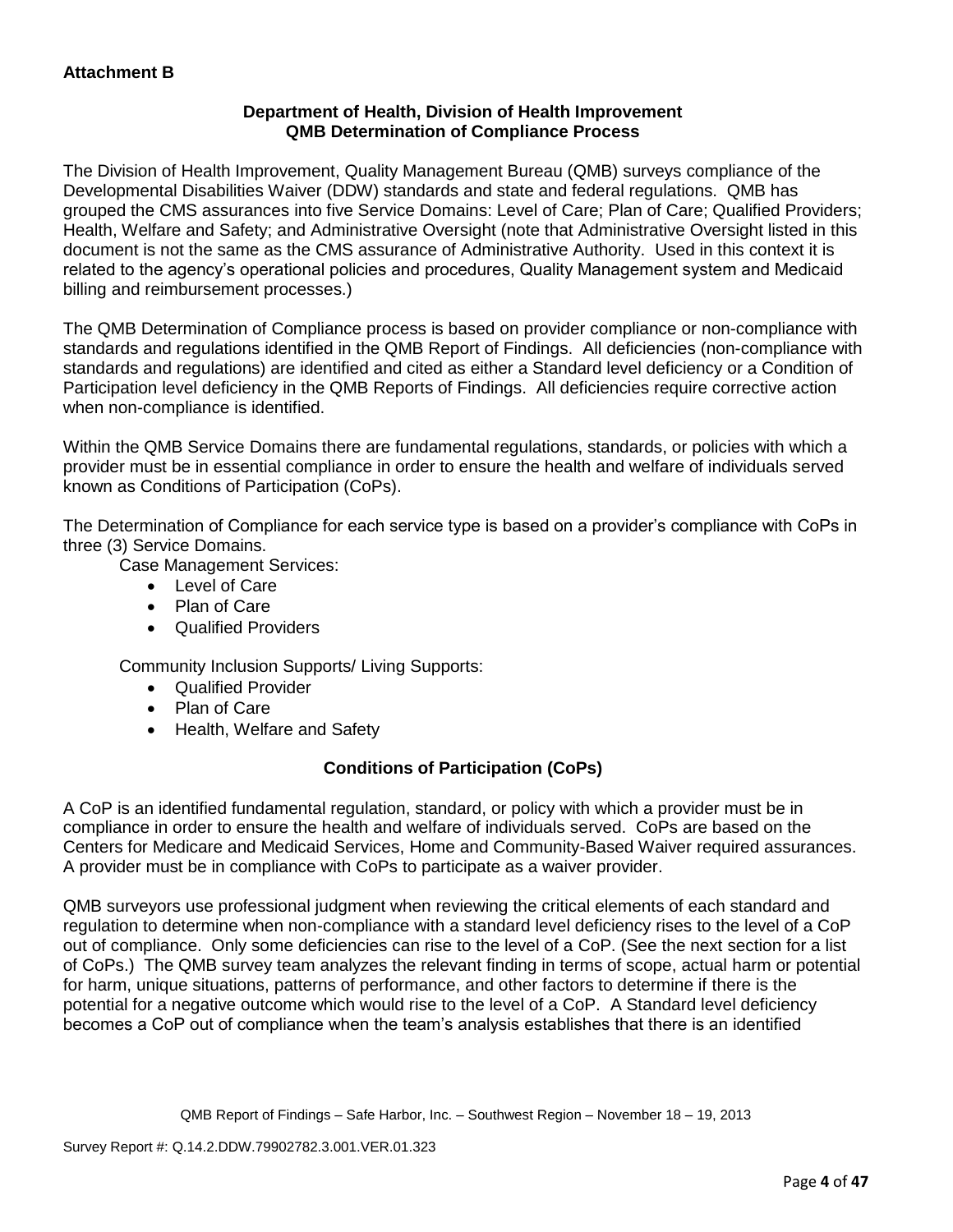potential for significant harm or actual harm. It is then cited as a CoP out of compliance. If the deficiency does not rise to the level of a CoP out of compliance, it is cited as a Standard Level Deficiency.

The Division of Health Improvement (DHI) and the Developmental Disabilities Supports Division (DDSD) collaborated to revise the current Conditions of Participation (CoPs). There are seven Conditions of Participation in which providers must be in compliance.

### **CoPs and Service Domains for Case Management Supports are as follows:**

### **Service Domain: Level of Care**

Condition of Participation:

1. **Level of Care**: The Case Manager shall complete all required elements of the Long Term Care Assessment Abstract (LTCAA) to ensure ongoing eligibility for waiver services.

### **Service Domain: Plan of Care**

Condition of Participation:

2. **Individual Service Plan (ISP) Creation and Development**: Each individual shall have an ISP. The ISP shall be developed in accordance with DDSD regulations and standards and is updated at least annually or when warranted by changes in the individual's needs.

Condition of Participation:

3. **ISP Monitoring and Evaluation:** The Case Manager shall ensure the health and welfare of the individual through monitoring the implementation of ISP desired outcomes.

### **CoPs and Service Domain for ALL Service Providers is as follows:**

#### **Service Domain: Qualified Providers**

Condition of Participation:

4. **Qualified Providers**: Agencies shall ensure support staff has completed criminal background screening and all mandated trainings as required by the DDSD.

### **CoPs and Service Domains for Living Supports and Inclusion Supports are as follows:**

### **Service Domain: Plan of Care**

Condition of Participation:

5. **ISP Implementation**: Services provided shall be consistent with the components of the ISP and implemented to achieve desired outcomes.

### **Service Domain: Health, Welfare and Safety**

Condition of Participation:

6. **Individual Health, Safety and Welfare: (Safety)** Individuals have the right to live and work in a safe environment.

### Condition of Participation:

7. **Individual Health, Safety and Welfare (Healthcare Oversight)**: The provider shall support individuals to access needed healthcare services in a timely manner. Nursing, healthcare services and healthcare oversight shall be available and provided as needed to address individuals' health, safety and welfare.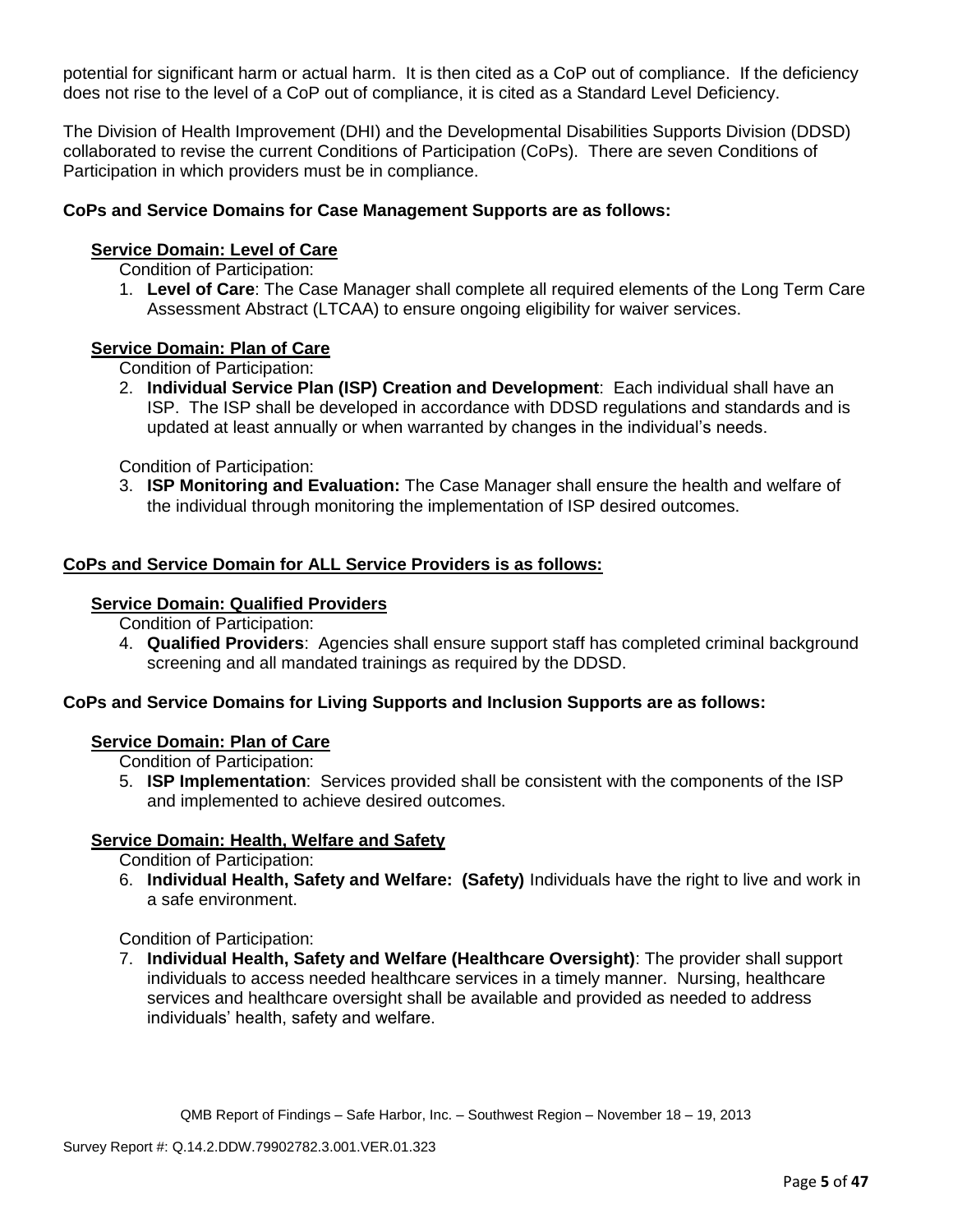### **QMB Determinations of Compliance**

### Compliance with Conditions of Participation

The QMB determination of *Compliance with Conditions of Participation* indicates that a provider is in compliance with all Conditions of Participation, (CoP). The agency has obtained a level of compliance such that there is a minimal potential for harm to individuals' health and safety. To qualify for a determination of Compliance with Conditions of Participation, the provider must be in compliance with all Conditions of Participation in all relevant Service Domains. The agency may also have Standard level deficiencies (deficiencies which are not at the condition level) out of compliance in any of the Service Domains.

### Partial-Compliance with Conditions of Participation

The QMB determination of *Partial-Compliance with Conditions of Participation* indicates that a provider is out of compliance with Conditions of Participation in one (1) to two (2) Service Domains. The agency may have one or more Condition level tags within a Service Domain. This partialcompliance, if not corrected, may result in a serious negative outcome or the potential for more than minimal harm to individuals' health and safety. The agency may also have Standard level deficiencies (deficiencies which are not at the condition level) in any of the Service Domains.

Providers receiving a repeat determination of Partial-Compliance for repeat deficiencies at the level of a Condition in any Service Domain may be referred by the Quality Management Bureau to the Internal Review Committee (IRC) for consideration of remedies and possible actions or sanctions.

### Non-Compliance with Conditions of Participation

The QMB determination of *Non-Compliance with Conditions of Participation* indicates a provider is significantly out of compliance with Conditions of Participation in multiple Service Domains. The agency may have one or more Condition level tags in each of 3 relevant Service Domains. This non-compliance, if not corrected, may result in a serious negative outcome or the potential for more than minimal harm to individuals' health and safety. The agency may also have Standard level deficiencies (deficiencies which are not at the condition level) in any of the Service Domains

Providers receiving a repeat determination of Non-Compliance will be referred by Quality Management Bureau to the Internal Review Committee (IRC) for consideration of remedies and possible actions or sanctions.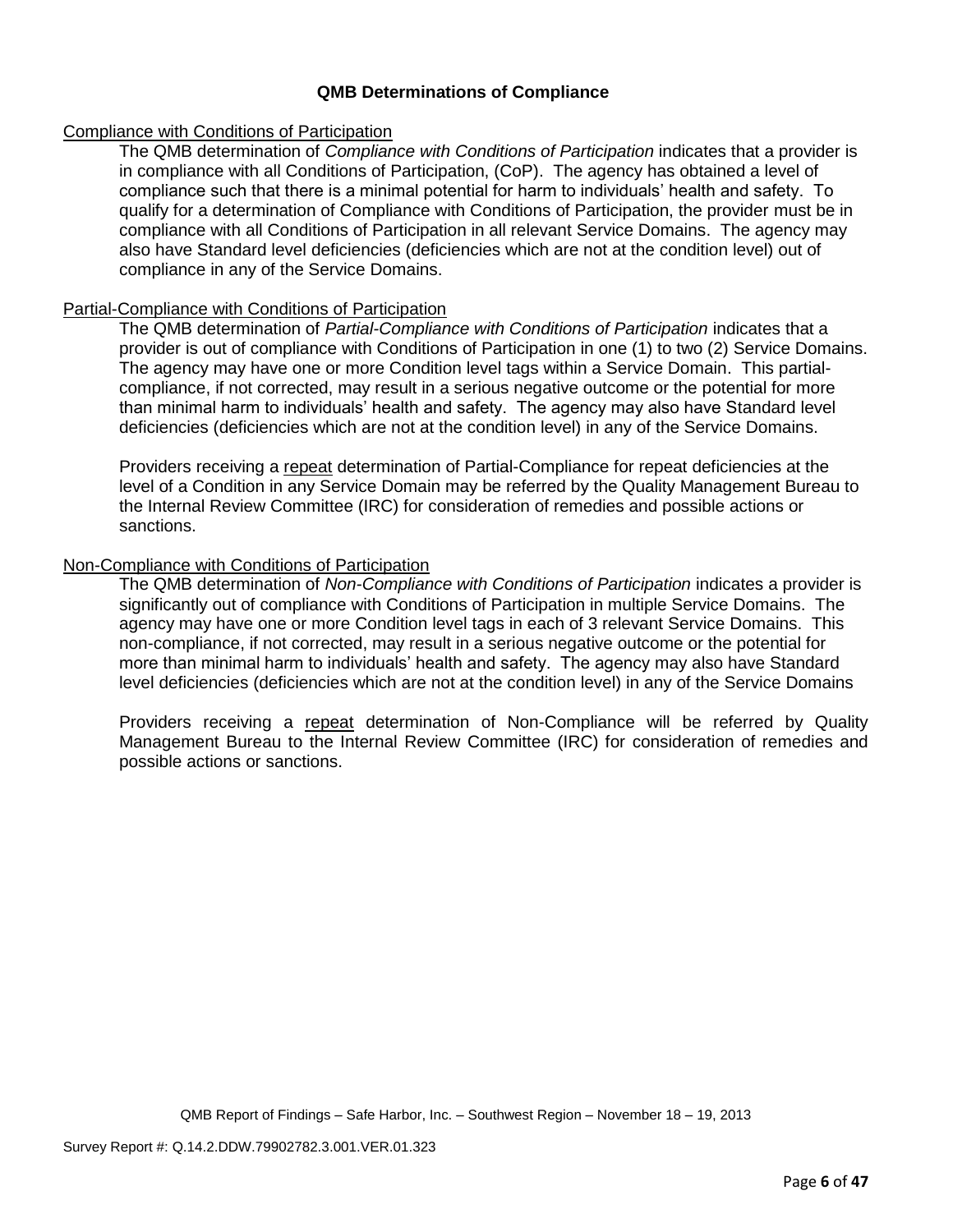### **Guidelines for the Provider Informal Reconsideration of Finding (IRF) Process**

## **Introduction:**

Throughout the QMB Survey process, surveyors are openly communicating with providers. Open communication means surveyors have clarified issues and/or requested missing information before completing the review through the use of the signed/dated "Document Request," or "Administrative Needs," etc. forms. Regardless, there may still be instances where the provider disagrees with a specific finding. Providers may use the following process to informally dispute a finding.

# **Instructions:**

- 1. The Informal Reconsideration of the Finding (IRF) request must be received in writing to the QMB Deputy Bureau Chief **within 10 business days** of receipt of the final Report of Findings.
- 2. The written request for an IRF *must* be completed on the QMB Request for Informal Reconsideration of Finding form available on the QMB website:<http://dhi.health.state.nm.us/qmb>
- 3. The written request for an IRF must specify in detail the request for reconsideration and why the finding is inaccurate.
- 4. The IRF request must include all supporting documentation or evidence.
- 5. If you have questions about the IRF process, email the IRF Chairperson, Crystal Lopez-Beck at [crystal.lopez-beck@state.nm.us](mailto:crystal.lopez-beck@state.nm.us) for assistance.

# **The following limitations apply to the IRF process:**

- The written request for an IRF and all supporting evidence must be received within 10 business days.
- Findings based on evidence requested during the survey and not provided may not be subject to reconsideration.
- The supporting documentation must be new evidence not previously reviewed or requested by the survey team.
- Providers must continue to complete their Plan of Correction during the IRF process
- Providers may not request an IRF to challenge the sampling methodology.
- Providers may not request an IRF based on disagreement with the nature of the standard or regulation.
- Providers may not request an IRF to challenge the team composition.
- Providers may not request an IRF to challenge the DHI/QMB determination of compliance or the length of their DDSD provider contract.

A Provider forfeits the right to an IRF if the request is not received within 10 business days of receiving the report and/or does not include all supporting documentation or evidence to show compliance with the standards and regulations.

The IRF Committee will review the request, the Provider will be notified in writing of the ruling; no face-toface meeting will be conducted.

When a Provider requests that a finding be reconsidered, it does not stop or delay the Plan of Correction process. **Providers must continue to complete the Plan of Correction, including the finding in dispute regardless of the IRF status.** If a finding is removed or modified, it will be noted and removed or modified from the Report of Findings. It should be noted that in some cases a Plan of Correction may be completed prior to the IRF process being completed. The provider will be notified in writing on the decisions of the IRF committee.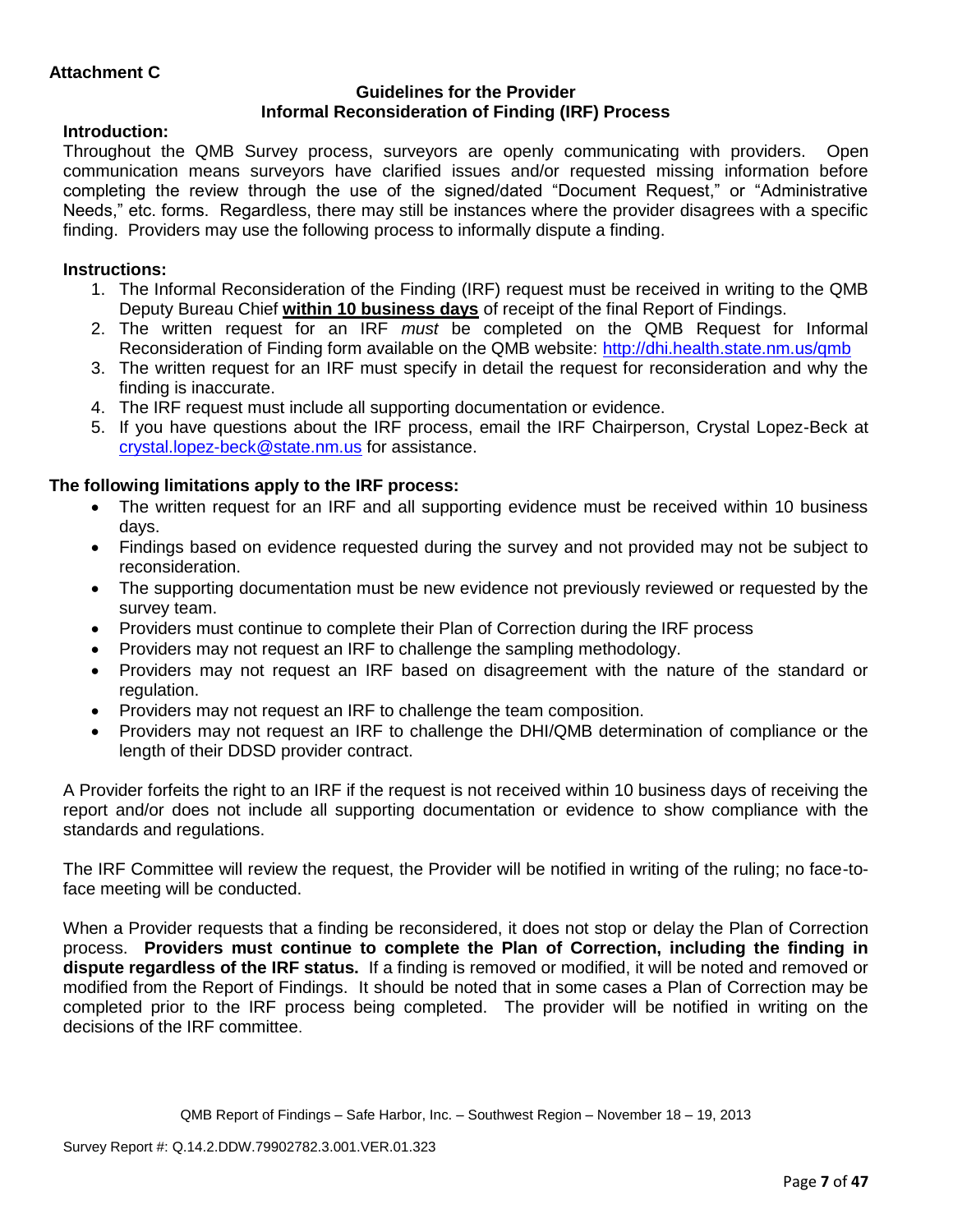| Agency:                     | Safe Harbor, Inc. - Southwest Region                                                               |
|-----------------------------|----------------------------------------------------------------------------------------------------|
| Program:                    | Developmental Disabilities Waiver                                                                  |
| Service:                    | Community Living Supports (Supported Living) and Community Inclusion Supports (Adult Habilitation) |
| <b>Monitoring Type:</b>     | <b>Verification Survey</b>                                                                         |
| <b>Routine Survey:</b>      | February 18 - 21, 2013                                                                             |
| <b>Verification Survey:</b> | November 18 - 19, 2013                                                                             |

| <b>Standard of Care</b>                                                                                                                                                                                                                                                                                                                                                                                                                                                                                                                                                                                                                                                                                                                                                                                                                                                                                                                                                                                             | <b>Routine Survey Deficiencies</b><br>February 18 - 21, 2013                                                                                                                                                                                                                                                                                                                                                                                                                                                                                                                                                                                                                       | <b>Verification Survey</b><br><b>New and Repeat Deficiencies</b><br>November 18 - 19, 2013                                                                                                                                                                                                                                                                                                                                                                                                                                                                                                                                                                                                   |
|---------------------------------------------------------------------------------------------------------------------------------------------------------------------------------------------------------------------------------------------------------------------------------------------------------------------------------------------------------------------------------------------------------------------------------------------------------------------------------------------------------------------------------------------------------------------------------------------------------------------------------------------------------------------------------------------------------------------------------------------------------------------------------------------------------------------------------------------------------------------------------------------------------------------------------------------------------------------------------------------------------------------|------------------------------------------------------------------------------------------------------------------------------------------------------------------------------------------------------------------------------------------------------------------------------------------------------------------------------------------------------------------------------------------------------------------------------------------------------------------------------------------------------------------------------------------------------------------------------------------------------------------------------------------------------------------------------------|----------------------------------------------------------------------------------------------------------------------------------------------------------------------------------------------------------------------------------------------------------------------------------------------------------------------------------------------------------------------------------------------------------------------------------------------------------------------------------------------------------------------------------------------------------------------------------------------------------------------------------------------------------------------------------------------|
|                                                                                                                                                                                                                                                                                                                                                                                                                                                                                                                                                                                                                                                                                                                                                                                                                                                                                                                                                                                                                     | Service Domain: Service Plans: ISP Implementation - Services are delivered in accordance with the service plan, including type,                                                                                                                                                                                                                                                                                                                                                                                                                                                                                                                                                    |                                                                                                                                                                                                                                                                                                                                                                                                                                                                                                                                                                                                                                                                                              |
| scope, amount, duration and frequency specified in the service plan.                                                                                                                                                                                                                                                                                                                                                                                                                                                                                                                                                                                                                                                                                                                                                                                                                                                                                                                                                |                                                                                                                                                                                                                                                                                                                                                                                                                                                                                                                                                                                                                                                                                    |                                                                                                                                                                                                                                                                                                                                                                                                                                                                                                                                                                                                                                                                                              |
| Tag #1A32 and 6L14<br><b>Individual Service Plan Implementation</b>                                                                                                                                                                                                                                                                                                                                                                                                                                                                                                                                                                                                                                                                                                                                                                                                                                                                                                                                                 | <b>Condition of Participation Level Deficiency</b>                                                                                                                                                                                                                                                                                                                                                                                                                                                                                                                                                                                                                                 | <b>Standard Level Deficiency</b>                                                                                                                                                                                                                                                                                                                                                                                                                                                                                                                                                                                                                                                             |
| NMAC 7.26.5.16.C and D Development of the ISP.<br>Implementation of the ISP. The ISP shall be<br>implemented according to the timelines determined<br>by the IDT and as specified in the ISP for each stated<br>desired outcomes and action plan.<br>C. The IDT shall review and discuss information and<br>recommendations with the individual, with the goal of<br>supporting the individual in attaining desired<br>outcomes. The IDT develops an ISP based upon the<br>individual's personal vision statement, strengths,<br>needs, interests and preferences. The ISP is a<br>dynamic document, revised periodically, as needed,<br>and amended to reflect progress towards personal<br>goals and achievements consistent with the<br>individual's future vision. This regulation is<br>consistent with standards established for individual<br>plan development as set forth by the commission on<br>the accreditation of rehabilitation facilities (CARF)<br>and/or other program accreditation approved and | After an analysis of the evidence it has been<br>determined that there is a significant potential for a<br>negative outcome to occur.<br>Based on record review, the Agency failed to<br>implement the ISP according to the timelines<br>determined by the IDT and as specified in the ISP for<br>each stated desired outcomes and action plan for 7<br>of 7 individuals.<br>Per Individuals ISP the following was found with<br>regards to the implementation of ISP Outcomes:<br><b>Administrative Files Reviewed:</b><br><b>Supported Living Data Collection/Data</b><br>Tracking/Progress with regards to ISP Outcomes:<br>Individual #2<br>• None found for 12/2012 - 1/2013. | <b>New / Repeat Finding:</b><br>Based on record review, the Agency did not<br>implement the ISP according to the timelines<br>determined by the IDT and as specified in the ISP for<br>each stated desired outcomes and action plan for 1<br>of 7 individuals.<br>Per Individuals' ISP the following was found with<br>regards to the implementation of ISP Outcomes:<br><b>Administrative Files Reviewed:</b><br><b>Adult Habilitation Data Collection/Data</b><br>Tracking/Progress with regards to ISP Outcomes:<br>Individual #1<br>• Per Work/Education/Volunteer Outcome; Action<br>Step for " will be transported to her mani/pedi<br>group with Kindle in hand" is to be completed 1 |
| adopted by the developmental disabilities division<br>and the department of health. It is the policy of the                                                                                                                                                                                                                                                                                                                                                                                                                                                                                                                                                                                                                                                                                                                                                                                                                                                                                                         | Individual #4                                                                                                                                                                                                                                                                                                                                                                                                                                                                                                                                                                                                                                                                      | time per week evidence found indicated it was<br>not being completed at the required frequency as                                                                                                                                                                                                                                                                                                                                                                                                                                                                                                                                                                                            |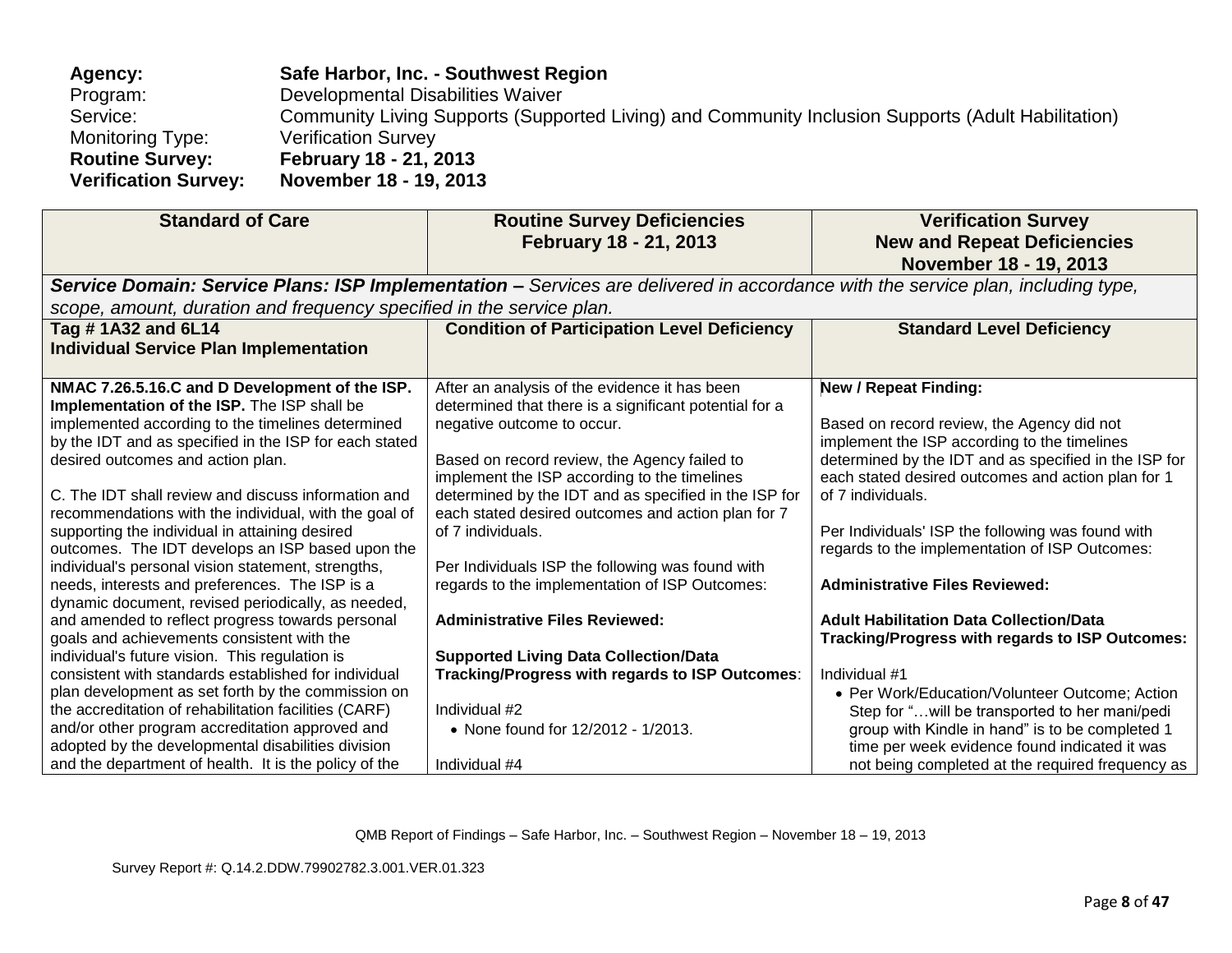| developmental disabilities division (DDD), that to the<br>extent permitted by funding, each individual receive<br>supports and services that will assist and encourage<br>independence and productivity in the community and<br>attempt to prevent regression or loss of current<br>capabilities. Services and supports include<br>specialized and/or generic services, training,<br>education and/or treatment as determined by the IDT<br>and documented in the ISP.<br>D. The intent is to provide choice and obtain<br>opportunities for individuals to live, work and play<br>with full participation in their communities. The<br>following principles provide direction and purpose in<br>planning for individuals with developmental<br>disabilities.<br>[05/03/94; 01/15/97; Recompiled 10/31/01] | • None found regarding Live Outcome: "Once<br>is able to complete step one, she will then take<br>three trips out of Las Cruces with minimal<br>behaviors rest of the week" for 11/2012 -<br>12/2012<br>• Per Live Outcome "will be able to tolerate 3 out<br>of town trips." Action Steps for "once (#4) is able<br>to complete step one, she will then take three<br>trips out of Las Cruces with minimal behaviors<br>rest of the week," is to be completed 1 time per<br>month. Evidence found indicated it was not<br>being completed at the required frequency as<br>indicated in the ISP for 1/2013.<br>• Per Health Outcome " will exercise daily."<br>Action Steps for "exercises daily" is to be<br>completed 1 time per day. Evidence found<br>indicated it was not being completed at the<br>required frequency as indicated in the ISP for<br>11/2012 and 1/2013.<br>• " will pick the holidays she would like to<br>celebrate bi-weekly," is to be completed bi-<br>weekly. Action Step was not being completed at<br>the required frequency for 1/2013.<br>Individual #5<br>• Per Live Outcome "I will decorate my home once<br>a month with different homemade decorations."<br>Action Step for "will create decorations" is to be<br>completed 2 - 3 times per week. Evidence found<br>indicated it was not being completed at the<br>required frequency as indicated in the ISP for<br>11/2012; 12/2012. | indicated in the ISP for $9/2013 - 10/2013$ .<br>• Per Work/Education/Volunteer Outcome; Action<br>Step for " will be given a choice of a game or<br>music to engage in on her Kindle" is to be<br>completed 1 time per week evidence found<br>indicated it was not being completed at the<br>required frequency as indicated in the ISP for<br>$9/2013 - 10/2013$ .<br>• Per Work/Education/Volunteer Outcome; Action<br>Step for "during the waiting period for her<br>mani/pediwill engage in her selected activity of<br>choice (game or music) with another individual<br>using her Kindle" is to be completed 1 time per<br>week evidence found indicated it was not being<br>completed at the required frequency as indicated<br>in the ISP for 9/2013 - 10/2013. |
|------------------------------------------------------------------------------------------------------------------------------------------------------------------------------------------------------------------------------------------------------------------------------------------------------------------------------------------------------------------------------------------------------------------------------------------------------------------------------------------------------------------------------------------------------------------------------------------------------------------------------------------------------------------------------------------------------------------------------------------------------------------------------------------------------------|----------------------------------------------------------------------------------------------------------------------------------------------------------------------------------------------------------------------------------------------------------------------------------------------------------------------------------------------------------------------------------------------------------------------------------------------------------------------------------------------------------------------------------------------------------------------------------------------------------------------------------------------------------------------------------------------------------------------------------------------------------------------------------------------------------------------------------------------------------------------------------------------------------------------------------------------------------------------------------------------------------------------------------------------------------------------------------------------------------------------------------------------------------------------------------------------------------------------------------------------------------------------------------------------------------------------------------------------------------------------------------------------------------------------------|--------------------------------------------------------------------------------------------------------------------------------------------------------------------------------------------------------------------------------------------------------------------------------------------------------------------------------------------------------------------------------------------------------------------------------------------------------------------------------------------------------------------------------------------------------------------------------------------------------------------------------------------------------------------------------------------------------------------------------------------------------------------------|
|                                                                                                                                                                                                                                                                                                                                                                                                                                                                                                                                                                                                                                                                                                                                                                                                            | • Per Fun Outcome "will access applications of<br>her own choice without assistance." Action Step                                                                                                                                                                                                                                                                                                                                                                                                                                                                                                                                                                                                                                                                                                                                                                                                                                                                                                                                                                                                                                                                                                                                                                                                                                                                                                                          |                                                                                                                                                                                                                                                                                                                                                                                                                                                                                                                                                                                                                                                                                                                                                                          |
|                                                                                                                                                                                                                                                                                                                                                                                                                                                                                                                                                                                                                                                                                                                                                                                                            | for "will practice an electronic tablet for 20                                                                                                                                                                                                                                                                                                                                                                                                                                                                                                                                                                                                                                                                                                                                                                                                                                                                                                                                                                                                                                                                                                                                                                                                                                                                                                                                                                             |                                                                                                                                                                                                                                                                                                                                                                                                                                                                                                                                                                                                                                                                                                                                                                          |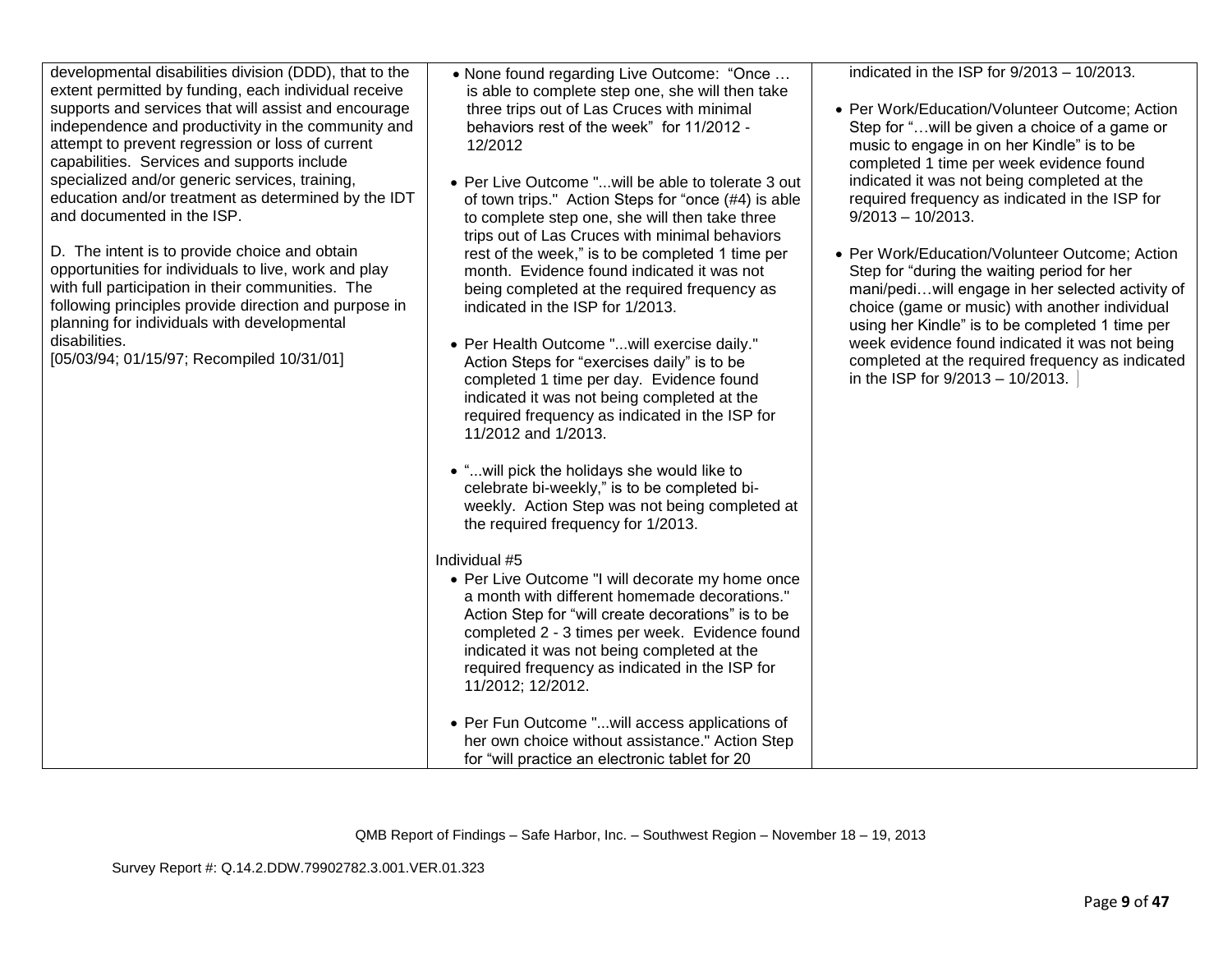| minutes" is to be completed 3 times per week.                                                          |  |
|--------------------------------------------------------------------------------------------------------|--|
| Evidence found indicated it was not being                                                              |  |
| completed at the required frequency as indicated                                                       |  |
| in the ISP for 11/2012; 12/2012.                                                                       |  |
|                                                                                                        |  |
|                                                                                                        |  |
| • Per Fun Outcome "I will create a photo journal of<br>her life experiences and share it with others." |  |
| Action Step for "work on the journal" is to be                                                         |  |
| completed 2 times per week. Evidence found                                                             |  |
| indicated it was not being completed at the                                                            |  |
| required frequency as indicated in the ISP for                                                         |  |
| 11/2012; 12/2012.                                                                                      |  |
|                                                                                                        |  |
| • January 2013: None found regarding Action Step                                                       |  |
| for " will create decorations."                                                                        |  |
|                                                                                                        |  |
| • January 2013: None found regarding Action Step                                                       |  |
| for " will practice an electronic tablet for 20                                                        |  |
| minutes."                                                                                              |  |
|                                                                                                        |  |
| • January 2013: None found regarding Action Step                                                       |  |
| for "work on the journal."                                                                             |  |
|                                                                                                        |  |
| Individual #6                                                                                          |  |
| • None found for 11/2012 - 1/2013.                                                                     |  |
|                                                                                                        |  |
| Individual #7                                                                                          |  |
| • None found for 12/2012 - 1/2013.                                                                     |  |
|                                                                                                        |  |
| <b>Adult Habilitation Data Collection/Data</b>                                                         |  |
| Tracking/Progress with regards to ISP Outcomes:                                                        |  |
|                                                                                                        |  |
| Individual #1                                                                                          |  |
| • None found for 11/2012.                                                                              |  |
|                                                                                                        |  |
| Individual #2                                                                                          |  |
| • No Outcomes or DDSD exemption/decision                                                               |  |
| justification found for Adult Habilitation Services.                                                   |  |
| As indicated by NMAC 7.26.5.14 "Outcomes are                                                           |  |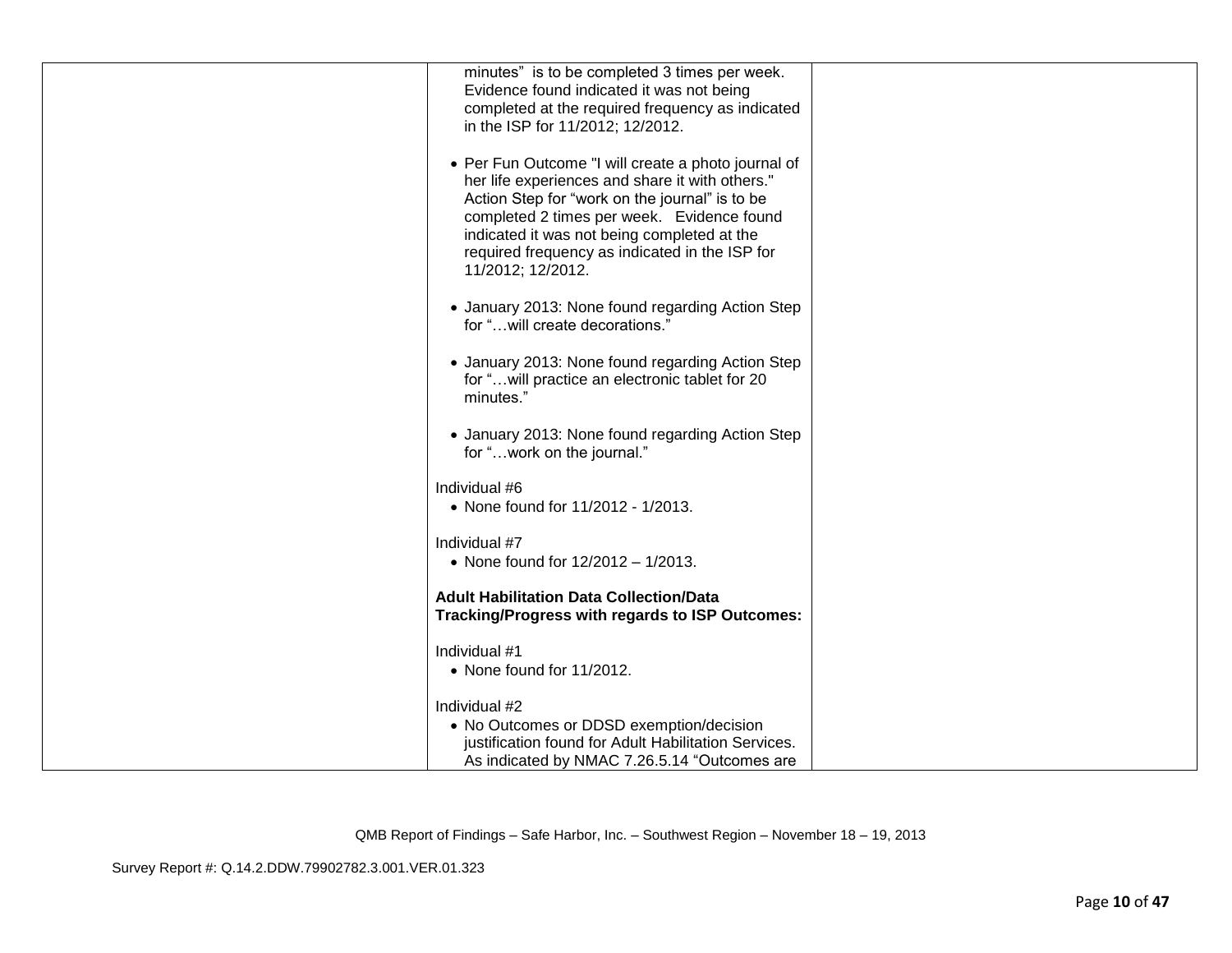| required for any life area for which the individual<br>receives services funded by the developmental<br>disabilities Medicaid waiver."                                                                                                                                                                      |  |
|-------------------------------------------------------------------------------------------------------------------------------------------------------------------------------------------------------------------------------------------------------------------------------------------------------------|--|
| Individual #4<br>• None found regarding "Research activities she<br>would like to try bi-weekly" for 11/2012.                                                                                                                                                                                               |  |
| • None found regarding "Pick favorite event and<br>attend 20 events" for 11/2012; 12/2012.                                                                                                                                                                                                                  |  |
| • None found regarding "Attempt 3 local outings<br>with minimal behaviors the rest of the week" for<br>11/2012; 12/2012                                                                                                                                                                                     |  |
| • Per Work/Learn Outcome "will prepare a dish<br>for the pot luck." Action Steps for "completes one<br>dish for the potluck party" is to be completed<br>biweekly. Evidence found indicated it was not<br>being completed at the required frequency as<br>indicated in the ISP for 11/2012; 12/2012.        |  |
| • " will make 24 birthday cards" is to be<br>completed bi-weekly. Action Step was not being<br>completed at the required frequency for 1/2013.                                                                                                                                                              |  |
| Individual #5<br>• No Outcomes or DDSD exemption/decision<br>justification found for Adult Habilitation Services.<br>As indicated by NMAC 7.26.5.14 "Outcomes are<br>required for any life area for which the individual<br>receives services funded by the developmental<br>disabilities Medicaid waiver." |  |
| Individual #6<br>• None found for 1/2013.                                                                                                                                                                                                                                                                   |  |
| Individual #7<br>• None found for 12/2012 - 1/2013.                                                                                                                                                                                                                                                         |  |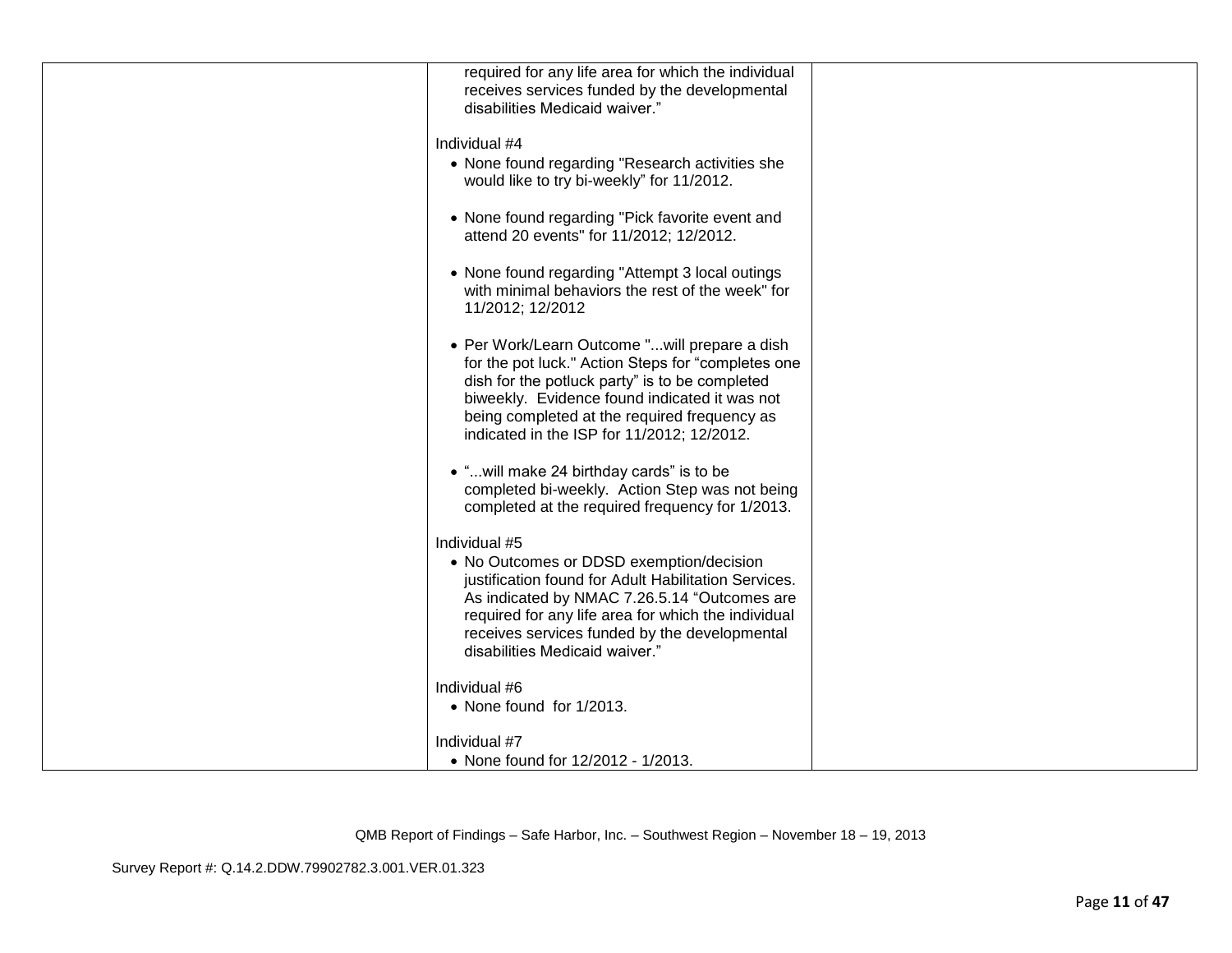| <b>Residential Files Reviewed:</b>                                                                                                                                             |  |
|--------------------------------------------------------------------------------------------------------------------------------------------------------------------------------|--|
| <b>Supported Living Data Collection/Data</b><br>Tracking/Progress with regards to ISP Outcomes:                                                                                |  |
| Individual #2<br>• None found for $2/1/2013 - 2/19/2013$ .                                                                                                                     |  |
| Individual #3<br>• "will plan the visit" is to be completed 1 time<br>per week. Action Step was not being completed<br>at the required frequency for 2/01/2013 -<br>2/19/2013. |  |
| Individual #5<br>• None found for 2/1/2013 - 2/18/2013.                                                                                                                        |  |
| Individual #6<br>• None found for 2/1/2013 - 2/18/2013.                                                                                                                        |  |
|                                                                                                                                                                                |  |
|                                                                                                                                                                                |  |
|                                                                                                                                                                                |  |
|                                                                                                                                                                                |  |
|                                                                                                                                                                                |  |
|                                                                                                                                                                                |  |
|                                                                                                                                                                                |  |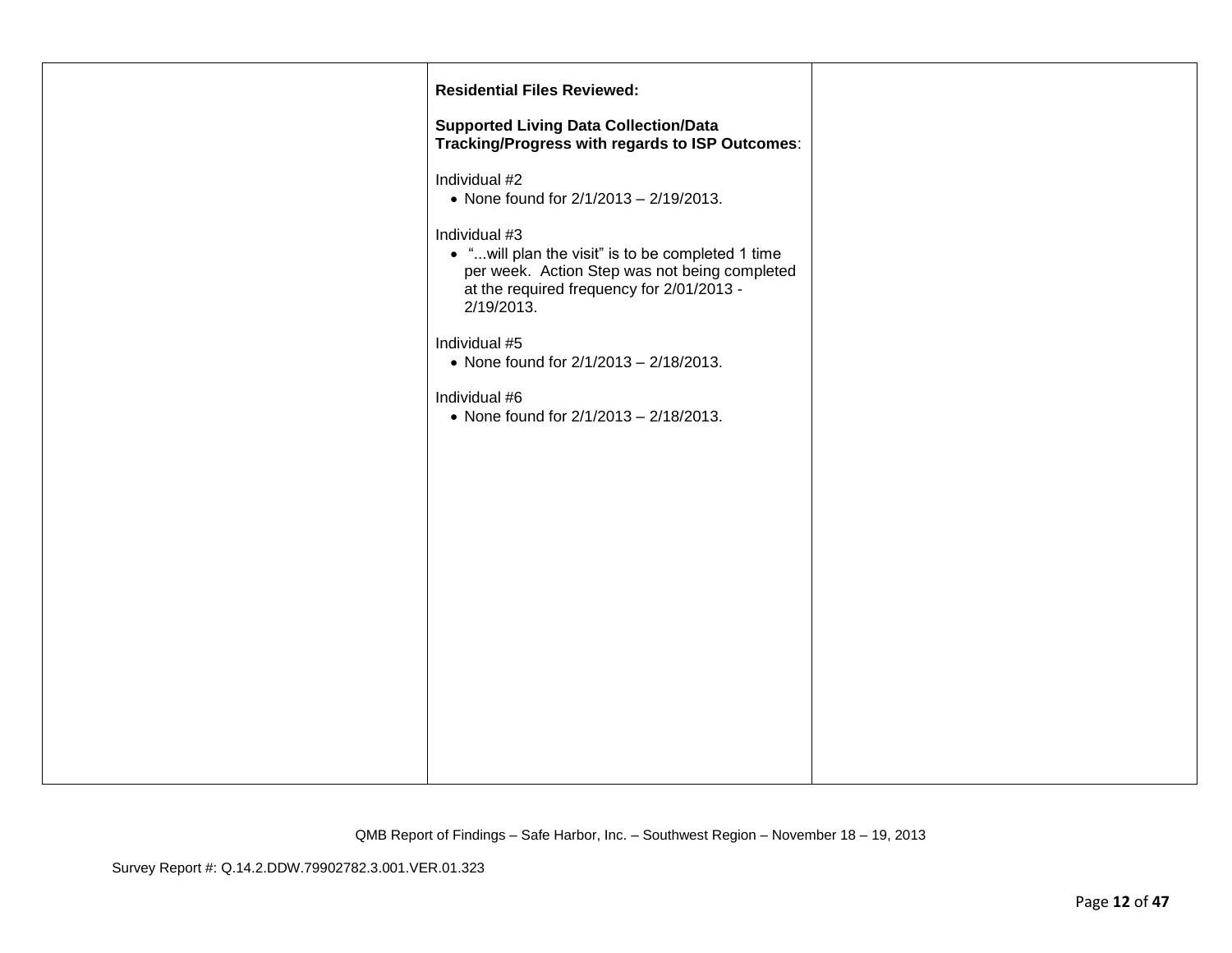| <b>Standard of Care</b>                                                                                                     | <b>Routine Survey Deficiencies</b>                                                                                                  | <b>Verification Survey</b>                          |  |  |
|-----------------------------------------------------------------------------------------------------------------------------|-------------------------------------------------------------------------------------------------------------------------------------|-----------------------------------------------------|--|--|
|                                                                                                                             | February 18 - 21, 2013                                                                                                              | <b>New and Repeat Deficiencies</b>                  |  |  |
|                                                                                                                             |                                                                                                                                     | November 18 - 19, 2013                              |  |  |
| Service Domain: Qualified Providers – The State monitors non-licensed/non-certified providers to assure adherence to waiver |                                                                                                                                     |                                                     |  |  |
|                                                                                                                             | requirements. The State implements its policies and procedures for verifying that provider training is conducted in accordance with |                                                     |  |  |
| State requirements and the approved waiver.                                                                                 |                                                                                                                                     |                                                     |  |  |
| Tag #1A26                                                                                                                   | <b>NA</b>                                                                                                                           | <b>Standard Level Deficiency</b>                    |  |  |
| <b>Consolidated On-line Registry</b>                                                                                        |                                                                                                                                     |                                                     |  |  |
| <b>Employee Abuse Registry</b>                                                                                              |                                                                                                                                     |                                                     |  |  |
| NMAC 7.1.12.8 REGISTRY ESTABLISHED;                                                                                         |                                                                                                                                     | <b>New Finding:</b>                                 |  |  |
| PROVIDER INQUIRY REQUIRED: Upon the                                                                                         |                                                                                                                                     |                                                     |  |  |
| effective date of this rule, the department has                                                                             |                                                                                                                                     | Based on record review, the Agency did not maintain |  |  |
| established and maintains an accurate and complete                                                                          |                                                                                                                                     | documentation in the employee's personnel records   |  |  |
| electronic registry that contains the name, date of                                                                         |                                                                                                                                     | that evidenced inquiry into the Employee Abuse      |  |  |
| birth, address, social security number, and other                                                                           |                                                                                                                                     | Registry prior to employment for 1 of 29 Agency     |  |  |
| appropriate identifying information of all persons                                                                          |                                                                                                                                     | Personnel.                                          |  |  |
| who, while employed by a provider, have been                                                                                |                                                                                                                                     | The following Agency Personnel records              |  |  |
| determined by the department, as a result of an<br>investigation of a complaint, to have engaged in a                       |                                                                                                                                     | contained evidence that indicated the Employee      |  |  |
| substantiated registry-referred incident of abuse,                                                                          |                                                                                                                                     | Abuse Registry check was completed after hire:      |  |  |
| neglect or exploitation of a person receiving care or                                                                       |                                                                                                                                     |                                                     |  |  |
| services from a provider. Additions and updates to                                                                          |                                                                                                                                     | <b>Direct Support Personnel (DSP):</b>              |  |  |
| the registry shall be posted no later than two (2)                                                                          |                                                                                                                                     |                                                     |  |  |
| business days following receipt. Only department                                                                            |                                                                                                                                     | $\bullet$ #68 - Date of hire 5/18/2013, completed   |  |  |
| staff designated by the custodian may access,                                                                               |                                                                                                                                     | 5/21/2013.                                          |  |  |
| maintain and update the data in the registry.                                                                               |                                                                                                                                     |                                                     |  |  |
| Provider requirement to inquire of<br>А.                                                                                    |                                                                                                                                     |                                                     |  |  |
| registry. A provider, prior to employing or                                                                                 |                                                                                                                                     |                                                     |  |  |
| contracting with an employee, shall inquire of the                                                                          |                                                                                                                                     |                                                     |  |  |
| registry whether the individual under consideration                                                                         |                                                                                                                                     |                                                     |  |  |
| for employment or contracting is listed on the<br>registry.                                                                 |                                                                                                                                     |                                                     |  |  |
| Prohibited employment. A provider may<br>В.                                                                                 |                                                                                                                                     |                                                     |  |  |
| not employ or contract with an individual to be an                                                                          |                                                                                                                                     |                                                     |  |  |
| employee if the individual is listed on the registry as                                                                     |                                                                                                                                     |                                                     |  |  |
| having a substantiated registry-referred incident of                                                                        |                                                                                                                                     |                                                     |  |  |
| abuse, neglect or exploitation of a person receiving                                                                        |                                                                                                                                     |                                                     |  |  |
| care or services from a provider.                                                                                           |                                                                                                                                     |                                                     |  |  |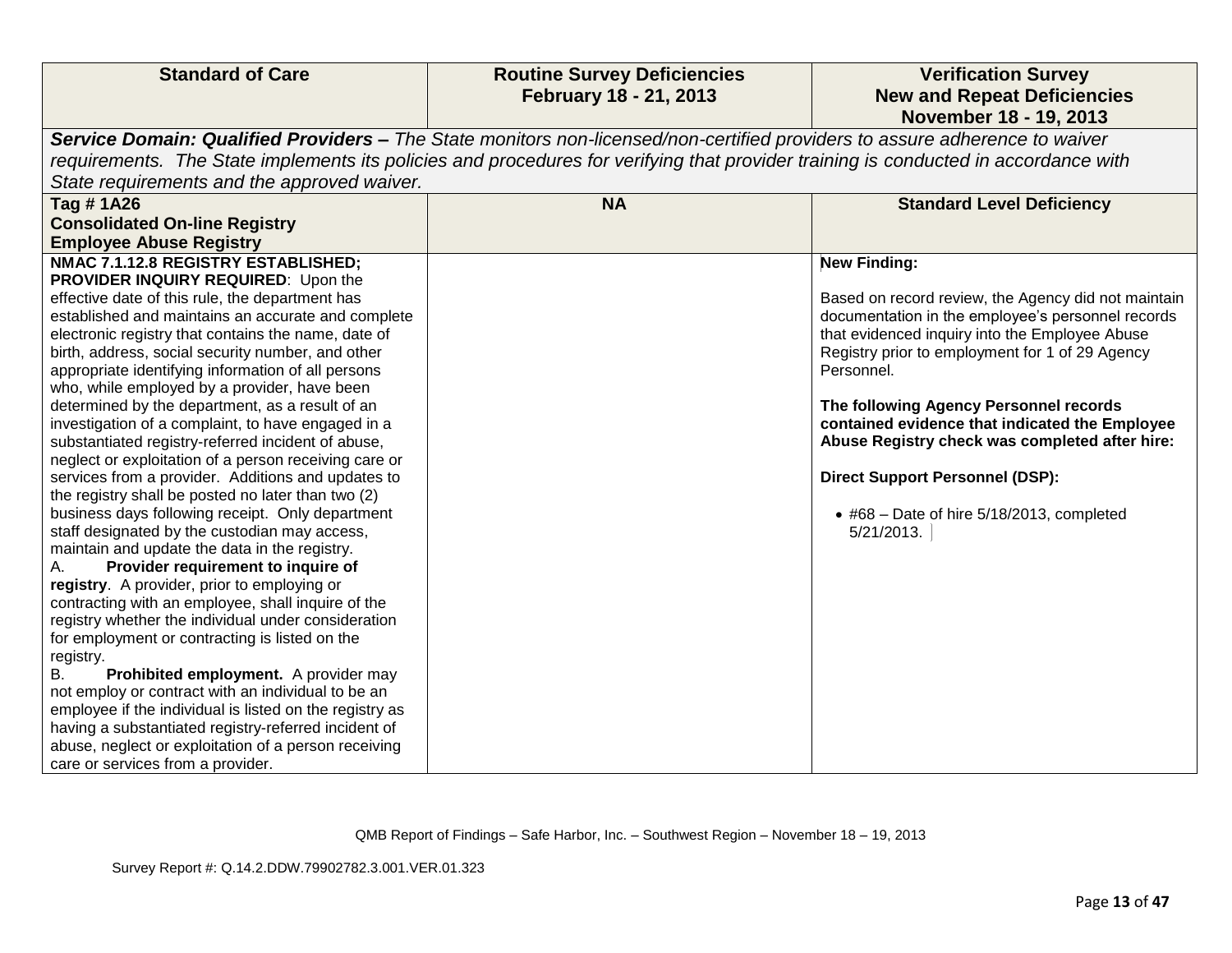| D.<br>Documentation of inquiry to registry. The           |  |
|-----------------------------------------------------------|--|
| provider shall maintain documentation in the              |  |
| employee's personnel or employment records that           |  |
| evidences the fact that the provider made an inquiry      |  |
| to the registry concerning that employee prior to         |  |
| employment. Such documentation must include               |  |
| evidence, based on the response to such inquiry           |  |
| received from the custodian by the provider, that the     |  |
| employee was not listed on the registry as having a       |  |
| substantiated registry-referred incident of abuse,        |  |
| neglect or exploitation.                                  |  |
| Е.<br>Documentation for other staff. With                 |  |
| respect to all employed or contracted individuals         |  |
| providing direct care who are licensed health care        |  |
| professionals or certified nurse aides, the provider      |  |
| shall maintain documentation reflecting the               |  |
| individual's current licensure as a health care           |  |
| professional or current certification as a nurse aide.    |  |
| F.<br>Consequences of noncompliance. The                  |  |
| department or other governmental agency having            |  |
| regulatory enforcement authority over a provider may      |  |
| sanction a provider in accordance with applicable law     |  |
| if the provider fails to make an appropriate and timely   |  |
| inquiry of the registry, or fails to maintain evidence of |  |
| such inquiry, in connection with the hiring or            |  |
| contracting of an employee; or for employing or           |  |
| contracting any person to work as an employee who         |  |
| is listed on the registry. Such sanctions may include     |  |
| a directed plan of correction, civil monetary penalty     |  |
| not to exceed five thousand dollars (\$5000) per          |  |
| instance, or termination or non-renewal of any            |  |
| contract with the department or other governmental        |  |
| agency.                                                   |  |
|                                                           |  |
| Developmental Disabilities (DD) Waiver Service            |  |
| Standards effective 4/1/2007                              |  |
| <b>Chapter 1.IV. General Provider Requirements.</b>       |  |
| D. Criminal History Screening: All personnel shall        |  |
| be screened by the Provider Agency in regard to the       |  |
| employee's qualifications, references, and                |  |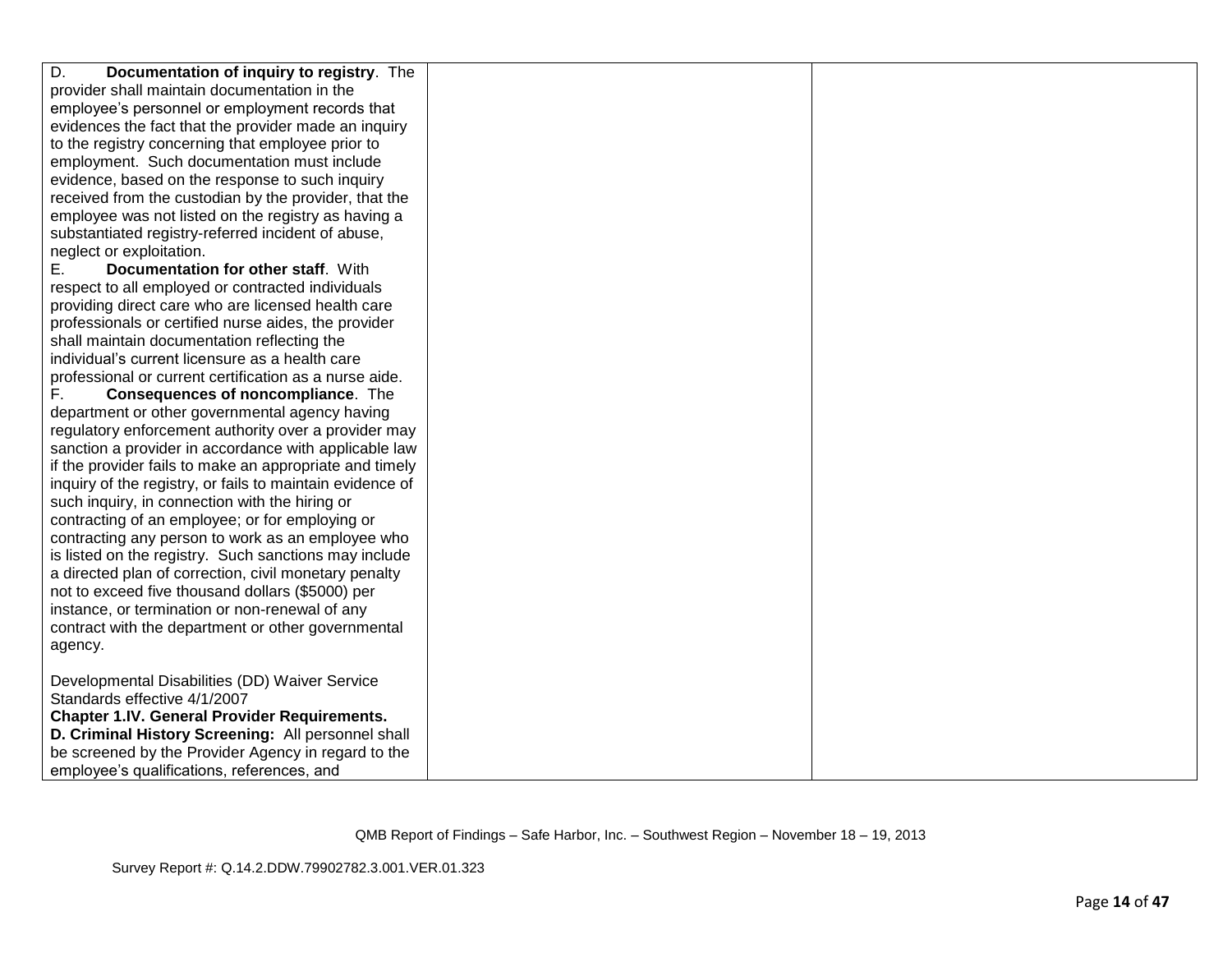| employment history, prior to employment. All<br>Provider Agencies shall comply with the Criminal<br>Records Screening for Caregivers 7.1.12 NMAC and<br>Employee Abuse Registry 7.1.12 NMAC as required<br>by the Department of Health, Division of Health<br>Improvement. |  |
|----------------------------------------------------------------------------------------------------------------------------------------------------------------------------------------------------------------------------------------------------------------------------|--|
|                                                                                                                                                                                                                                                                            |  |
|                                                                                                                                                                                                                                                                            |  |
|                                                                                                                                                                                                                                                                            |  |
|                                                                                                                                                                                                                                                                            |  |
|                                                                                                                                                                                                                                                                            |  |

Survey Report #: Q.14.2.DDW.79902782.3.001.VER.01.323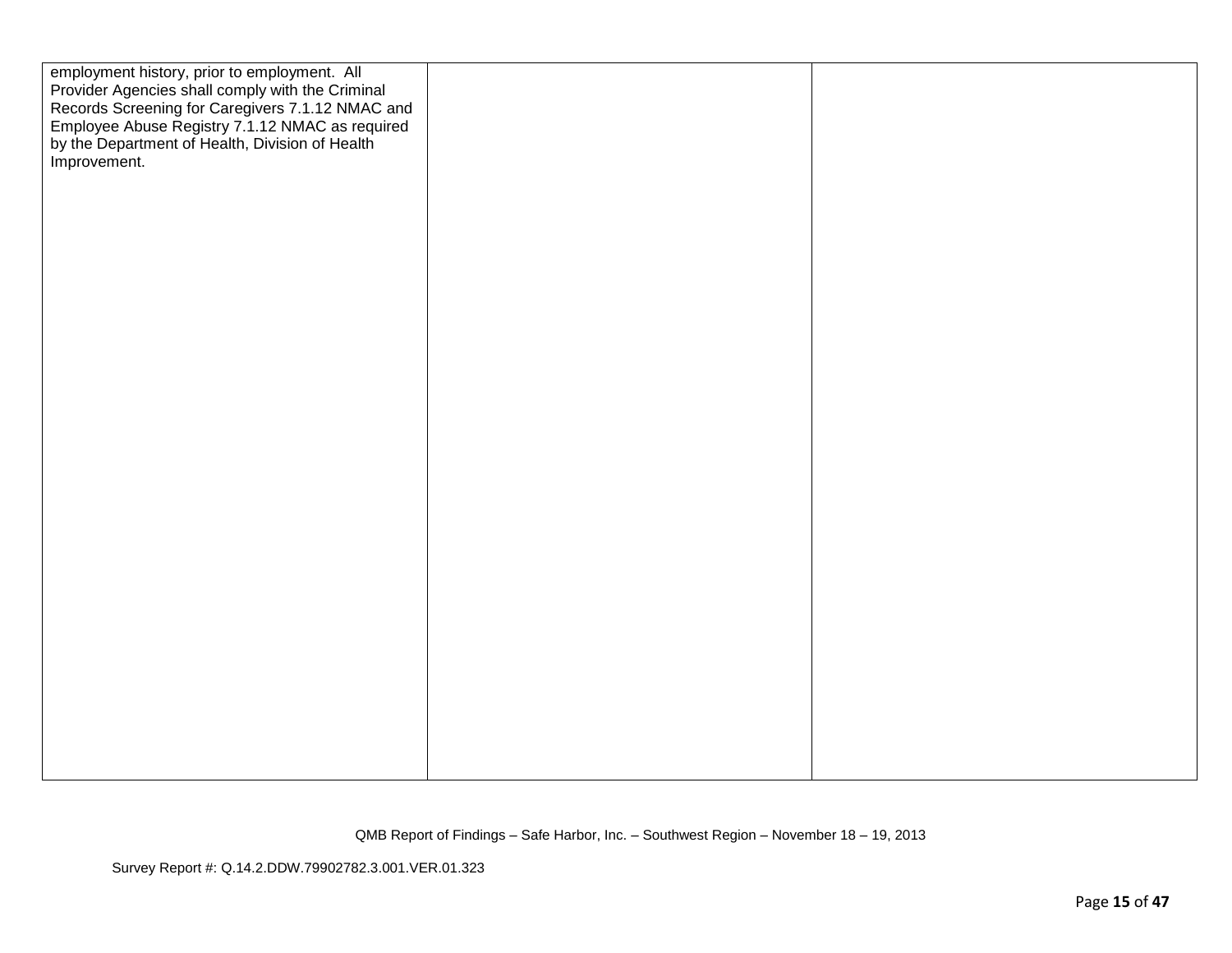| <b>Standard of Care</b>                                                                                                                                                                                                                                                                                                                                                                                                                                                                                                                                                                                                                                                                                                                                                                                                                                                                                                                                                                                                                                                                                                                                                                                                                                                                                      | <b>Routine Survey Deficiencies</b><br>February 18 - 21, 2013                                                                                                                                                                                                                                                                                                                                                                                                                                                                                                                                                                                                                                                                                                                                                                                                                                                                                                                                                                                                         | <b>Verification Survey</b><br><b>New and Repeat Deficiencies</b>                                                                                                                                                                                                                                                                                                                                                                                                                                                                                                                                                                                                                                                                                     |  |
|--------------------------------------------------------------------------------------------------------------------------------------------------------------------------------------------------------------------------------------------------------------------------------------------------------------------------------------------------------------------------------------------------------------------------------------------------------------------------------------------------------------------------------------------------------------------------------------------------------------------------------------------------------------------------------------------------------------------------------------------------------------------------------------------------------------------------------------------------------------------------------------------------------------------------------------------------------------------------------------------------------------------------------------------------------------------------------------------------------------------------------------------------------------------------------------------------------------------------------------------------------------------------------------------------------------|----------------------------------------------------------------------------------------------------------------------------------------------------------------------------------------------------------------------------------------------------------------------------------------------------------------------------------------------------------------------------------------------------------------------------------------------------------------------------------------------------------------------------------------------------------------------------------------------------------------------------------------------------------------------------------------------------------------------------------------------------------------------------------------------------------------------------------------------------------------------------------------------------------------------------------------------------------------------------------------------------------------------------------------------------------------------|------------------------------------------------------------------------------------------------------------------------------------------------------------------------------------------------------------------------------------------------------------------------------------------------------------------------------------------------------------------------------------------------------------------------------------------------------------------------------------------------------------------------------------------------------------------------------------------------------------------------------------------------------------------------------------------------------------------------------------------------------|--|
| November 18 - 19, 2013<br>Service Domain: Health and Welfare - The state, on an ongoing basis, identifies, addresses and seeks to prevent occurrences of<br>abuse, neglect and exploitation. Individuals shall be afforded their basic human rights. The provider supports individuals to access<br>needed healthcare services in a timely manner.                                                                                                                                                                                                                                                                                                                                                                                                                                                                                                                                                                                                                                                                                                                                                                                                                                                                                                                                                           |                                                                                                                                                                                                                                                                                                                                                                                                                                                                                                                                                                                                                                                                                                                                                                                                                                                                                                                                                                                                                                                                      |                                                                                                                                                                                                                                                                                                                                                                                                                                                                                                                                                                                                                                                                                                                                                      |  |
| Tag #1A09                                                                                                                                                                                                                                                                                                                                                                                                                                                                                                                                                                                                                                                                                                                                                                                                                                                                                                                                                                                                                                                                                                                                                                                                                                                                                                    | <b>Condition of Participation Level Deficiency</b>                                                                                                                                                                                                                                                                                                                                                                                                                                                                                                                                                                                                                                                                                                                                                                                                                                                                                                                                                                                                                   | <b>Standard Level Deficiency</b>                                                                                                                                                                                                                                                                                                                                                                                                                                                                                                                                                                                                                                                                                                                     |  |
| <b>Medication Delivery</b><br><b>Routine Medication Administration</b>                                                                                                                                                                                                                                                                                                                                                                                                                                                                                                                                                                                                                                                                                                                                                                                                                                                                                                                                                                                                                                                                                                                                                                                                                                       |                                                                                                                                                                                                                                                                                                                                                                                                                                                                                                                                                                                                                                                                                                                                                                                                                                                                                                                                                                                                                                                                      |                                                                                                                                                                                                                                                                                                                                                                                                                                                                                                                                                                                                                                                                                                                                                      |  |
| Developmental Disabilities (DD) Waiver Service<br>Standards effective 4/1/2007<br><b>CHAPTER 1 II. PROVIDER AGENCY</b><br><b>REQUIREMENTS:</b> The objective of these standards<br>is to establish Provider Agency policy, procedure<br>and reporting requirements for DD Medicaid Waiver<br>program. These requirements apply to all such<br>Provider Agency staff, whether directly employed or<br>subcontracting with the Provider Agency. Additional<br>Provider Agency requirements and personnel<br>qualifications may be applicable for specific service<br>standards.<br>Ε.<br><b>Medication Delivery: Provider Agencies</b><br>that provide Community Living, Community<br>Inclusion or Private Duty Nursing services shall<br>have written policies and procedures regarding<br>medication(s) delivery and tracking and reporting of<br>medication errors in accordance with DDSD<br>Medication Assessment and Delivery Policy and<br>Procedures, the Board of Nursing Rules and Board<br>of Pharmacy standards and regulations.<br>(2) When required by the DDSD Medication<br>Assessment and Delivery Policy, Medication<br>Administration Records (MAR) shall be maintained<br>and include:<br>(a) The name of the individual, a transcription of<br>the physician's written or licensed health | After an analysis of the evidence it has been<br>determined there is a significant potential for a<br>negative outcome to occur.<br>Medication Administration Records (MAR) were<br>reviewed for the months of December 2012, January<br>and February 2013.<br>Based on record review, 6 of 6 individuals had<br>Medication Administration Records (MAR), which<br>contained missing medications entries and/or other<br>errors:<br>Individual #2<br>December 2012<br>Medication Administration Records indicate the<br>following medications are both a Routine and a<br>PRN medication. MAR indicates dosages are<br>different, yet both medications are to be given at<br>bedtime. MAR indicates Individual may receive<br>both dosages in a day which concludes the<br>Individual would receive more than the<br>recommended dose in a 24 hour period on those<br>days. Per PRN Medication Administration Record,<br>Individual is not to exceed 6 Tbsp within a 24 hour<br>period. For December 2012 the Individual<br>exceeded the dosage 17 times in 31 days. | <b>New / Repeat Finding:</b><br>Medication Administration Records (MAR) were<br>reviewed for the months of September and October<br>2013.<br>Based on record review, 3 of 6 individuals had<br>Medication Administration Records (MAR), which<br>contained missing medications entries and/or other<br>errors:<br>Individual #2<br>October 2013<br>Medication Administration Records contained<br>missing entries. No documentation found<br>indicating reason for missing entries:<br>• Penactin 4mg (4 times daily) – Blank $10/31$ (5:30<br>AM)<br>• Luminol 30mg (4 times daily) - Blank 10/12 & 31<br>$(5:30$ AM)<br>• Keppra 500mg (1 time daily) - Blank $10/31$ (5:30<br>AM)<br>• Anafranil 25mg (1 time daily) - Blank $10/31$ (5:30<br>AM) |  |
| care provider's prescription including the                                                                                                                                                                                                                                                                                                                                                                                                                                                                                                                                                                                                                                                                                                                                                                                                                                                                                                                                                                                                                                                                                                                                                                                                                                                                   | • Milk of Magnesia 3 Tbsp (1 time daily) - Given                                                                                                                                                                                                                                                                                                                                                                                                                                                                                                                                                                                                                                                                                                                                                                                                                                                                                                                                                                                                                     | • Invega 9mg (1 time daily) – Blank $10/31$ (5:30                                                                                                                                                                                                                                                                                                                                                                                                                                                                                                                                                                                                                                                                                                    |  |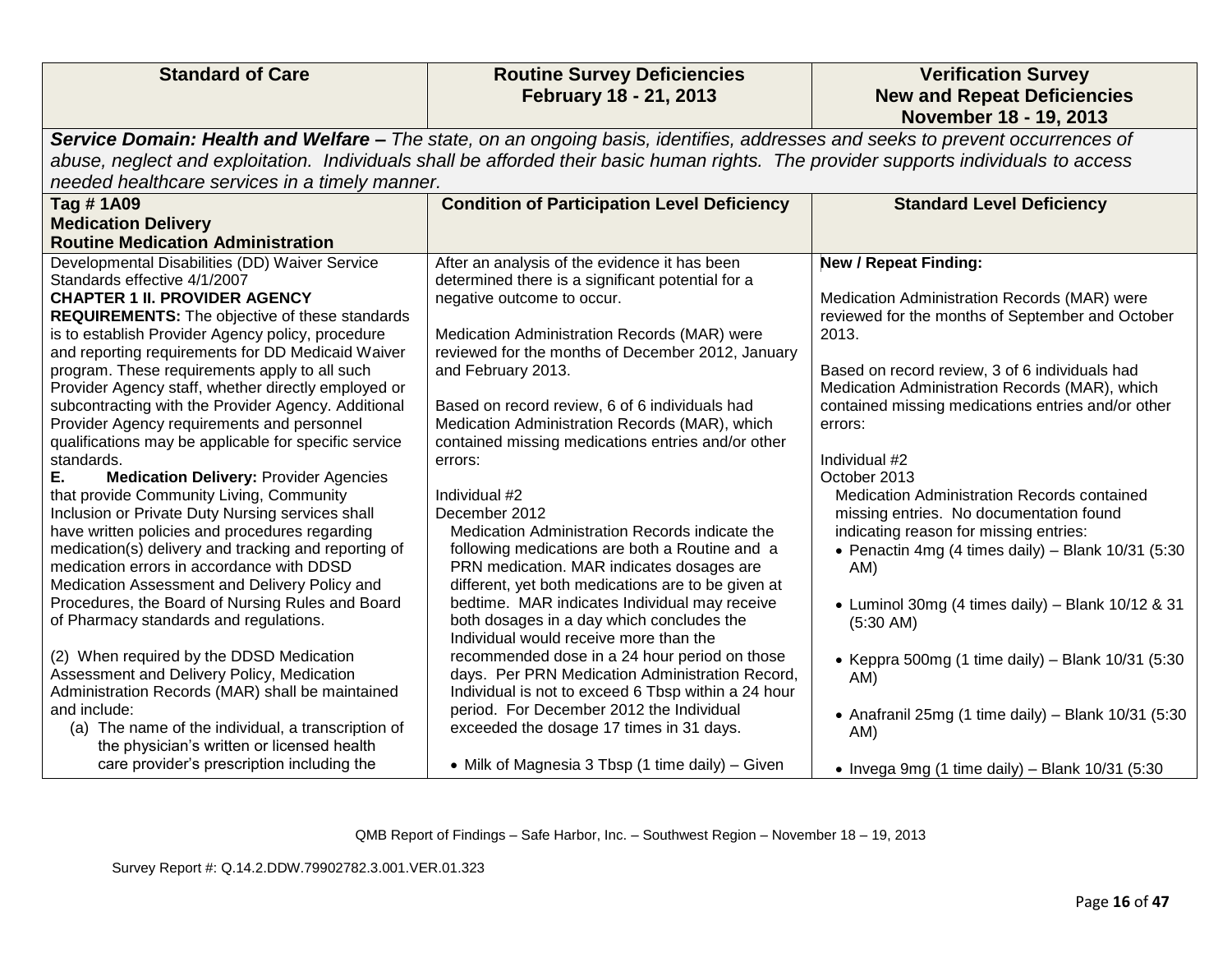|     | brand and generic name of the medication,           | $12/1 - 31$ .                                         | AM)                                                   |
|-----|-----------------------------------------------------|-------------------------------------------------------|-------------------------------------------------------|
|     | diagnosis for which the medication is               |                                                       |                                                       |
|     | prescribed:                                         | • Milk of Magnesia 4 Tbsp (PRN) - Medication was      | • Juice Plus (1 time daily) – Blank $10/31$ (5:30 AM) |
|     | (b) Prescribed dosage, frequency and                | given 1 time on 12/5, 6, 7, 9, 10, 13, 15, 16, 17,    |                                                       |
|     | method/route of administration, times and           | 20, 21, 22, 25, 26, 27, 29, 30.                       | • Periactin 4mg (4 times daily) - Blank 10/25         |
|     | dates of administration;                            |                                                       | $(12:30 \text{ PM})$                                  |
|     | (c) Initials of the individual administering or     | Medication Administration Records did not contain     |                                                       |
|     | assisting with the medication;                      | the dosage for the following medications:             | • Juice Plus (Red) (1 time daily) - Blank 10/23       |
|     | Explanation of any medication irregularity;         | • Fiber Therapy (3 times daily) (9 AM)                | $(12:30 \text{ PM})$                                  |
|     | (e) Documentation of any allergic reaction or       |                                                       |                                                       |
|     | adverse medication effect; and                      | Medication Administration Records did not             |                                                       |
| (f) | For PRN medication, an explanation for the          |                                                       | • Clozaril 100mg (1 time daily) - Blank 10/1 (5:30    |
|     | use of the PRN medication shall include             | contain the route of administration for the following | AM)                                                   |
|     |                                                     | medications:                                          |                                                       |
|     | observable signs/symptoms or                        | • Keppra 500 mg (3 times daily) (5:30 AM)             | Individual #3                                         |
|     | circumstances in which the medication is to         |                                                       | September 2013                                        |
|     | be used, and documentation of effectiveness         | • Anafril/ Clomipramine 25 mg (2 times daily) (5:30   | Medication Administration Records contained           |
|     | of PRN medication administered.                     | AM)                                                   | missing entries. No documentation found               |
|     | (3) The Provider Agency shall also maintain a       |                                                       | indicating reason for missing entries:                |
|     | signature page that designates the full name that   | • Lactulose 15 ml (1 time daily)                      | • Miralax 3350 (2 times daily) - Blank 9/22 & 23 (7   |
|     | corresponds to each initial used to document        |                                                       | PM)                                                   |
|     | administered or assisted delivery of each dose;     | • Invega 9 mg (1 time daily)                          |                                                       |
|     | (4) MARs are not required for individuals           |                                                       | Individual #7                                         |
|     | participating in Independent Living who self-       |                                                       | October 2013                                          |
|     | administer their own medications:                   | • Juice Plus (1 time daily)                           | Medication Administration Records did not contain     |
|     | (5) Information from the prescribing pharmacy       |                                                       |                                                       |
|     | regarding medications shall be kept in the home     | • Fiber Therapy (3 times daily) (9 AM)                | the diagnosis for which the medication is             |
|     | and community inclusion service locations and shall |                                                       | prescribed:                                           |
|     | include the expected desired outcomes of            | • Colazapine 100 mg (1 time daily) (5:30 AM)          | • Promethazine (3 times daily)                        |
|     | administrating the medication, signs and symptoms   |                                                       |                                                       |
|     | of adverse events and interactions with other       | *NOTE: Deficiencies which list a specific time, is    | Medication Administration Records did not contain     |
|     |                                                     | because the Agency keeps a separate MAR for           | the strength of the medication which is to be given:  |
|     | medications;                                        | each time frame the medication is to be given         | • Promethazine (3 times daily)                        |
|     |                                                     | and the deficiency is specific to that MAR.           |                                                       |
|     | NMAC 16.19.11.8 MINIMUM STANDARDS:                  |                                                       |                                                       |
|     | A. MINIMUM STANDARDS FOR THE                        | January 2013                                          |                                                       |
|     | DISTRIBUTION, STORAGE, HANDLING AND                 | Medication Administration Records indicate the        |                                                       |
|     | <b>RECORD KEEPING OF DRUGS:</b>                     | following medications are both a Routine and a        |                                                       |
|     |                                                     | PRN medication. MARs indicates dosages are            |                                                       |
|     | (d) The facility shall have a Medication            | different, yet both medications are to be given at    |                                                       |
|     | Administration Record (MAR) documenting             | bedtime. MAR indicates Individual may receive         |                                                       |
|     | medication administered to residents, including     |                                                       |                                                       |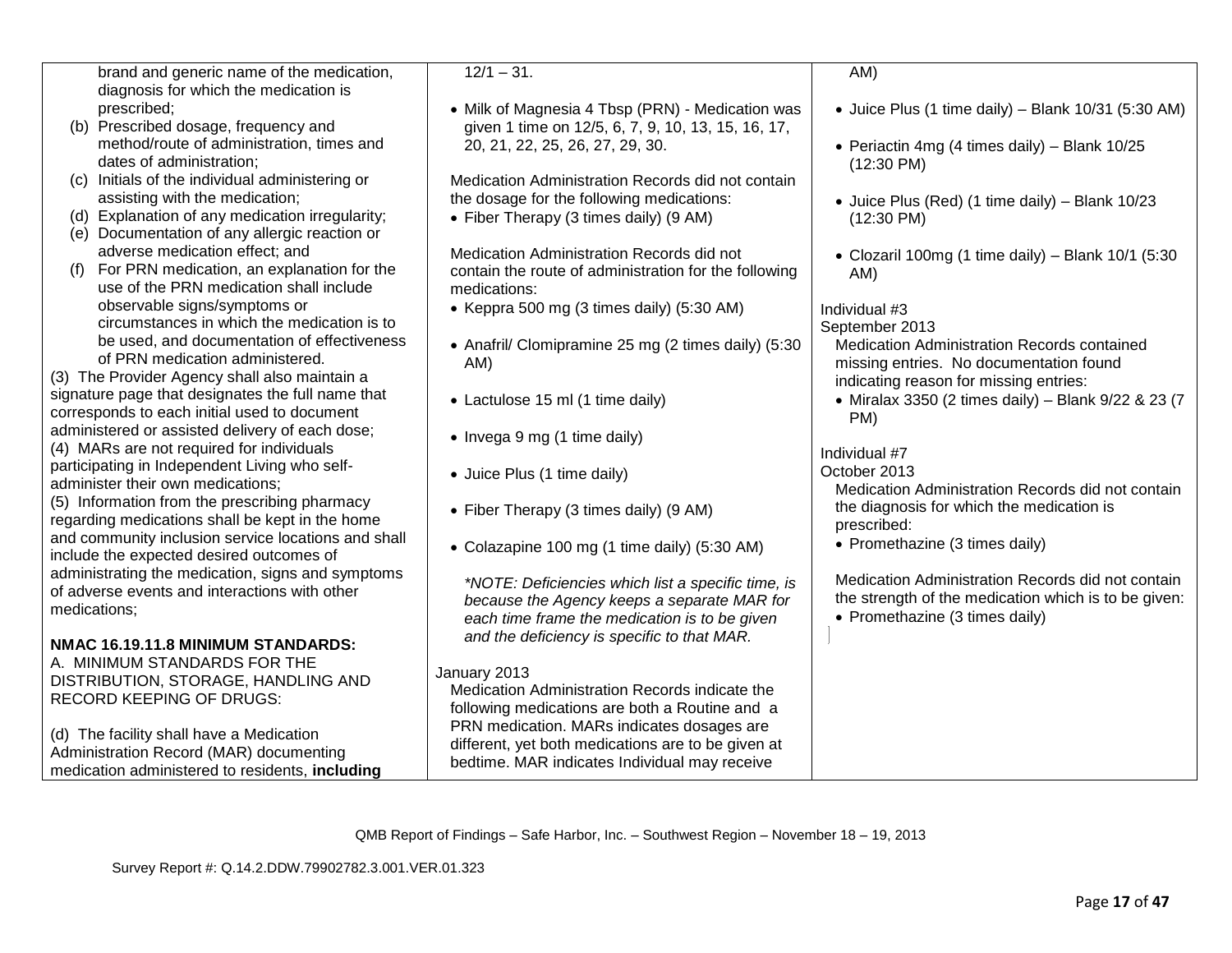| over-the-counter medications. This                               | both dosages in a day which would conclude the        |  |
|------------------------------------------------------------------|-------------------------------------------------------|--|
| documentation shall include:                                     | Individual would receive more than the                |  |
| (i)<br>Name of resident;                                         | recommended dose in a 24 hour period on those         |  |
| (ii)<br>Date given;                                              | days. Per PRN Medication Administration Record,       |  |
| Drug product name;<br>(iii)                                      | Individual is not to exceed 6 Tbsp within a 24 hour   |  |
| Dosage and form;<br>(iv)                                         | period. For January 2013 the Individual exceeded      |  |
| Strength of drug;<br>(V)                                         | the dosage 18 times in 31 days.                       |  |
| Route of administration;<br>(vi)                                 |                                                       |  |
| (vii) How often medication is to be taken;                       | • Milk of Magnesia 3 Tbsp (1 time daily)              |  |
| (viii) Time taken and staff initials;                            | Medication was given routinely 1 time daily from      |  |
| Dates when the medication is discontinued<br>(ix)<br>or changed; | January $1 - 31$ .                                    |  |
| The name and initials of all staff<br>(x)                        | • Milk of Magnesia 4 Tbsp (PRN) Medication was        |  |
| administering medications.                                       | given 1 time on 1/2, 3, 5, 7, 8, 10, 11, 13, 14, 15,  |  |
|                                                                  | 17, 18, 22, 23, 24, 27, 30, 31.                       |  |
| <b>Model Custodial Procedure Manual</b>                          |                                                       |  |
| <b>D. Administration of Drugs</b>                                | Medication Administration Records did not contain     |  |
| Unless otherwise stated by practitioner, patients will           | the dosage for the following medications:             |  |
| not be allowed to administer their own medications.              | • Fiber Therapy (3 times daily) (9 AM)                |  |
| Document the practitioner's order authorizing the                |                                                       |  |
| self-administration of medications.                              | Medication Administration Records did not             |  |
|                                                                  | contain the route of administration for the following |  |
| All PRN (As needed) medications shall have                       | medications:                                          |  |
| complete detail instructions regarding the                       | • Keppra 500 mg (3 times daily) (5:30 AM)             |  |
| administering of the medication. This shall include:             |                                                       |  |
| symptoms that indicate the use of the<br>➤                       | • Anafril/ Clomipramine 25 mg (2 times daily) (4      |  |
| medication,                                                      | PM)                                                   |  |
| exact dosage to be used, and<br>➤                                |                                                       |  |
| the exact amount to be used in a 24 hour                         | • Lactulose 15 ml (1 time daily)                      |  |
| period.                                                          |                                                       |  |
|                                                                  | • Invega 9 mg (1 time daily)                          |  |
|                                                                  | • Juice Plus (1 time daily)                           |  |
|                                                                  |                                                       |  |
|                                                                  | • Fiber Therapy (3 times daily) (4 PM)                |  |
|                                                                  | • Colazapine 100 mg (1 time daily)                    |  |
|                                                                  | *NOTE: Deficiencies which list a specific time, is    |  |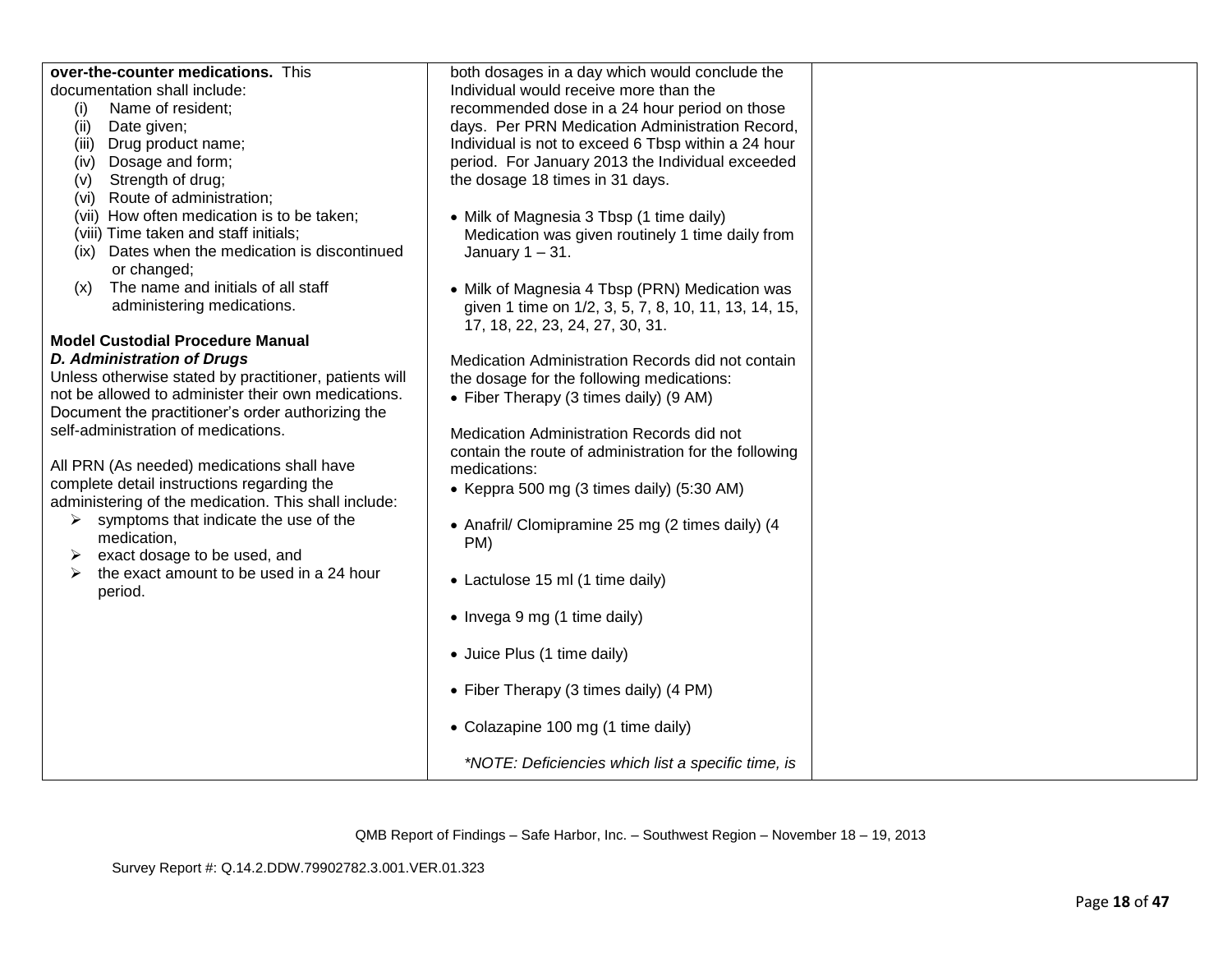| because the Agency keeps a separate MARs for<br>each time frame the medication is to be given<br>and the deficiency is specific to that MAR.                                      |  |
|-----------------------------------------------------------------------------------------------------------------------------------------------------------------------------------|--|
| February 2013<br>Medication Administration Records did not contain<br>the dosage for the following medications:<br>• Fiber Therapy (3 times daily)                                |  |
| Medication Administration Records did not<br>contain the route of administration for the following<br>medications:<br>• Anafril/ Clomipramine 25 mg (2 times daily)               |  |
| • Lactulose 15 ml (1 time daily)                                                                                                                                                  |  |
| • Invega 9 mg (1 time daily)                                                                                                                                                      |  |
| • Juice Plus (1 time daily)                                                                                                                                                       |  |
| • Fiber Therapy (3 times daily)                                                                                                                                                   |  |
| • Colazapine 100 mg (1 time daily)                                                                                                                                                |  |
| Individual #3<br>January 2013<br>Medication Administration Records did not contain<br>the diagnosis for which the medication is<br>prescribed:<br>• Aspirin 325 mg (1 time daily) |  |
| Medication Administration Records did not<br>contain the route of administration for the following<br>medications:<br>• Aspirin 325 mg (1 time daily)                             |  |
| • Docusate 100 mg (2 times daily) (7 PM)                                                                                                                                          |  |
| *NOTE: Deficiencies which list a specific time, is                                                                                                                                |  |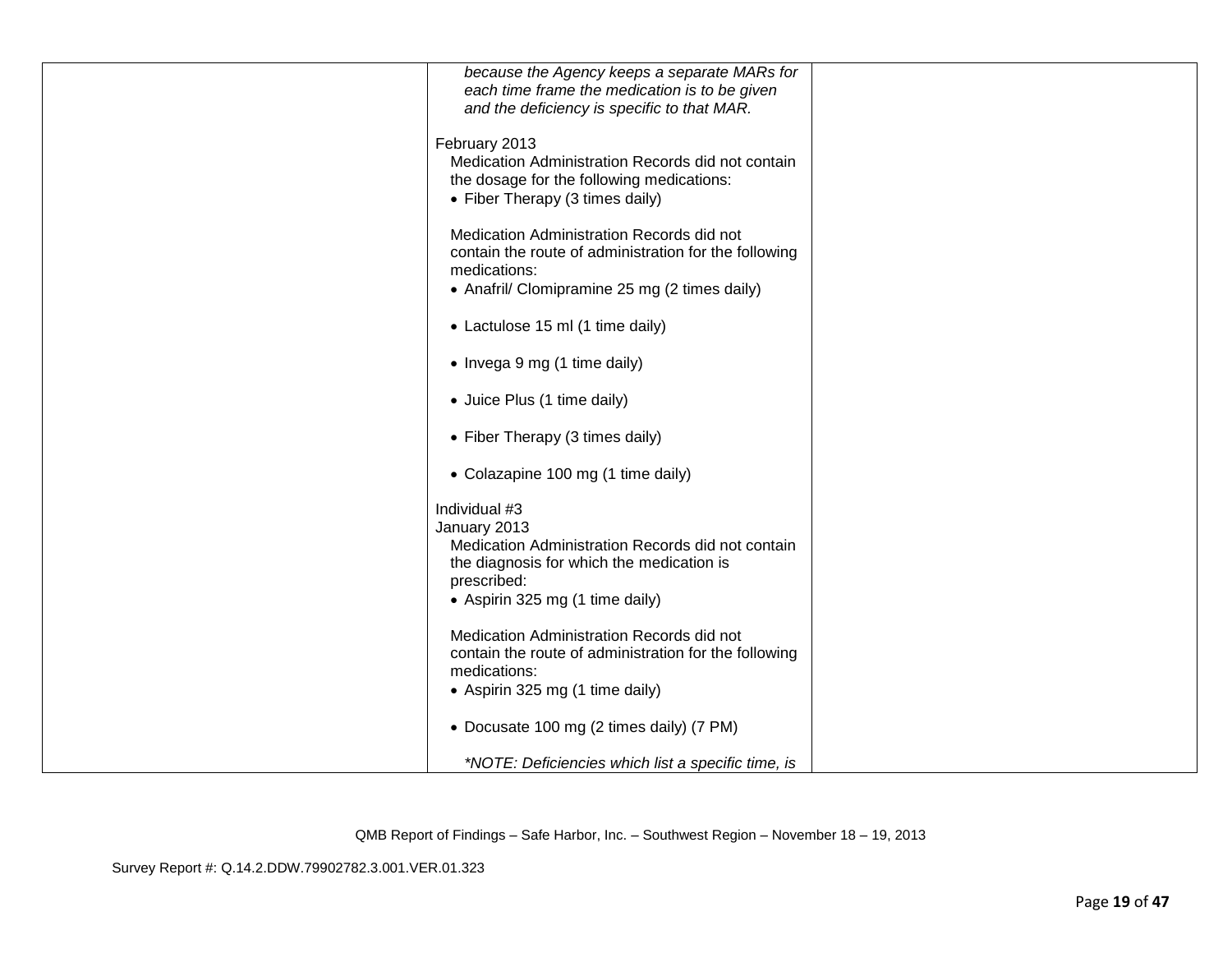| because the Agency keeps a separate MARs for                                      |  |
|-----------------------------------------------------------------------------------|--|
| each time frame the medication is to be given                                     |  |
| and the deficiency is specific to that MAR.                                       |  |
| February 2013                                                                     |  |
| Medication Administration Records did not contain                                 |  |
| the strength of the medication which is to be given:                              |  |
| • Aspirin (1 time daily)                                                          |  |
| Individual #4                                                                     |  |
| December 2012                                                                     |  |
| Medication Administration Records did not                                         |  |
| contain the route of administration for the following<br>medications:             |  |
| • Lithium 300 mg (2 times daily) (8 AM)                                           |  |
|                                                                                   |  |
| • Loratadine 10 mg (1 time daily)                                                 |  |
| • Risperidone 2 mg (2 times daily) (2 PM)                                         |  |
| *NOTE: Deficiencies which list a specific time, is                                |  |
| because the Agency keeps a separate MARs for                                      |  |
| each time frame the medication is to be given                                     |  |
| and the deficiency is specific to that MAR.                                       |  |
| January 2013                                                                      |  |
| Medication Administration Records contained                                       |  |
| missing entries. No documentation found<br>indicating reason for missing entries: |  |
| • Benzotropine 1 mg (2 times daily) - Blank 1/24                                  |  |
| (8 AM)                                                                            |  |
| • Venlafaxine 75 mg (1 time daily) - Blank 1/24 (8                                |  |
| AM)                                                                               |  |
| • Lithium 300 mg (2 times daily) - Blank $1/24$ (8                                |  |
| AM)                                                                               |  |
| Medication Administration Records did not                                         |  |
|                                                                                   |  |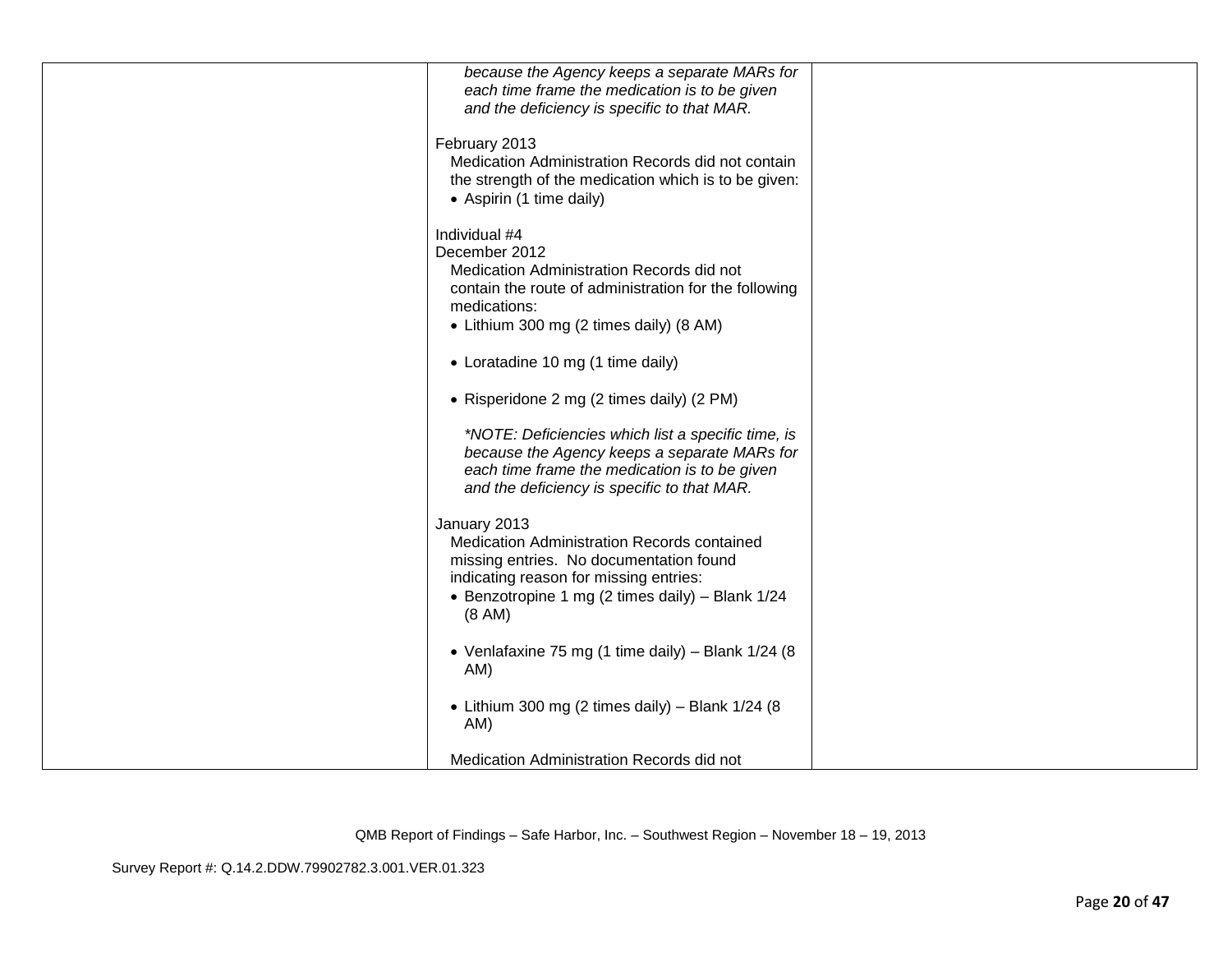| contain the route of administration for the following<br>medications:                                                                                                                              |  |
|----------------------------------------------------------------------------------------------------------------------------------------------------------------------------------------------------|--|
| • Lithium 300 mg (2 times daily) (8 AM)                                                                                                                                                            |  |
| • Loratadine 10 mg (1 time daily)                                                                                                                                                                  |  |
| • Risperidone 2 mg (2 times daily) (2 PM)                                                                                                                                                          |  |
| *NOTE: Deficiencies which list a specific time, is<br>because the Agency keeps a separate MARs for<br>each time frame the medication is to be given<br>and the deficiency is specific to that MAR. |  |
| Individual #5<br>December 2012<br>Medication Administration Records did not<br>contain the route of administration for the following<br>medications:<br>• Loratadine 10 mg (1 time daily)          |  |
| • Levofloxacin 500 mg (1 time daily)                                                                                                                                                               |  |
| Medication Administration Record did not<br>contain the specific name of the medication to be<br>given, for the following medications:<br>• Foot Powder (1 time daily)                             |  |
| Medication Administration Records did not contain<br>the diagnosis for which the medication is<br>prescribed:<br>• Levofloxacin 500 mg (1 time daily)                                              |  |
| January 2013<br>Medication Administration Records did not<br>contain the route of administration for the following<br>medications:<br>• Loratadine 10 mg (1 time daily)                            |  |
| • Zoloft 5 mg (1 time daily)                                                                                                                                                                       |  |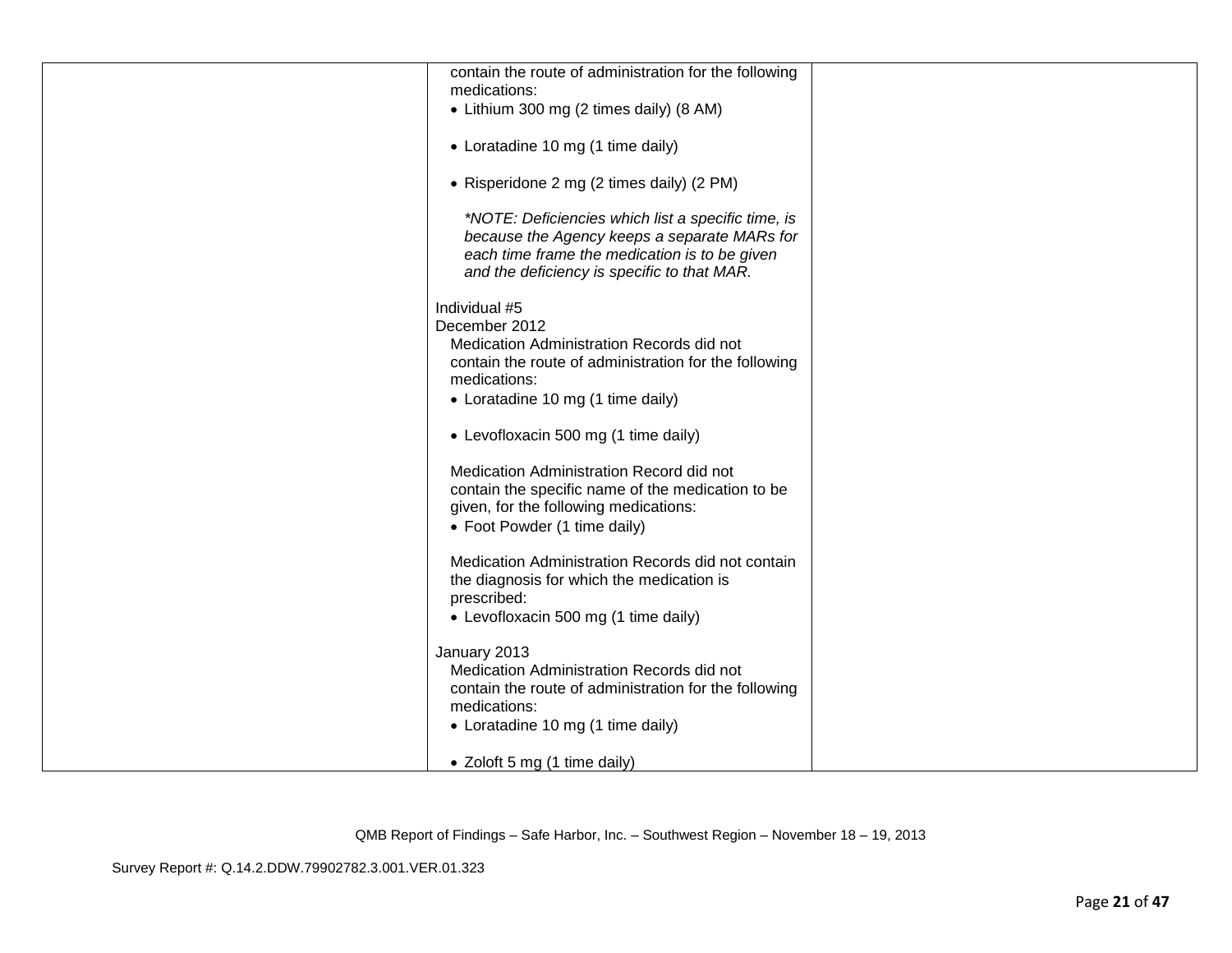| • Z-pack (1 time daily for 5 days)<br>Medication Administration Records did not contain<br>the frequency of medication to be given:<br>• Systane Gel                                                   |  |
|--------------------------------------------------------------------------------------------------------------------------------------------------------------------------------------------------------|--|
| February 2013<br>Medication Administration Records did not<br>contain the route of administration for the following<br>medications:<br>• Loratadine 10 mg (1 time daily)                               |  |
| • Zoloft 5 mg (1 time daily)                                                                                                                                                                           |  |
| Individual #6<br>December 2012<br>Medication Administration Records did not<br>contain the route of administration for the following<br>medications:<br>• Carbi/Levod 25/250 mg (4 times daily) (4 PM) |  |
| • Simvastatin 40 mg (1 time daily)                                                                                                                                                                     |  |
| • Benzotropine 1 mg - (2 times daily) (8 PM)                                                                                                                                                           |  |
| • Benzotropine 0.5 mg $-$ (8 PM)                                                                                                                                                                       |  |
| • Aricept/Donepezil 10 mg - (8 PM)                                                                                                                                                                     |  |
| • Vitamin D1000IU - $(2 \text{ times daily})$                                                                                                                                                          |  |
| *NOTE: Deficiencies which list a specific time, is<br>because the Agency keeps a separate MARs for<br>each time frame the medication is to be given<br>and the deficiency is specific to that MAR.     |  |
| Medication Administration Records did not contain<br>the diagnosis for which the medication is                                                                                                         |  |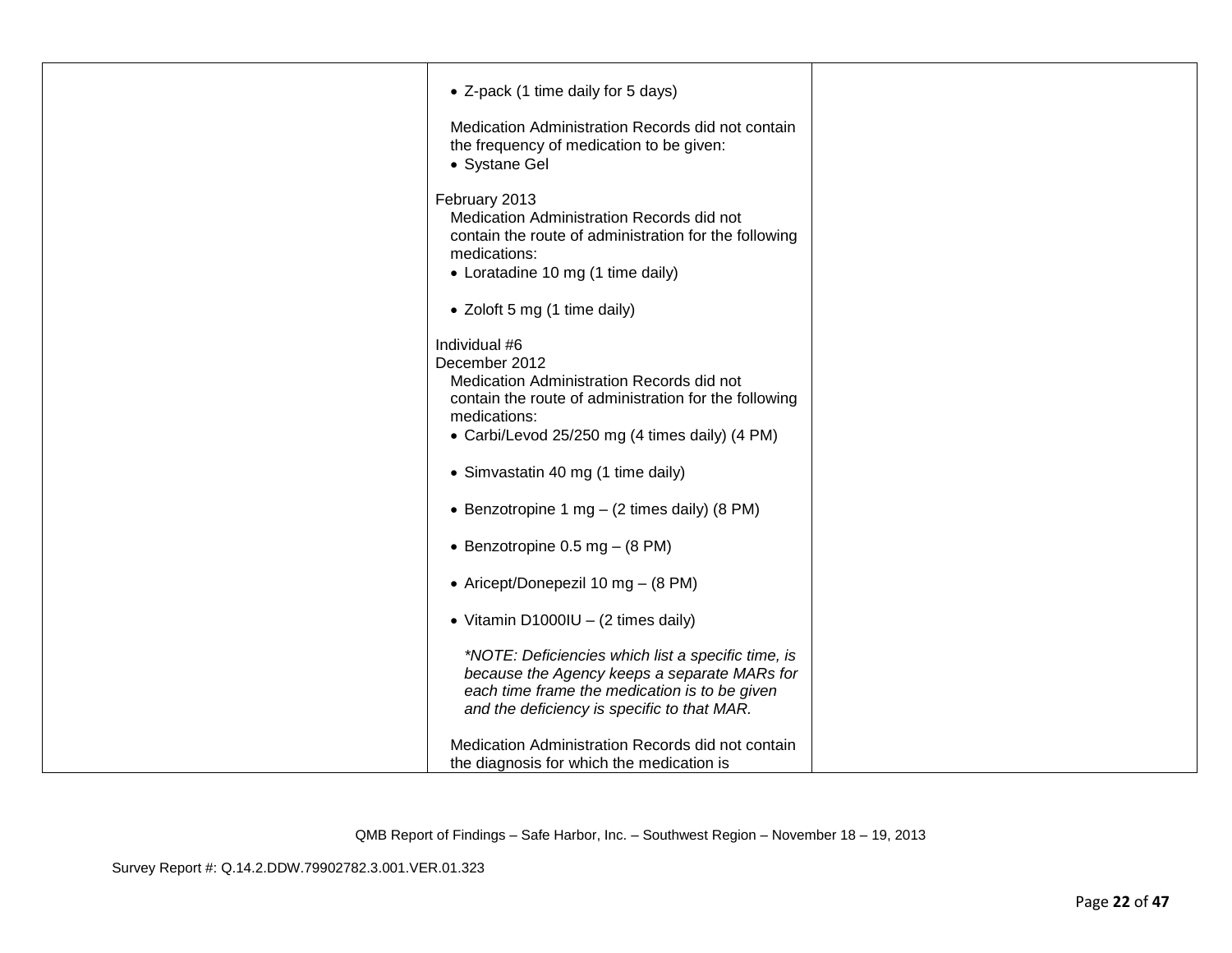| prescribed:                                          |  |
|------------------------------------------------------|--|
| • Benzotropine 0.5 mg $-$ (8 PM)                     |  |
|                                                      |  |
| *NOTE: Deficiencies which list a specific time, is   |  |
| because the Agency keeps a separate MARs for         |  |
| each time frame the medication is to be given        |  |
| and the deficiency is specific to that MAR.          |  |
|                                                      |  |
|                                                      |  |
| Medication Administration Records did not contain    |  |
| the dosage for the following medications:            |  |
| • Benzotropine 0.5 mg $-$ (8 PM)                     |  |
|                                                      |  |
| • Aricept/Donepezil 10 mg - (8 PM)                   |  |
|                                                      |  |
| *NOTE: Deficiencies which list a specific time, is   |  |
| because the Agency keeps a separate MARs for         |  |
|                                                      |  |
| each time frame the medication is to be given        |  |
| and the deficiency is specific to that MAR.          |  |
|                                                      |  |
| Medication Administration Records did not contain    |  |
| the frequency of medication to be given:             |  |
| • Benzotropine $0.5 - (8 \text{ PM})$                |  |
|                                                      |  |
| • Aricept/Donepezil 10 mg - (8 PM)                   |  |
|                                                      |  |
| • Vitamin D1000IU - $(2 \text{ times daily})$ (8 AM) |  |
|                                                      |  |
|                                                      |  |
| *NOTE: Deficiencies which list a specific time, is   |  |
| because the Agency keeps a separate MARs for         |  |
| each time frame the medication is to be given        |  |
| and the deficiency is specific to that MAR.          |  |
|                                                      |  |
| Medication Administration Records did not contain    |  |
| the diagnosis for which the medication is            |  |
| prescribed:                                          |  |
|                                                      |  |
| • Benzotropine 0.5 mg (2 times daily) (8 PM)         |  |
|                                                      |  |
| • Benzotropine 1 mg $-$ (2 times daily) (8 PM)       |  |
|                                                      |  |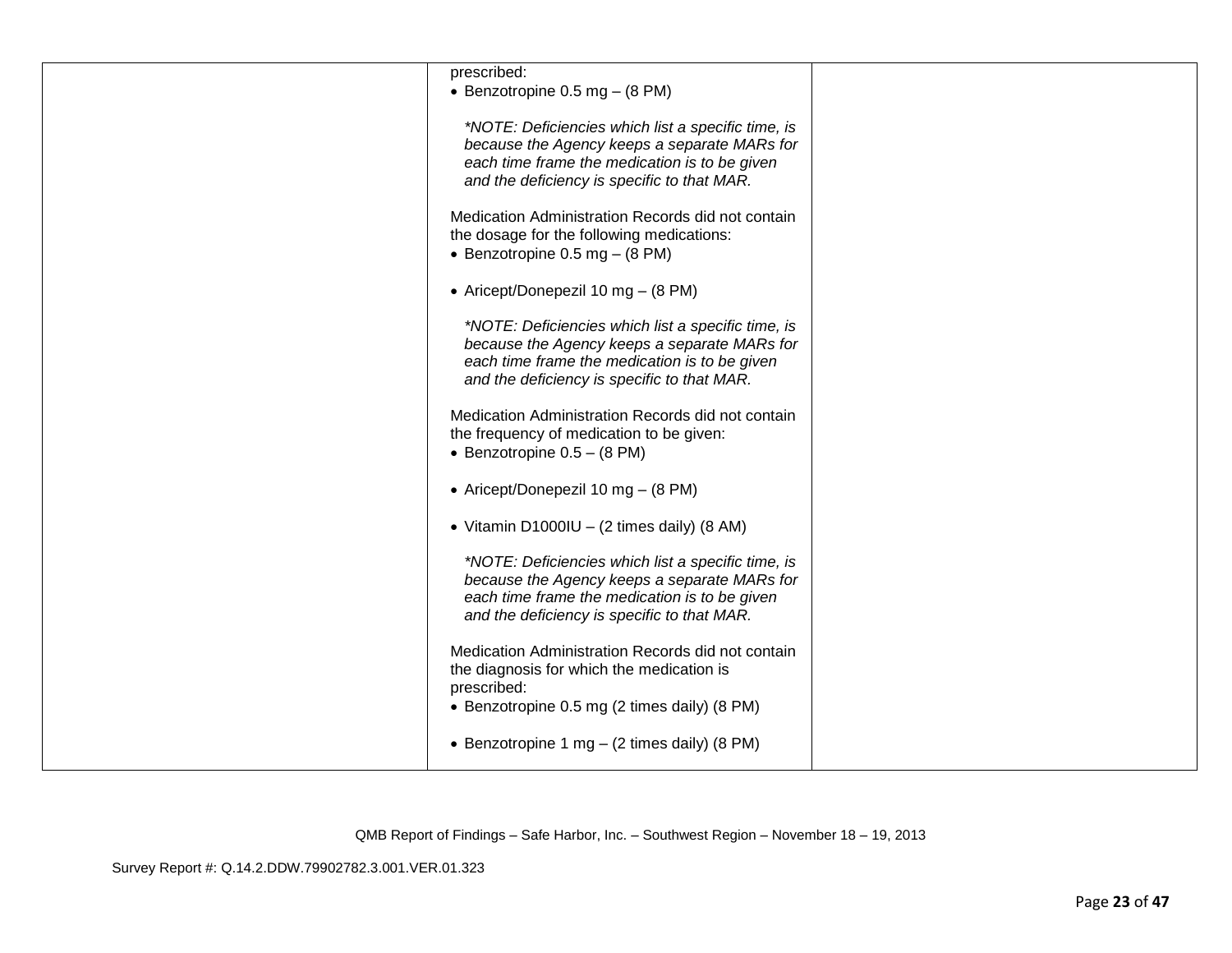| • Aricept/Donepezil 10 mg - (8 PM)                                                                                                                                                                 |  |
|----------------------------------------------------------------------------------------------------------------------------------------------------------------------------------------------------|--|
| • Vitamin D1000IU - $(2 \text{ times daily})$ (8 AM)                                                                                                                                               |  |
| *NOTE: Deficiencies which list a specific time, is<br>because the Agency keeps a separate MARs for<br>each time frame the medication is to be given<br>and the deficiency is specific to that MAR. |  |
| January 2013<br>Medication Administration Records did not<br>contain the route of administration for the following<br>medications:<br>• Benzotropine 1 mg (8 PM)                                   |  |
| • Carbi/Levod 25/250 mg (12 PM)                                                                                                                                                                    |  |
| • Aricept/Donepezil 10 mg                                                                                                                                                                          |  |
| • Pramipexole/Mirapex 1.5 (8 PM)                                                                                                                                                                   |  |
| • Pramipexole/Mirapex 1.5 (12 PM)                                                                                                                                                                  |  |
| • Simvistatin 40 mg (2 times daily)                                                                                                                                                                |  |
| • Vitamin D 1000IU (8AM)                                                                                                                                                                           |  |
| • Vitamin D 1000 IU (2 times daily) (8PM)                                                                                                                                                          |  |
| *NOTE: Deficiencies which list a specific time, is<br>because the Agency keeps a separate MARs for<br>each time frame the medication is to be given<br>and the deficiency is specific to that MAR. |  |
| Medication Administration Records did not contain<br>the frequency of medication to be given:<br>• Benzotropine 1 mg (8 PM)                                                                        |  |
| • Carbi/Levod 25/250 mg (12 PM)                                                                                                                                                                    |  |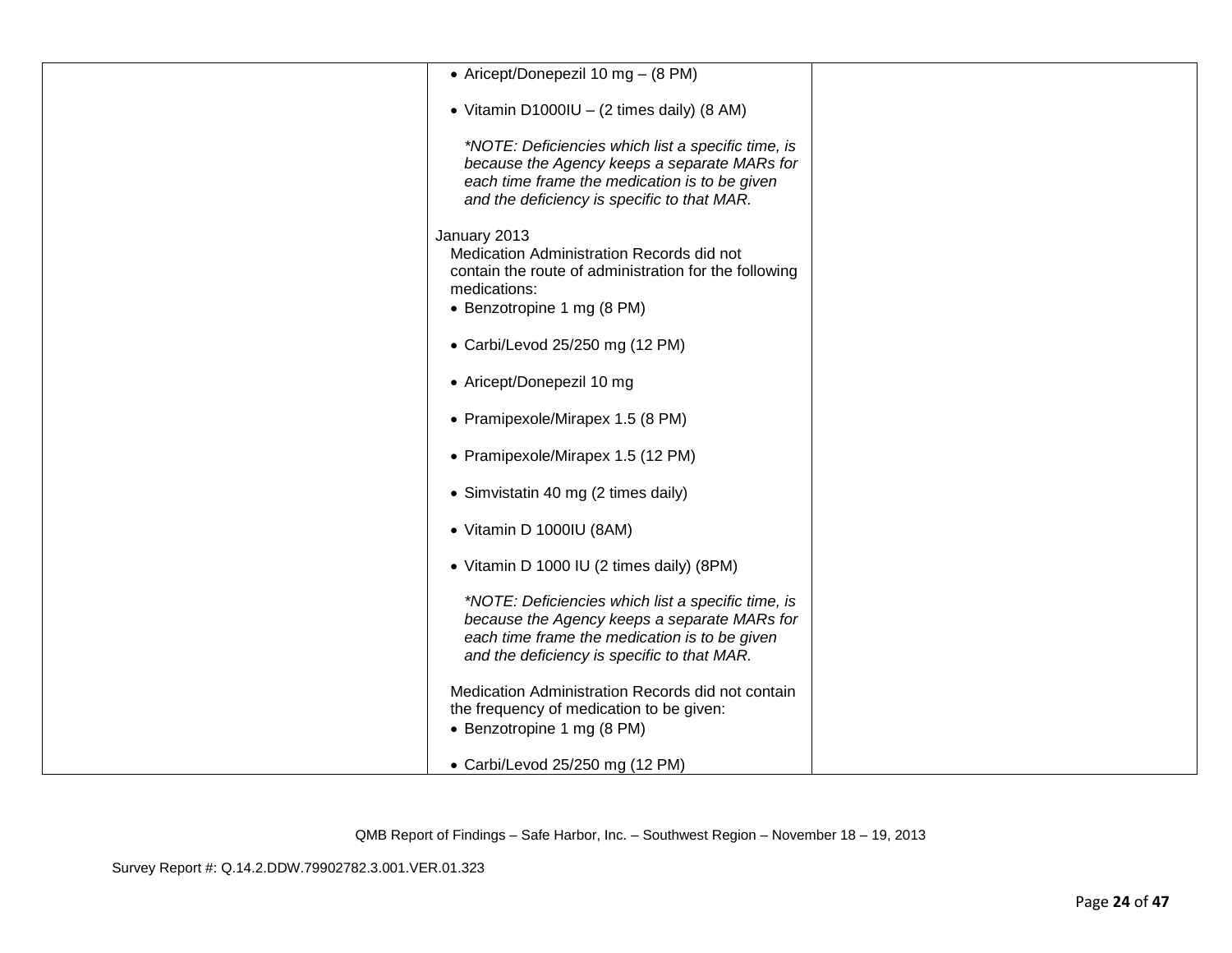| • Carbi/Levod 25/250 mg (4 PM)                                                                                                                                                                       |  |
|------------------------------------------------------------------------------------------------------------------------------------------------------------------------------------------------------|--|
| • Aricept/Donepezil 10 mg (8 PM)                                                                                                                                                                     |  |
| • Pramipexole/Mirapex 1.5 (12 PM)                                                                                                                                                                    |  |
| • Vitamin D 1000IU (8AM)                                                                                                                                                                             |  |
| *NOTE: Deficiencies which list a specific time, is<br>because the Agency keeps a separate MARs for<br>each time frame the medication is to be given<br>and the deficiency is specific to that MAR.   |  |
| Medication Administration Records did not contain<br>the diagnosis for which the medication is<br>prescribed:<br>• Benzotropine 1 mg (8 PM)                                                          |  |
| • Carbi/Levod 25/250 mg (12 PM)                                                                                                                                                                      |  |
| • Aricept/Donepezil 10 mg (8 PM)                                                                                                                                                                     |  |
| • Pramipexole/Mirapex 1.5 (12 PM)                                                                                                                                                                    |  |
| • Pramipexole/Mirapex 1.5 (8 PM)                                                                                                                                                                     |  |
| • Vitamin D 1000IU (8AM)                                                                                                                                                                             |  |
| *NOTE: Deficiencies which list a specific time, is<br>because the Agency keeps a separate MARs for<br>each time frame the medication is to be given<br>and the deficiency is specific to that MAR.   |  |
| February 2013<br>Medication Administration Records contained<br>missing entries. No documentation found<br>indicating reason for missing entries:<br>• Carbi/levod 25/250 mg (4 times daily) - Blank |  |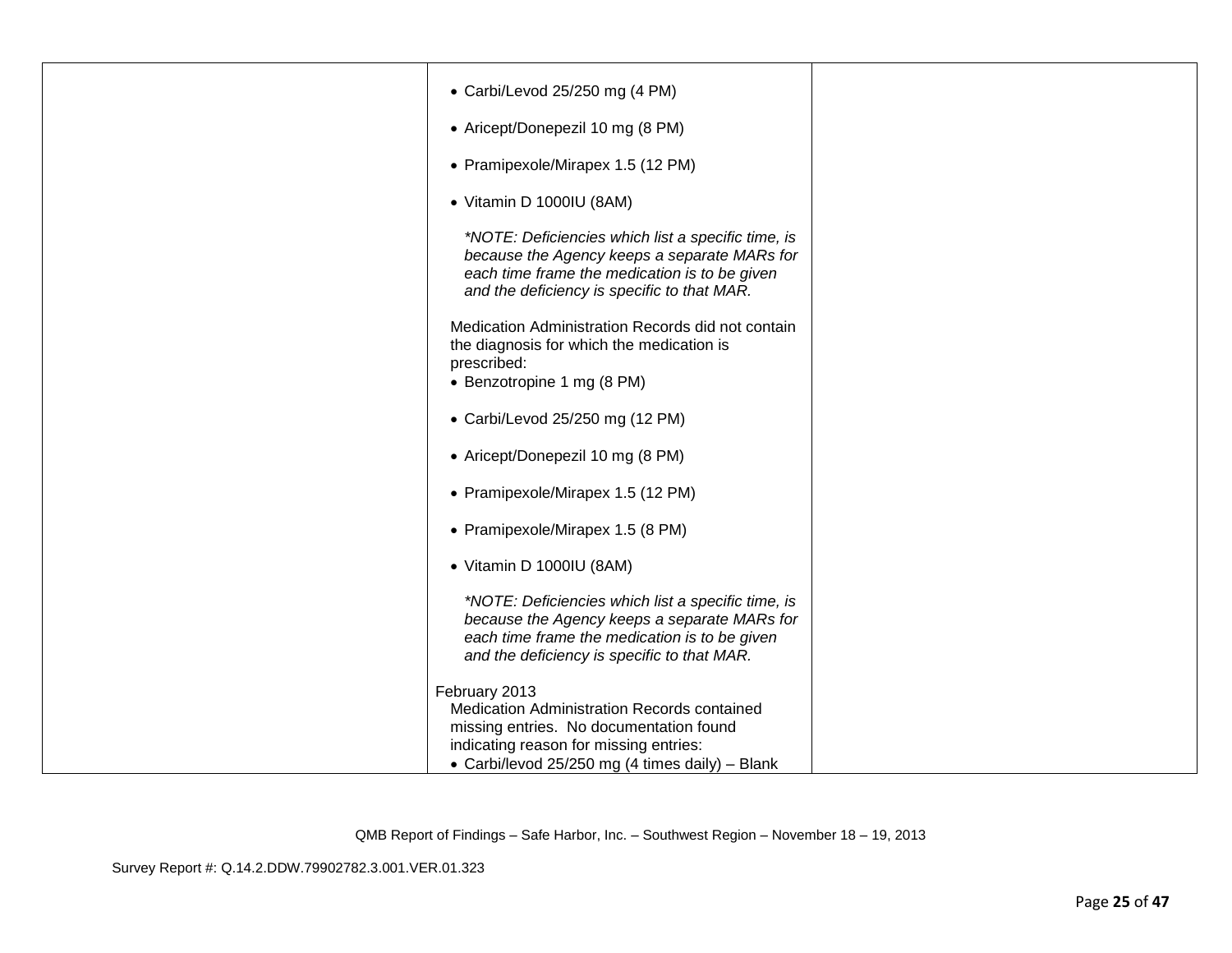| $2/17$ (4 PM)                                                                                                                                                                                                                                                                                                                              |  |
|--------------------------------------------------------------------------------------------------------------------------------------------------------------------------------------------------------------------------------------------------------------------------------------------------------------------------------------------|--|
| • Pranipexole/mirapex 1.5 mg (4 times daily) -<br>Blank 2/17 (4 PM)                                                                                                                                                                                                                                                                        |  |
| Medication Administration Records did not<br>contain the route of administration for the following<br>medications:<br>• Simvastitan 40mg (1 time daily)                                                                                                                                                                                    |  |
| • Vitamin D 1000IU (2 times daily)                                                                                                                                                                                                                                                                                                         |  |
| • Aricept/Donepezil 10 mg - (8 PM)                                                                                                                                                                                                                                                                                                         |  |
| *NOTE: Deficiencies which list a specific time, is<br>because the Agency keeps a separate MARs for<br>each time frame the medication is to be given<br>and the deficiency is specific to that MAR.                                                                                                                                         |  |
| As indicated by the Medication Administration<br>Records the individual is to take Benzotropine<br>MES .05 (half a tablet 2 times daily). According to<br>the Individual's prescription bubble pack,<br>Benzotropine MES .05 (1 tablet) is to be taken 2<br>times daily; Medication Administration Record and<br>Bubble Pack do not match. |  |
| Individual #7<br>December 2012<br>Medication Administration Records did not contain<br>the strength of the medication which is to be given:<br>• Cerotivite Advanced Form (1 time daily)                                                                                                                                                   |  |
| • Senna Laxitive (2 times daily) (8 AM)                                                                                                                                                                                                                                                                                                    |  |
| *NOTE: Deficiencies which list a specific time, is<br>because the Agency keeps a separate MARs for<br>each time frame the medication is to be given<br>and the deficiency is specific to that MAR.                                                                                                                                         |  |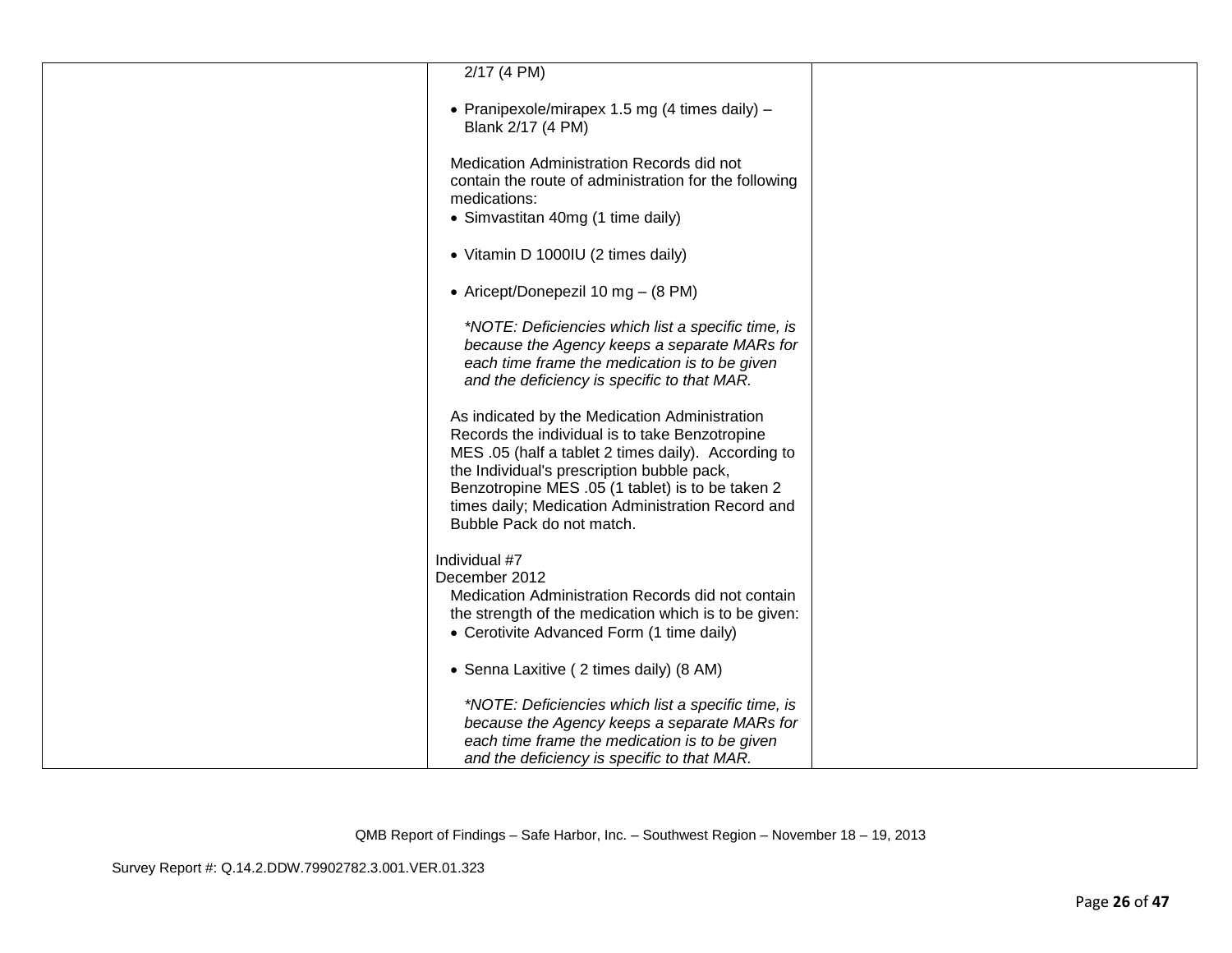| Medication Administration Records did not<br>contain the route of administration for the following |  |
|----------------------------------------------------------------------------------------------------|--|
| medications:                                                                                       |  |
| • Phenytoin Extended 100 mg (1 time daily)                                                         |  |
| January 2013                                                                                       |  |
| Medication Administration Records did not                                                          |  |
| contain the route of administration for the following<br>medications:                              |  |
| • Clonazapam .5 mg (2 times daily) (8 PM)                                                          |  |
| • Senna Laxative (2 times daily) (8 AM)                                                            |  |
| • Fluvoxamine 100 mg (1 time daily)                                                                |  |
| • Levofloxacin 500 mg (1 time daily)                                                               |  |
| • Phenytoin Extended 100 mg (1 time daily)                                                         |  |
| *NOTE: Deficiencies which list a specific time, is                                                 |  |
| because the Agency keeps a separate MARs for<br>each time frame the medication is to be given      |  |
| and the deficiency is specific to that MAR.                                                        |  |
| Medication Administration Records did not contain                                                  |  |
| the strength of the medication which is to be given:                                               |  |
| • Cerotivite Advanced Form (1 time daily)                                                          |  |
| • Senna Laxitive (2 times daily) (8 AM)                                                            |  |
| Medication Administration Records did not contain                                                  |  |
| the diagnosis for which the medication is<br>prescribed:                                           |  |
| • Fluvoxamine 100 mg $-$ (2 times daily) (8 PM)                                                    |  |
| *NOTE: Deficiencies which list a specific time, is                                                 |  |
| because the Agency keeps a separate MARs for                                                       |  |
| each time frame the medication is to be given                                                      |  |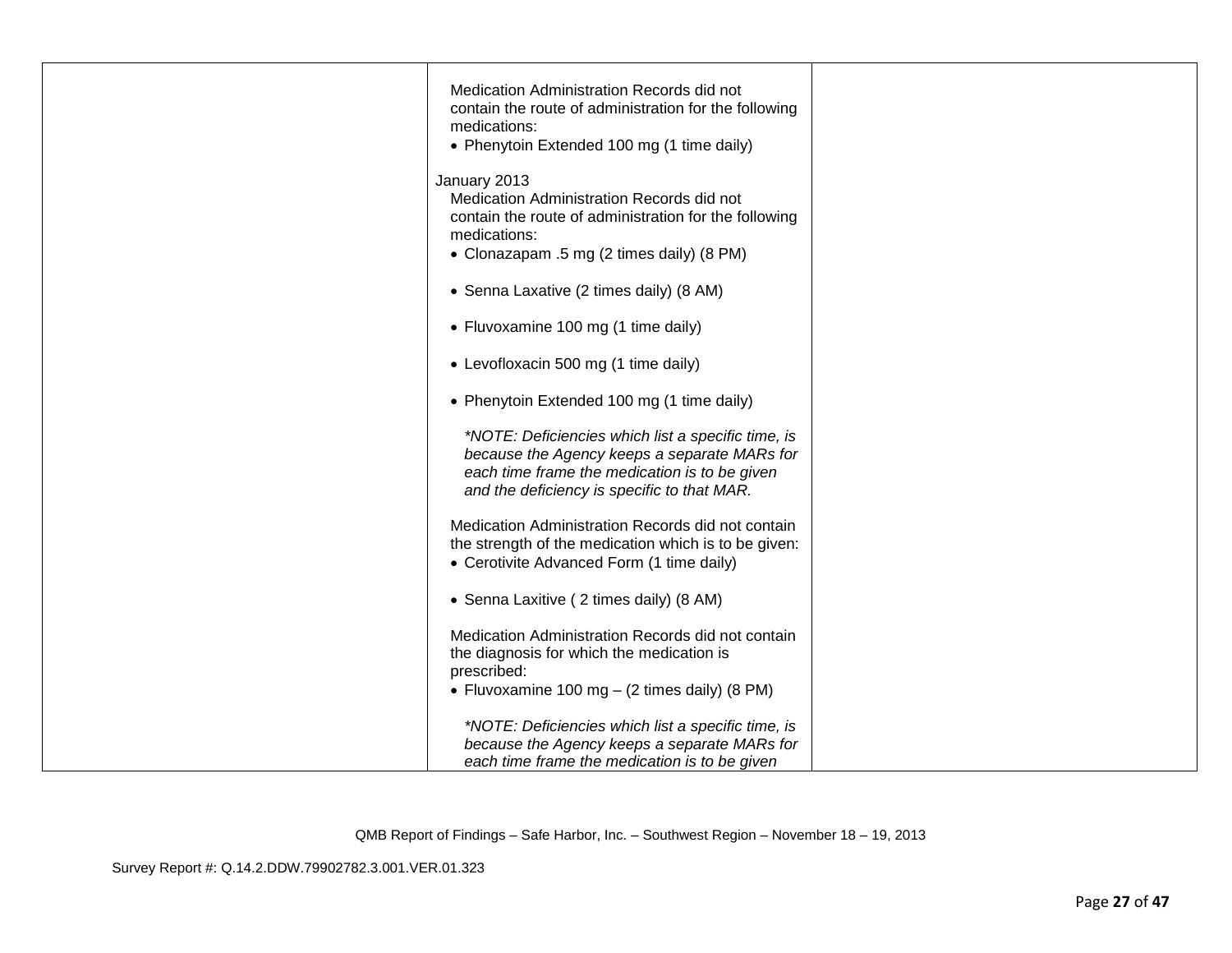| and the deficiency is specific to that MAR.                                                                                                                           |  |
|-----------------------------------------------------------------------------------------------------------------------------------------------------------------------|--|
| February 2013<br>Medication Administration Records did not contain<br>the strength of the medication which is to be given:<br>• Cerovite Advanced Form (1 time daily) |  |
| • Senna Laxative (2 times daily)                                                                                                                                      |  |
|                                                                                                                                                                       |  |
|                                                                                                                                                                       |  |
|                                                                                                                                                                       |  |
|                                                                                                                                                                       |  |
|                                                                                                                                                                       |  |
|                                                                                                                                                                       |  |
|                                                                                                                                                                       |  |
|                                                                                                                                                                       |  |
|                                                                                                                                                                       |  |
|                                                                                                                                                                       |  |
|                                                                                                                                                                       |  |
|                                                                                                                                                                       |  |
|                                                                                                                                                                       |  |
|                                                                                                                                                                       |  |
|                                                                                                                                                                       |  |
|                                                                                                                                                                       |  |
|                                                                                                                                                                       |  |
|                                                                                                                                                                       |  |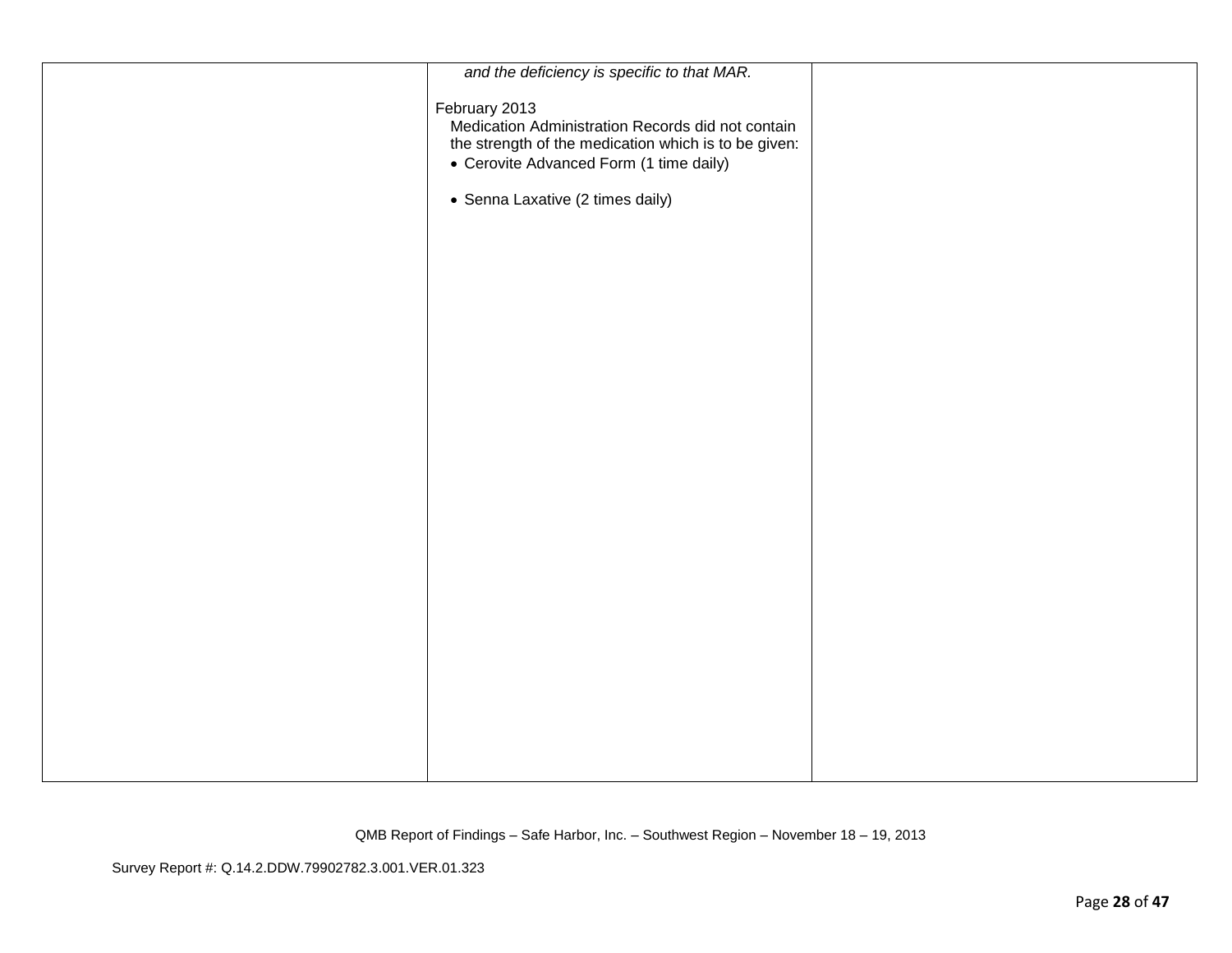| Tag #1A09.1                                                                                          | <b>Condition of Participation Level Deficiency</b>  | <b>Standard Level Deficiency</b>                        |
|------------------------------------------------------------------------------------------------------|-----------------------------------------------------|---------------------------------------------------------|
| <b>Medication Delivery</b>                                                                           |                                                     |                                                         |
| <b>PRN Medication Administration</b>                                                                 |                                                     |                                                         |
| Developmental Disabilities (DD) Waiver Service                                                       | After an analysis of the evidence it has been       | <b>New / Repeat Finding:</b>                            |
| Standards effective 4/1/2007                                                                         | determined there is a significant potential for a   |                                                         |
| <b>CHAPTER 1 II. PROVIDER AGENCY</b>                                                                 | negative outcome to occur.                          | Medication Administration Records (MAR) were            |
| <b>REQUIREMENTS:</b> The objective of these standards                                                |                                                     | reviewed for the months of September and October        |
| is to establish Provider Agency policy, procedure                                                    | Medication Administration Records (MAR) were        | 2013.                                                   |
| and reporting requirements for DD Medicaid Waiver                                                    | reviewed for the months of December 2012, January   |                                                         |
| program. These requirements apply to all such                                                        | and February 2013.                                  | Based on record review, 2 of 6 individuals had PRN      |
| Provider Agency staff, whether directly employed or                                                  |                                                     | Medication Administration Records (MAR), which          |
| subcontracting with the Provider Agency. Additional                                                  | Based on record review, 6 of 6 individuals had PRN  | contained missing elements as required by standard:     |
| Provider Agency requirements and personnel                                                           | Medication Administration Records (MAR), which      |                                                         |
| qualifications may be applicable for specific service                                                | contained missing elements as required by standard: | Individual #2                                           |
| standards.                                                                                           |                                                     | October 2013                                            |
| E. Medication Delivery: Provider Agencies that                                                       | Individual #2<br>December 2012                      | Medication Administration Records did not contain       |
| provide Community Living, Community Inclusion or<br>Private Duty Nursing services shall have written | Medication Administration Records indicate the      | the exact amount to be used in a 24 hour period:        |
| policies and procedures regarding medication(s)                                                      | following medications are both a Routine and a      | • Ativan 1 mg (PRN)                                     |
| delivery and tracking and reporting of medication                                                    | PRN medication. MARs indicates dosages are          | No Effectiveness was noted on the Medication            |
| errors in accordance with DDSD Medication                                                            | different, yet both medications are to be given at  | Administration Record for the following PRN             |
| Assessment and Delivery Policy and Procedures,                                                       | bedtime. MAR indicates Individual may receive       | medication:                                             |
| the Board of Nursing Rules and Board of Pharmacy                                                     | both dosages in a day which would conclude the      | • Ativan 1 mg $-$ PRN $-$ 10/9 (given 1 time)           |
| standards and regulations.                                                                           | Individual would receive more than the              |                                                         |
|                                                                                                      | recommended dose in a 24 hour period on those       | • Milk of Magnesia $30 - 60$ ml $-$ PRN $-$ 10/1, 5, 7, |
| (2) When required by the DDSD Medication                                                             | days. Per PRN Medication Administration Record,     | 8, 9, 12, 13, 14, 17, 18, 19, 21, 23, 24, 25, 27,       |
| Assessment and Delivery Policy, Medication                                                           | Individual is not to exceed 6 Tbsp within a 24 hour | 28, 29, 30, 31 (given 1 time)                           |
| Administration Records (MAR) shall be maintained                                                     | period. For December 2012 the Individual            |                                                         |
| and include:                                                                                         | exceeded the dosage 17 times in 31 days.            | Medication Administration Record did not                |
| (a) The name of the individual, a transcription of                                                   |                                                     | indicated the amount $(30 - 60$ ml) of medication       |
| the physician's written or licensed health                                                           | • Milk of Magnesia 3 Tbsp (1 time daily)            | which was assisted with for the following PRN           |
| care provider's prescription including the                                                           | Medication was given routinely 1 time daily from    | medication:                                             |
| brand and generic name of the medication,                                                            | December $1 - 31$ .                                 |                                                         |
| diagnosis for which the medication is                                                                |                                                     | • Milk of Magnesia $30 - 60$ ml $-$ PRN $-$ 10/1, 5, 7, |
| prescribed;                                                                                          | • Milk of Magnesia 4 Tbsp (PRN) - Medication        | 8, 9, 12, 13, 14, 17, 18, 19, 21, 23, 24, 25, 27,       |
| (b) Prescribed dosage, frequency and                                                                 | was given 1 time on 12/5, 6, 7, 9, 10, 13, 15, 16,  | 28, 29, 30, 31 (given 1 time)                           |
| method/route of administration, times and                                                            | 17, 20, 21, 22, 25, 26, 27, 29, 30.                 |                                                         |
| dates of administration;                                                                             |                                                     | Individual #4                                           |
| (c) Initials of the individual administering or                                                      | January 2013                                        | October 2013                                            |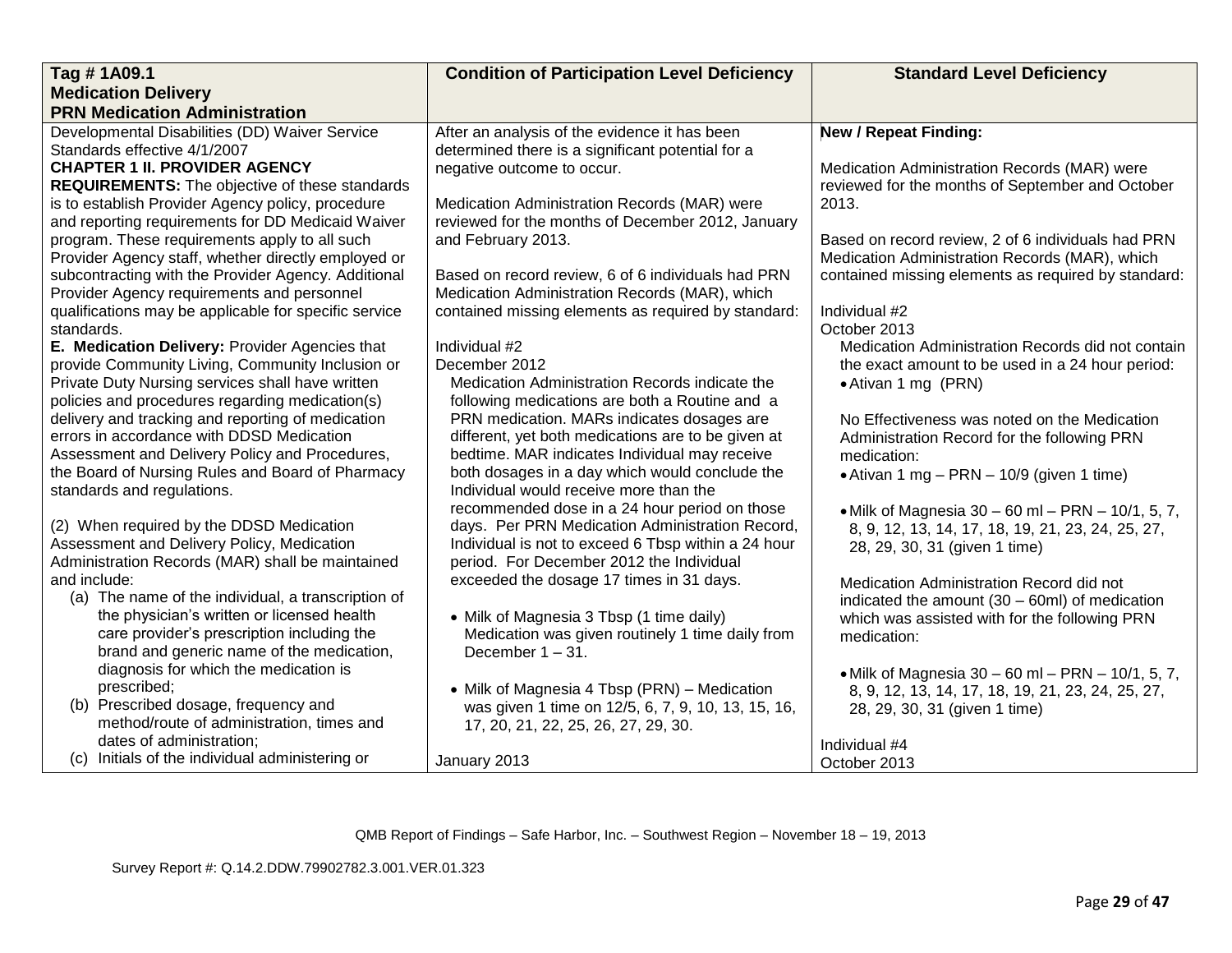| assisting with the medication;                                                                         | Medication Administration Records indicate the                                          |                                                                |
|--------------------------------------------------------------------------------------------------------|-----------------------------------------------------------------------------------------|----------------------------------------------------------------|
| (d) Explanation of any medication irregularity;                                                        | following medications are both a Routine and a                                          | No evidence of documented Signs/Symptoms                       |
| (e) Documentation of any allergic reaction or                                                          | PRN medication. MARs indicates dosages are                                              | were found for the following PRN medication:                   |
| adverse medication effect; and                                                                         | different, yet both medications are to be given at                                      | • Ativan 1 mg $-$ PRN $-$ 10/12 & 24 (given 1 time)            |
| For PRN medication, an explanation for the<br>(f)                                                      | bedtime. MAR indicates Individual may receive                                           |                                                                |
| use of the PRN medication shall include                                                                | both dosages in a day which would conclude the                                          | No Effectiveness was noted on the Medication                   |
| observable signs/symptoms or<br>circumstances in which the medication is to                            | Individual would receive more than the<br>recommended dose in a 24 hour period on those | Administration Record for the following PRN                    |
| be used, and documentation of effectiveness                                                            | days. Per PRN Medication Administration Record,                                         | medication:<br>• Ativan 1 mg – PRN – 10/12 & 24 (given 1 time) |
| of PRN medication administered.                                                                        | Individual is not to exceed 6 Tbsp within a 24 hour                                     |                                                                |
|                                                                                                        | period. For January 2013 the Individual exceeded                                        |                                                                |
| (3) The Provider Agency shall also maintain a                                                          | the dosage 18 times in 31 days.                                                         |                                                                |
| signature page that designates the full name that                                                      |                                                                                         |                                                                |
| corresponds to each initial used to document                                                           | • Milk of Magnesia 3 Tbsp (1 time daily)                                                |                                                                |
| administered or assisted delivery of each dose;                                                        | Medication was given routinely 1 time daily from                                        |                                                                |
|                                                                                                        | January $1 - 31$ .                                                                      |                                                                |
| (4) MARs are not required for individuals                                                              |                                                                                         |                                                                |
| participating in Independent Living who self-                                                          | • Milk of Magnesia 4 Tbsp (PRN) Medication was                                          |                                                                |
| administer their own medications;                                                                      | given 1 time on 1/2, 3, 5, 7, 8, 10, 11, 13, 14, 15,                                    |                                                                |
|                                                                                                        | 17, 18, 22, 23, 24, 27, 30, 31.                                                         |                                                                |
| (5) Information from the prescribing pharmacy                                                          |                                                                                         |                                                                |
| regarding medications shall be kept in the home<br>and community inclusion service locations and shall | Individual #3                                                                           |                                                                |
| include the expected desired outcomes of                                                               | January 2013<br>Medication Administration Records did not contain                       |                                                                |
| administrating the medication, signs and symptoms                                                      | the diagnosis for which the medication is                                               |                                                                |
| of adverse events and interactions with other                                                          | prescribed:                                                                             |                                                                |
| medications;                                                                                           | • Hydrocortisone Acetate 2.50% (PRN)                                                    |                                                                |
|                                                                                                        |                                                                                         |                                                                |
| NMAC 16.19.11.8 MINIMUM STANDARDS:                                                                     | Individual #4                                                                           |                                                                |
| A. MINIMUM STANDARDS FOR THE                                                                           | December 2012                                                                           |                                                                |
| DISTRIBUTION, STORAGE, HANDLING AND                                                                    | No evidence of documented Signs/Symptoms                                                |                                                                |
| <b>RECORD KEEPING OF DRUGS:</b>                                                                        | were found for the following PRN medication:                                            |                                                                |
| (d) The facility shall have a Medication                                                               | $\bullet$ Ativan - PRN - 12/1 (given 1 times)                                           |                                                                |
| Administration Record (MAR) documenting                                                                |                                                                                         |                                                                |
| medication administered to residents, including<br>over-the-counter medications. This                  | • Ciclopirox 0.77% cream - 12/1 (given 1 time)                                          |                                                                |
| documentation shall include:                                                                           |                                                                                         |                                                                |
| Name of resident;<br>(i)                                                                               | • Proair HFA 90 mcg $-$ 12/1 (given 1 time)                                             |                                                                |
| Date given;<br>(ii)                                                                                    |                                                                                         |                                                                |
| (iii) Drug product name;                                                                               | • Polythylene Glycol – 12/1 (given 1 time)                                              |                                                                |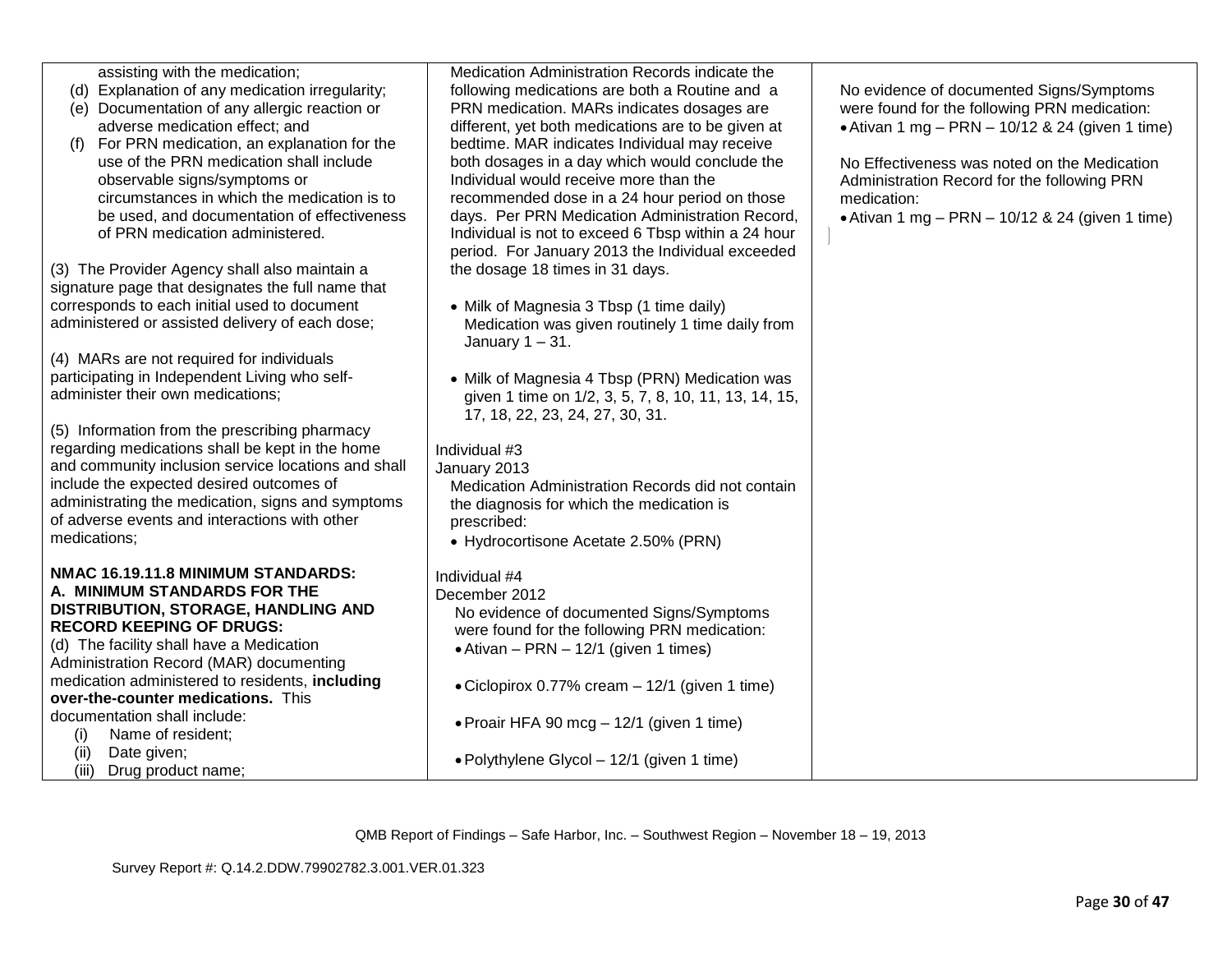| Dosage and form;<br>(iv)                               |                                                       |  |
|--------------------------------------------------------|-------------------------------------------------------|--|
| Strength of drug;<br>(v)                               | January 2013                                          |  |
| Route of administration;<br>(vi)                       | No evidence of documented Signs/Symptoms              |  |
|                                                        |                                                       |  |
| (vii) How often medication is to be taken;             | were found for the following PRN medication:          |  |
| (viii) Time taken and staff initials;                  | • Polythylene Glycol - 1/15 (given 1 time)            |  |
| Dates when the medication is discontinued<br>(ix)      |                                                       |  |
| or changed;                                            | Individual #5                                         |  |
| The name and initials of all staff<br>(x)              | December 2012                                         |  |
| administering medications.                             | Medication Administration Records did not             |  |
|                                                        | contain the route of administration for the following |  |
| <b>Model Custodial Procedure Manual</b>                | medications:                                          |  |
| <b>D. Administration of Drugs</b>                      | · Pepto Bismol (PRN)                                  |  |
| Unless otherwise stated by practitioner, patients will |                                                       |  |
| not be allowed to administer their own medications.    | Medication Administration Record did not contain      |  |
| Document the practitioner's order authorizing the      | the form (i.e. liquid, tablet, capsule, etc.) of      |  |
| self-administration of medications.                    | medication to be taken for the following:             |  |
|                                                        | • Pepto Bismol (PRN)                                  |  |
| All PRN (As needed) medications shall have             |                                                       |  |
| complete detail instructions regarding the             |                                                       |  |
| administering of the medication. This shall include:   | Medication Administration Records did not contain     |  |
| symptoms that indicate the use of the                  | the strength of the medication which is to be given:  |  |
| medication,                                            | • Promethazine Syrup (PRN)                            |  |
| exact dosage to be used, and                           | January 2013                                          |  |
| the exact amount to be used in a 24 hour<br>⋗          | Medication Administration Records did not contain     |  |
| period.                                                | the strength of the medication which is to be given:  |  |
|                                                        | • Promethazine Syrup (PRN)                            |  |
| <b>Department of Health</b>                            |                                                       |  |
| <b>Developmental Disabilities Supports Division</b>    | Individual #6                                         |  |
| (DDSD) Medication Assessment and Delivery              | December 2012                                         |  |
| Policy - Eff. November 1, 2006                         | Medication Administration Records did not contain     |  |
| <b>F. PRN Medication</b>                               | the strength of the medication which is to be given:  |  |
| 3. Prior to self-administration, self-administration   | • Tussin DM Syrup (PRN)                               |  |
| with physical assist or assisting with delivery of PRN |                                                       |  |
| medications, the direct support staff must contact     | Medication Administration Records did not             |  |
| the agency nurse to describe observed symptoms         |                                                       |  |
| and thus assure that the PRN medication is being       | contain the route of administration for the following |  |
| used according to instructions given by the ordering   | medications:                                          |  |
| PCP. In cases of fever, respiratory distress           | • Imodium 2 mg (PRN)                                  |  |
| (including coughing), severe pain, vomiting,           |                                                       |  |
| diarrhea, change in responsiveness/level of            | · Pain Relieve (PRN)                                  |  |
|                                                        |                                                       |  |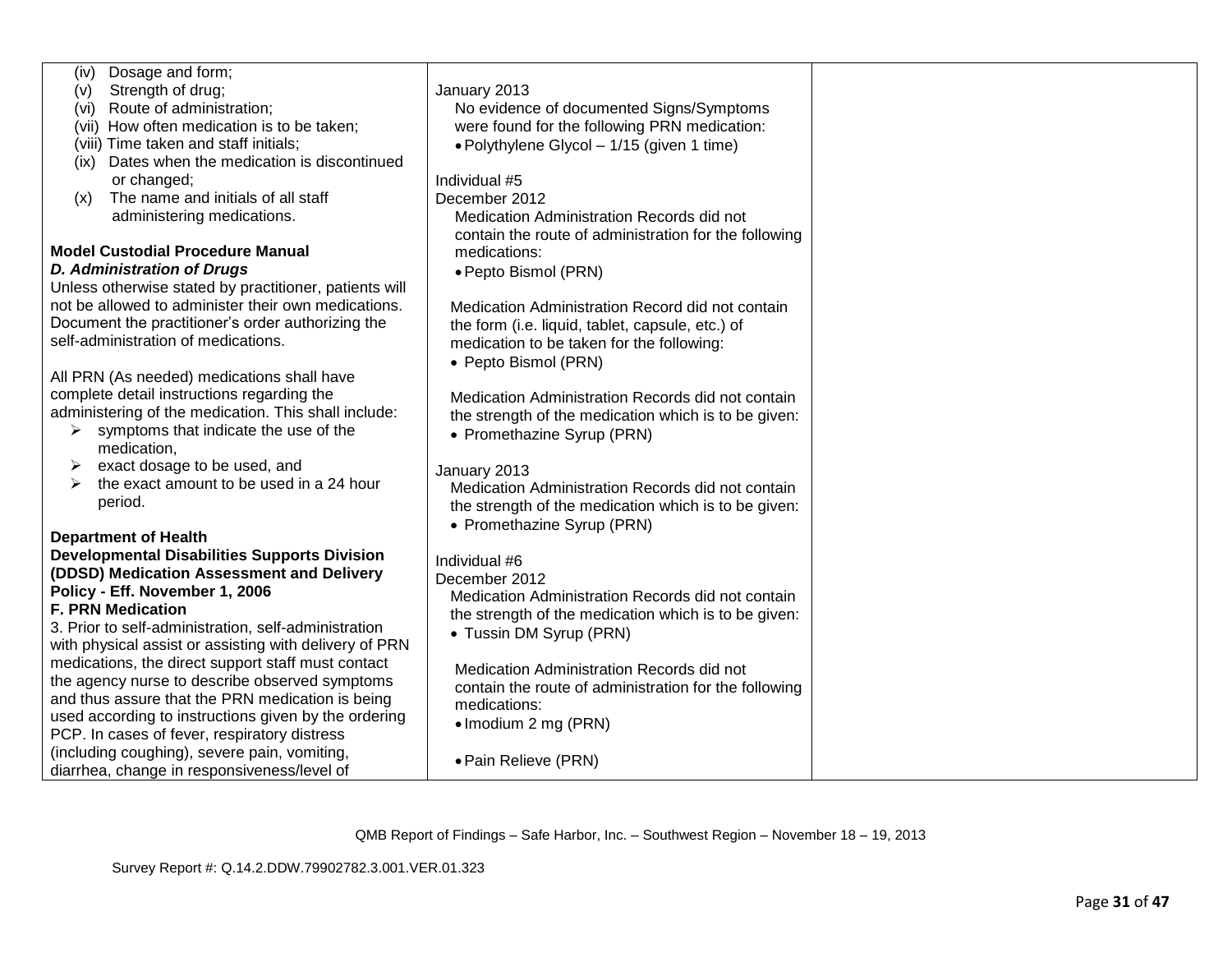| consciousness, the nurse must strongly consider<br>the need to conduct a face-to-face assessment to<br>assure that the PRN does not mask a condition<br>better treated by seeking medical attention. This<br>does not apply to home based/family living settings<br>where the provider is related by affinity or by<br>consanguinity to the individual.                                                                                                                                                                                                                                                                                                                                                                                                                                                                                                                                                                                                  | Medication Administration Records did not contain<br>the exact amount to be used in a 24 hour period:<br>• Flunisolide .025 mg (PRN)<br>• Imodium 2 mg (PRN)<br>• Naproxen 220 mg (PRN)                                                                                                                                                                                                                                                                                                                                            |  |
|----------------------------------------------------------------------------------------------------------------------------------------------------------------------------------------------------------------------------------------------------------------------------------------------------------------------------------------------------------------------------------------------------------------------------------------------------------------------------------------------------------------------------------------------------------------------------------------------------------------------------------------------------------------------------------------------------------------------------------------------------------------------------------------------------------------------------------------------------------------------------------------------------------------------------------------------------------|------------------------------------------------------------------------------------------------------------------------------------------------------------------------------------------------------------------------------------------------------------------------------------------------------------------------------------------------------------------------------------------------------------------------------------------------------------------------------------------------------------------------------------|--|
| 4. The agency nurse shall review the utilization of<br>PRN medications routinely. Frequent or escalating<br>use of PRN medications must be reported to the                                                                                                                                                                                                                                                                                                                                                                                                                                                                                                                                                                                                                                                                                                                                                                                               | • Pain Relieve (PRN)                                                                                                                                                                                                                                                                                                                                                                                                                                                                                                               |  |
| PCP and discussed by the Interdisciplinary for<br>changes to the overall support plan (see Section H                                                                                                                                                                                                                                                                                                                                                                                                                                                                                                                                                                                                                                                                                                                                                                                                                                                     | • Sudafed 10 mg (PRN)                                                                                                                                                                                                                                                                                                                                                                                                                                                                                                              |  |
| of this policy).                                                                                                                                                                                                                                                                                                                                                                                                                                                                                                                                                                                                                                                                                                                                                                                                                                                                                                                                         | • Tussin DM Syrup (PRN)                                                                                                                                                                                                                                                                                                                                                                                                                                                                                                            |  |
| H. Agency Nurse Monitoring<br>1. Regardless of the level of assistance with<br>medication delivery that is required by the individual<br>or the route through which the medication is<br>delivered, the agency nurses must monitor the<br>individual's response to the effects of their routine<br>and PRN medications. The frequency and type of<br>monitoring must be based on the nurse's<br>assessment of the individual and consideration of<br>the individual's diagnoses, health status, stability,<br>utilization of PRN medications and level of support<br>required by the individual's condition and the skill<br>level and needs of the direct care staff. Nursing<br>monitoring should be based on prudent nursing<br>practice and should support the safety and<br>independence of the individual in the community<br>setting. The health care plan shall reflect the<br>planned monitoring of the individual's response to<br>medication. | Medication Administration Records did not contain<br>the circumstance for which the medication is to be<br>used:<br>• Pain Relieve (PRN)<br>Medication Administration Records did not<br>contain the Name of the medication for which the<br>following are prescribed:<br>• Pain Relieve (PRN)<br>January 2013<br>Medication Administration Records did not contain<br>the exact amount to be used in a 24 hour period:<br>Flunisolide 0.25 mg (PRN)<br>$\bullet$<br>Imodium 2mg (PRN)<br>$\bullet$<br>Naproxen (PRN)<br>$\bullet$ |  |
| <b>Department of Health Developmental Disabilities</b>                                                                                                                                                                                                                                                                                                                                                                                                                                                                                                                                                                                                                                                                                                                                                                                                                                                                                                   | • Pain Relieve (PRN)                                                                                                                                                                                                                                                                                                                                                                                                                                                                                                               |  |
| <b>Supports Division (DDSD) - Procedure Title:</b><br><b>Medication Assessment and Delivery Procedure</b>                                                                                                                                                                                                                                                                                                                                                                                                                                                                                                                                                                                                                                                                                                                                                                                                                                                | • Sudafed PE 10 mg (PRN)                                                                                                                                                                                                                                                                                                                                                                                                                                                                                                           |  |
| Eff Date: November 1, 2006<br>C. 3. Prior to delivery of the PRN, direct support                                                                                                                                                                                                                                                                                                                                                                                                                                                                                                                                                                                                                                                                                                                                                                                                                                                                         | Medication Administration Records did not                                                                                                                                                                                                                                                                                                                                                                                                                                                                                          |  |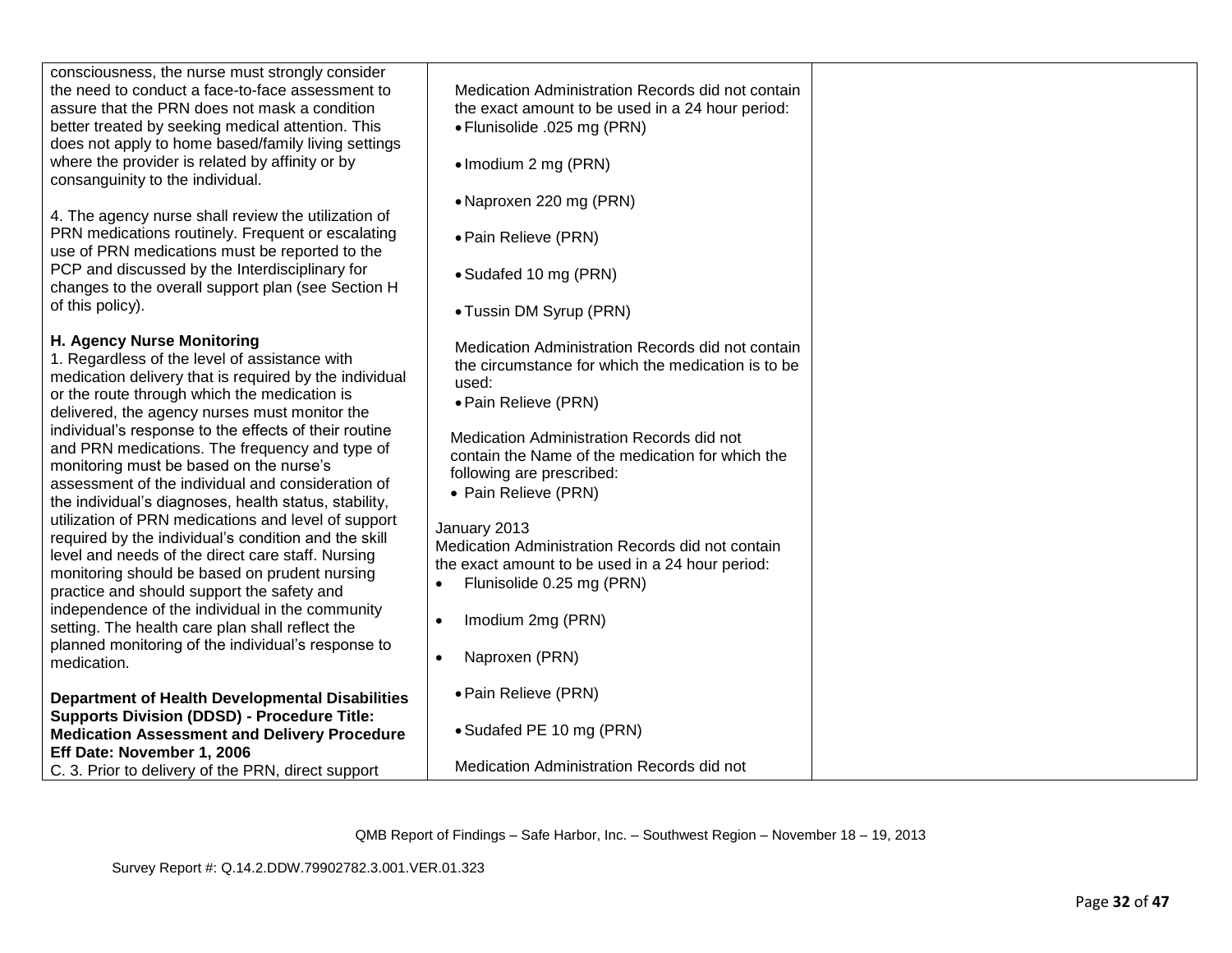| staff must contact the agency nurse to describe<br>observed symptoms and thus assure that the PRN<br>is being used according to instructions given by the<br>ordering PCP. In cases of fever, respiratory distress<br>(including coughing), severe pain, vomiting,<br>diarrhea, change in responsiveness/level of<br>consciousness, the nurse must strongly consider | contain the route of administration for the following<br>medications:<br>• Pain Relieve (PRN)<br>Medication Administration Records did not contain<br>the circumstance for which the medication is to be<br>used: |  |
|----------------------------------------------------------------------------------------------------------------------------------------------------------------------------------------------------------------------------------------------------------------------------------------------------------------------------------------------------------------------|-------------------------------------------------------------------------------------------------------------------------------------------------------------------------------------------------------------------|--|
| the need to conduct a face-to-face assessment to<br>assure that the PRN does not mask a condition<br>better treated by seeking medical attention.<br>(References: Psychotropic Medication Use Policy,<br>Section D, page 5 Use of PRN Psychotropic<br>Medications; and, Human Rights Committee                                                                       | • Pain Relieve (PRN)<br>Medication Administration Records did not<br>contain the Name of the medication for which the<br>following are prescribed:<br>• Pain Relieve (PRN)                                        |  |
| Requirements Policy, Section B, page 4<br>Interventions Requiring Review and Approval - Use<br>of PRN Medications).<br>a. Document conversation with nurse including all<br>reported signs and symptoms, advice given and                                                                                                                                            | Medication Administration Records did not contain<br>the strength of the medication which is to be given:<br>• Pain Relieve (PRN)<br>Individual #7                                                                |  |
| action taken by staff.<br>4. Document on the MAR each time a PRN<br>medication is used and describe its effect on the<br>individual (e.g., temperature down, vomiting<br>lessened, anxiety increased, the condition is the<br>same, improved, or worsened, etc.).                                                                                                    | December 2012<br>Medication Administration Records did not<br>contain the route of administration for the following<br>medications:<br>• Triazolam .25 mg (PRN)                                                   |  |
|                                                                                                                                                                                                                                                                                                                                                                      | Medication Administration Records did not contain<br>the exact amount to be used in a 24 hour period:<br>• Acetaminophen 325 mg (PRN)<br>• Loratadine 10 mg (PRN)                                                 |  |
|                                                                                                                                                                                                                                                                                                                                                                      | January 2013<br>Medication Administration Records did not contain<br>the exact amount to be used in a 24 hour period:<br>• Acetaminophen 325 mg (PRN)                                                             |  |
|                                                                                                                                                                                                                                                                                                                                                                      | • Loratadine 10 mg (PRN)<br>• Loratadine 10 mg (PRN)                                                                                                                                                              |  |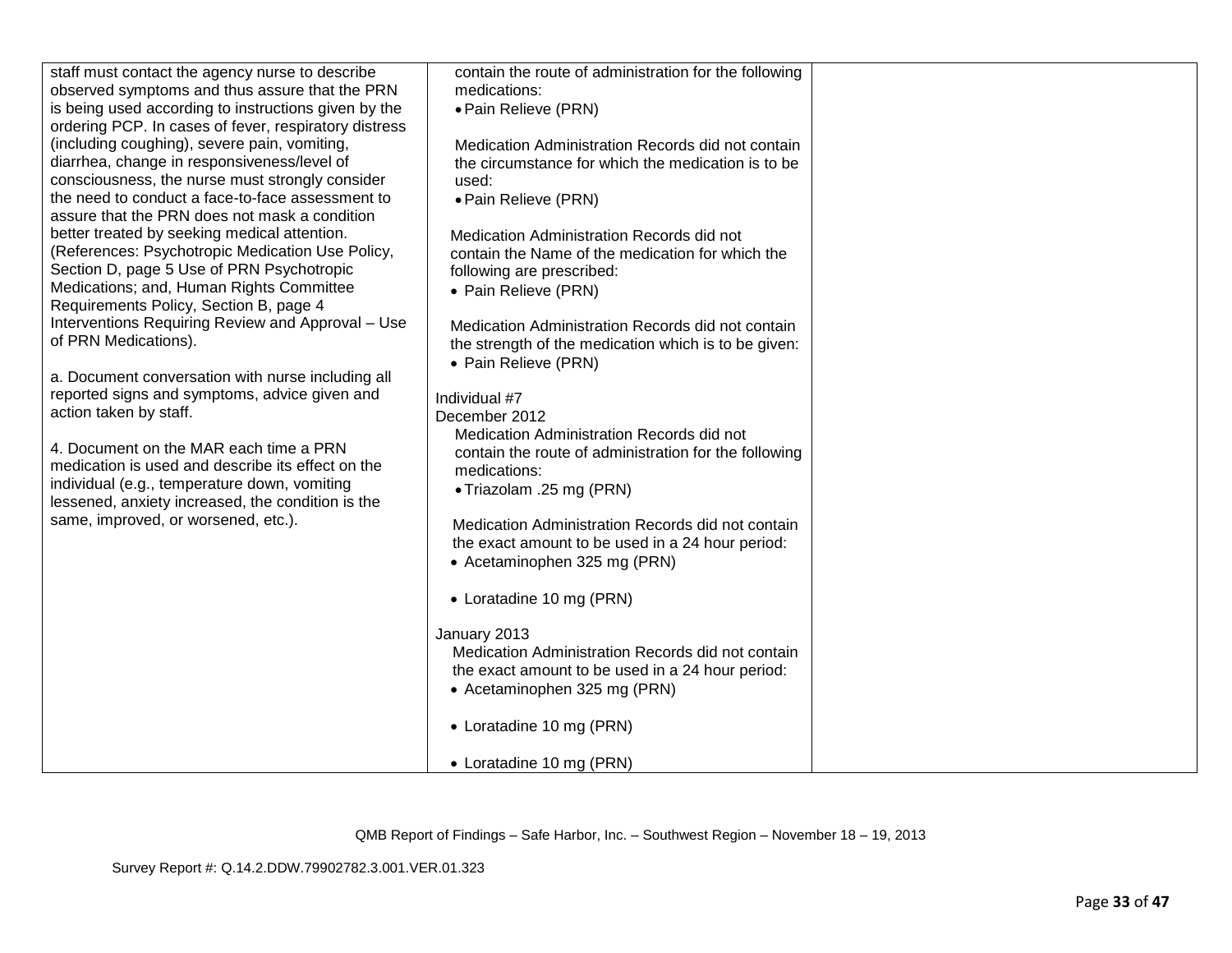| • Olazipine 10 mg (PRN)<br>Medication Administration Records did not contain<br>the route of administration for the following<br>medications:<br>• Olazipine 10 mg (PRN)<br>Medication Administration Records did not contain<br>the circumstance for which the medication is to be<br>used:<br>• Olazipine 10 mg (PRN)<br>No Effectiveness was noted on the Medication<br>Administration Record for the following PRN<br>medication:<br>• Olazapine 10 mg - PRN - 1/29 (given 1 time)<br>February 2013<br>Medication Administration Records did not<br>contain the route of administration for the following<br>medications:<br>• Triazolam .25 mg (PRN) |  |
|-----------------------------------------------------------------------------------------------------------------------------------------------------------------------------------------------------------------------------------------------------------------------------------------------------------------------------------------------------------------------------------------------------------------------------------------------------------------------------------------------------------------------------------------------------------------------------------------------------------------------------------------------------------|--|
|                                                                                                                                                                                                                                                                                                                                                                                                                                                                                                                                                                                                                                                           |  |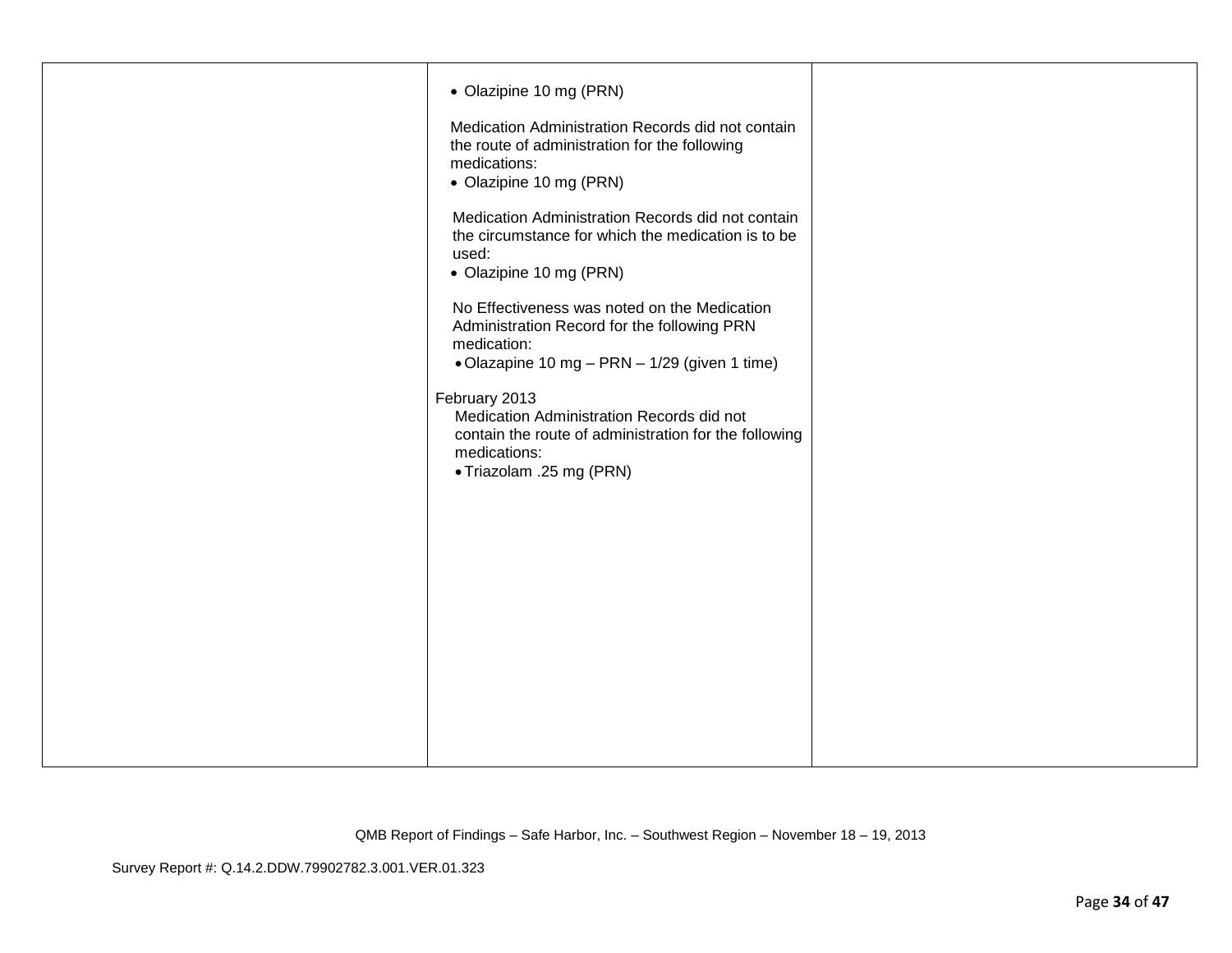| <b>Standard Level Deficiency</b><br>Tag #1A09.2<br><b>Medication Delivery</b><br><b>Nurse Approval for PRN Medication</b><br>Developmental Disabilities (DD) Waiver Service<br><b>New Finding:</b><br>Standards effective 4/1/2007<br><b>CHAPTER 1 II. PROVIDER AGENCY</b><br>Based on record review, the Agency did not maintain<br><b>REQUIREMENTS:</b> The objective of these standards is<br>documentation of PRN usage as required by<br>to establish Provider Agency policy, procedure and<br>standard for 1 of 6 Individuals.<br>reporting requirements for DD Medicaid Waiver<br>program. These requirements apply to all such<br>Individual #2<br>Provider Agency staff, whether directly employed or<br>October 2013<br>subcontracting with the Provider Agency. Additional<br>No documentation of the verbal authorization from<br>Provider Agency requirements and personnel<br>the Agency nurse prior to each |
|----------------------------------------------------------------------------------------------------------------------------------------------------------------------------------------------------------------------------------------------------------------------------------------------------------------------------------------------------------------------------------------------------------------------------------------------------------------------------------------------------------------------------------------------------------------------------------------------------------------------------------------------------------------------------------------------------------------------------------------------------------------------------------------------------------------------------------------------------------------------------------------------------------------------------|
|                                                                                                                                                                                                                                                                                                                                                                                                                                                                                                                                                                                                                                                                                                                                                                                                                                                                                                                            |
|                                                                                                                                                                                                                                                                                                                                                                                                                                                                                                                                                                                                                                                                                                                                                                                                                                                                                                                            |
|                                                                                                                                                                                                                                                                                                                                                                                                                                                                                                                                                                                                                                                                                                                                                                                                                                                                                                                            |
|                                                                                                                                                                                                                                                                                                                                                                                                                                                                                                                                                                                                                                                                                                                                                                                                                                                                                                                            |
|                                                                                                                                                                                                                                                                                                                                                                                                                                                                                                                                                                                                                                                                                                                                                                                                                                                                                                                            |
|                                                                                                                                                                                                                                                                                                                                                                                                                                                                                                                                                                                                                                                                                                                                                                                                                                                                                                                            |
|                                                                                                                                                                                                                                                                                                                                                                                                                                                                                                                                                                                                                                                                                                                                                                                                                                                                                                                            |
|                                                                                                                                                                                                                                                                                                                                                                                                                                                                                                                                                                                                                                                                                                                                                                                                                                                                                                                            |
|                                                                                                                                                                                                                                                                                                                                                                                                                                                                                                                                                                                                                                                                                                                                                                                                                                                                                                                            |
|                                                                                                                                                                                                                                                                                                                                                                                                                                                                                                                                                                                                                                                                                                                                                                                                                                                                                                                            |
|                                                                                                                                                                                                                                                                                                                                                                                                                                                                                                                                                                                                                                                                                                                                                                                                                                                                                                                            |
| qualifications may be applicable for specific service                                                                                                                                                                                                                                                                                                                                                                                                                                                                                                                                                                                                                                                                                                                                                                                                                                                                      |
| administration/assistance of PRN medication was<br>standards.                                                                                                                                                                                                                                                                                                                                                                                                                                                                                                                                                                                                                                                                                                                                                                                                                                                              |
| found for the following PRN medication:<br>E. Medication Delivery: Provider Agencies that                                                                                                                                                                                                                                                                                                                                                                                                                                                                                                                                                                                                                                                                                                                                                                                                                                  |
| • Ativan 1 mg – PRN – 10/9 (given 1 time)<br>provide Community Living, Community Inclusion or                                                                                                                                                                                                                                                                                                                                                                                                                                                                                                                                                                                                                                                                                                                                                                                                                              |
| Private Duty Nursing services shall have written                                                                                                                                                                                                                                                                                                                                                                                                                                                                                                                                                                                                                                                                                                                                                                                                                                                                           |
| • Milk of Magnesia $30 - 60$ ml $-$ PRN $-$ 10/1, 5, 7,<br>policies and procedures regarding medication(s)                                                                                                                                                                                                                                                                                                                                                                                                                                                                                                                                                                                                                                                                                                                                                                                                                 |
| 8, 9, 12, 13, 14, 17, 18, 19, 21, 23, 24, 25, 27,<br>delivery and tracking and reporting of medication                                                                                                                                                                                                                                                                                                                                                                                                                                                                                                                                                                                                                                                                                                                                                                                                                     |
| errors in accordance with DDSD Medication<br>28, 29, 30, 31 (given 1 time)                                                                                                                                                                                                                                                                                                                                                                                                                                                                                                                                                                                                                                                                                                                                                                                                                                                 |
| Assessment and Delivery Policy and Procedures, the                                                                                                                                                                                                                                                                                                                                                                                                                                                                                                                                                                                                                                                                                                                                                                                                                                                                         |
| Board of Nursing Rules and Board of Pharmacy                                                                                                                                                                                                                                                                                                                                                                                                                                                                                                                                                                                                                                                                                                                                                                                                                                                                               |
| standards and regulations.                                                                                                                                                                                                                                                                                                                                                                                                                                                                                                                                                                                                                                                                                                                                                                                                                                                                                                 |
| <b>Department of Health Developmental Disabilities</b>                                                                                                                                                                                                                                                                                                                                                                                                                                                                                                                                                                                                                                                                                                                                                                                                                                                                     |
| <b>Supports Division (DDSD) Medication Assessment</b>                                                                                                                                                                                                                                                                                                                                                                                                                                                                                                                                                                                                                                                                                                                                                                                                                                                                      |
| and Delivery Policy - Eff. November 1, 2006                                                                                                                                                                                                                                                                                                                                                                                                                                                                                                                                                                                                                                                                                                                                                                                                                                                                                |
| <b>F. PRN Medication</b>                                                                                                                                                                                                                                                                                                                                                                                                                                                                                                                                                                                                                                                                                                                                                                                                                                                                                                   |
| 3. Prior to self-administration, self-administration with                                                                                                                                                                                                                                                                                                                                                                                                                                                                                                                                                                                                                                                                                                                                                                                                                                                                  |
| physical assist or assisting with delivery of PRN                                                                                                                                                                                                                                                                                                                                                                                                                                                                                                                                                                                                                                                                                                                                                                                                                                                                          |
| medications, the direct support staff must contact the                                                                                                                                                                                                                                                                                                                                                                                                                                                                                                                                                                                                                                                                                                                                                                                                                                                                     |
| agency nurse to describe observed symptoms and                                                                                                                                                                                                                                                                                                                                                                                                                                                                                                                                                                                                                                                                                                                                                                                                                                                                             |
| thus assure that the PRN medication is being used                                                                                                                                                                                                                                                                                                                                                                                                                                                                                                                                                                                                                                                                                                                                                                                                                                                                          |
| according to instructions given by the ordering PCP. In                                                                                                                                                                                                                                                                                                                                                                                                                                                                                                                                                                                                                                                                                                                                                                                                                                                                    |
| cases of fever, respiratory distress (including<br>coughing), severe pain, vomiting, diarrhea, change in                                                                                                                                                                                                                                                                                                                                                                                                                                                                                                                                                                                                                                                                                                                                                                                                                   |
| responsiveness/level of consciousness, the nurse                                                                                                                                                                                                                                                                                                                                                                                                                                                                                                                                                                                                                                                                                                                                                                                                                                                                           |
| must strongly consider the need to conduct a face-to-                                                                                                                                                                                                                                                                                                                                                                                                                                                                                                                                                                                                                                                                                                                                                                                                                                                                      |
| face assessment to assure that the PRN does not                                                                                                                                                                                                                                                                                                                                                                                                                                                                                                                                                                                                                                                                                                                                                                                                                                                                            |
| mask a condition better treated by seeking medical                                                                                                                                                                                                                                                                                                                                                                                                                                                                                                                                                                                                                                                                                                                                                                                                                                                                         |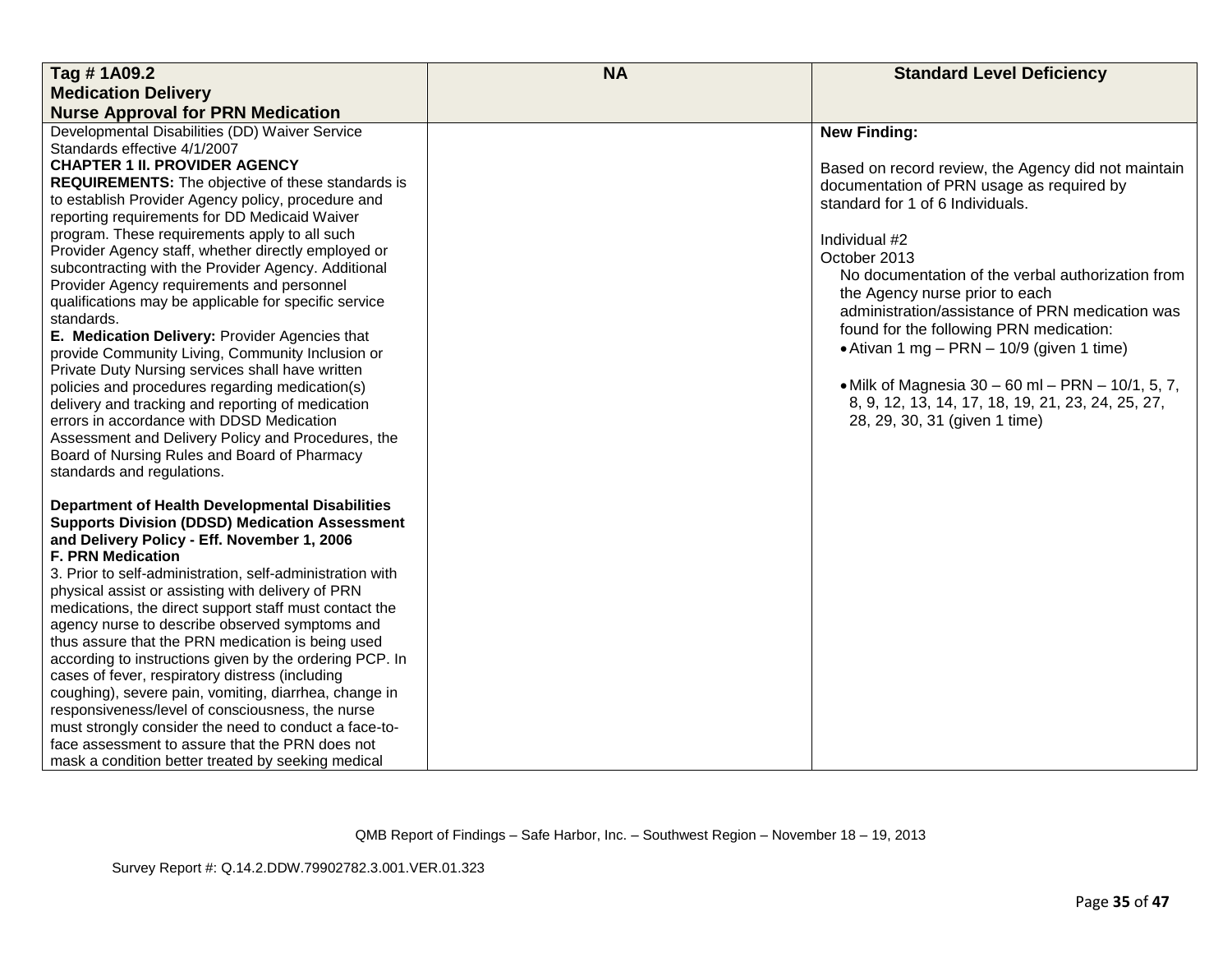| attention. This does not apply to home based/family       |  |
|-----------------------------------------------------------|--|
| living settings where the provider is related by affinity |  |
| or by consanguinity to the individual.                    |  |
|                                                           |  |
| 4. The agency nurse shall review the utilization of PRN   |  |
| medications routinely. Frequent or escalating use of      |  |
| PRN medications must be reported to the PCP and           |  |
| discussed by the Interdisciplinary for changes to the     |  |
| overall support plan (see Section H of this policy).      |  |
| H. Agency Nurse Monitoring                                |  |
| 1. Regardless of the level of assistance with             |  |
| medication delivery that is required by the individual or |  |
| the route through which the medication is delivered,      |  |
| the agency nurses must monitor the individual's           |  |
| response to the effects of their routine and PRN          |  |
| medications. The frequency and type of monitoring         |  |
| must be based on the nurse's assessment of the            |  |
| individual and consideration of the individual's          |  |
| diagnoses, health status, stability, utilization of PRN   |  |
| medications and level of support required by the          |  |
| individual's condition and the skill level and needs of   |  |
| the direct care staff. Nursing monitoring should be       |  |
| based on prudent nursing practice and should support      |  |
| the safety and independence of the individual in the      |  |
| community setting. The health care plan shall reflect     |  |
| the planned monitoring of the individual's response to    |  |
| medication.                                               |  |
| <b>Department of Health Developmental Disabilities</b>    |  |
| <b>Supports Division (DDSD) - Procedure Title:</b>        |  |
| <b>Medication Assessment and Delivery Procedure</b>       |  |
| Eff Date: November 1, 2006                                |  |
| C. 3. Prior to delivery of the PRN, direct support staff  |  |
| must contact the agency nurse to describe observed        |  |
| symptoms and thus assure that the PRN is being used       |  |
| according to instructions given by the ordering PCP. In   |  |
| cases of fever, respiratory distress (including           |  |
| coughing), severe pain, vomiting, diarrhea, change in     |  |
| responsiveness/level of consciousness, the nurse          |  |
| must strongly consider the need to conduct a face-to-     |  |
| face assessment to assure that the PRN does not           |  |
| mask a condition better treated by seeking medical        |  |
| attention. (References: Psychotropic Medication Use       |  |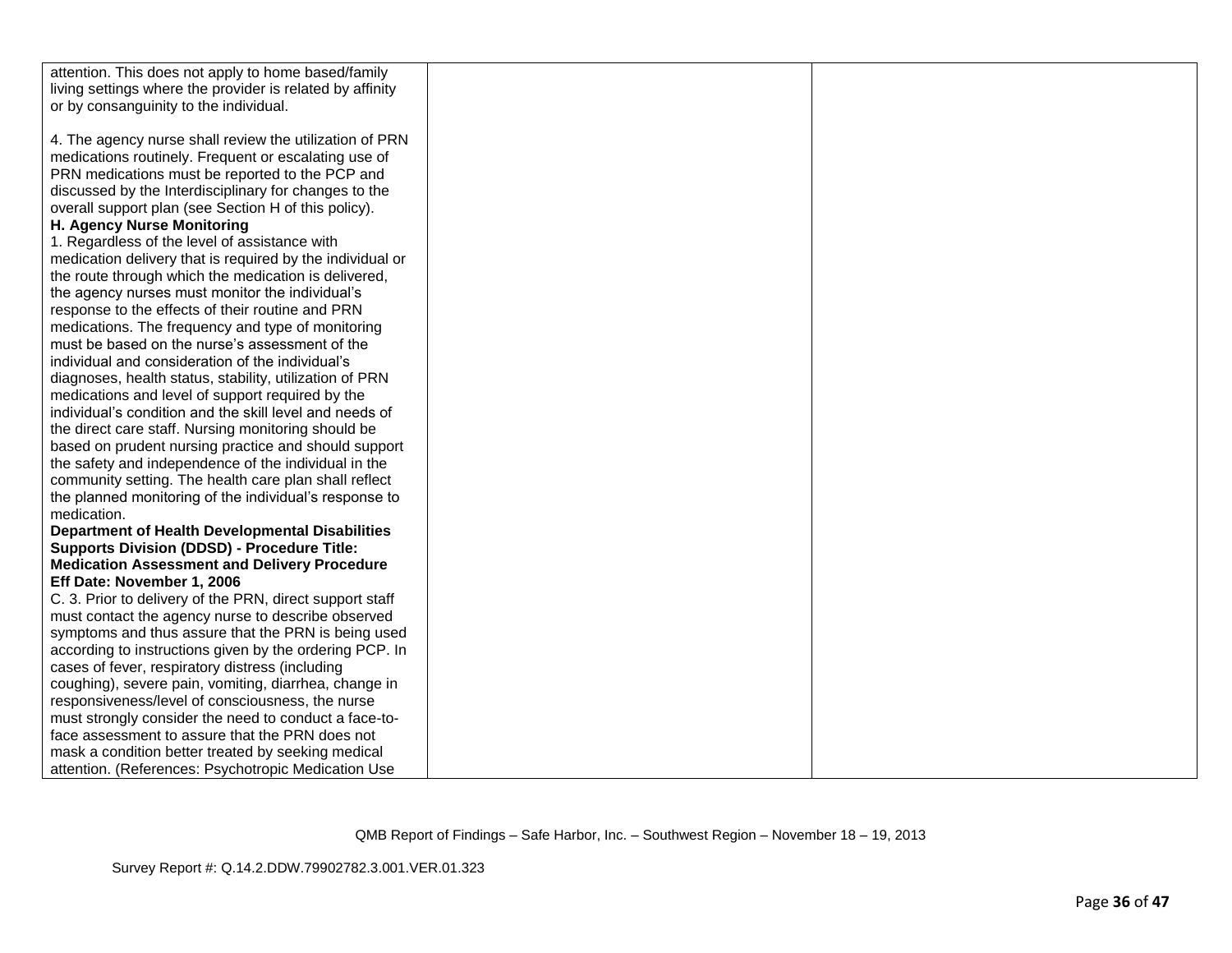| Policy, Section D, page 5 Use of PRN Psychotropic<br>Medications; and, Human Rights Committee<br>Requirements Policy, Section B, page 4 Interventions<br>Requiring Review and Approval - Use of PRN<br>Medications).<br>a. Document conversation with nurse including all<br>reported signs and symptoms, advice given and action<br>taken by staff.<br>4. Document on the MAR each time a PRN medication<br>is used and describe its effect on the individual (e.g.,<br>temperature down, vomiting lessened, anxiety<br>increased, the condition is the same, improved, or<br>worsened, etc.).                                                                                                                                                                   |  |
|-------------------------------------------------------------------------------------------------------------------------------------------------------------------------------------------------------------------------------------------------------------------------------------------------------------------------------------------------------------------------------------------------------------------------------------------------------------------------------------------------------------------------------------------------------------------------------------------------------------------------------------------------------------------------------------------------------------------------------------------------------------------|--|
| NMAC 16.19.11.8 MINIMUM STANDARDS:<br>A. MINIMUM STANDARDS FOR THE<br>DISTRIBUTION, STORAGE, HANDLING AND<br><b>RECORD KEEPING OF DRUGS:</b><br>(d) The facility shall have a Medication Administration<br>Record (MAR) documenting medication administered<br>to residents, including over-the-counter<br>medications. This documentation shall include:<br>Name of resident;<br>(i)<br>(ii)<br>Date given;<br>(iii)<br>Drug product name;<br>Dosage and form;<br>(iv)<br>(v) Strength of drug;<br>(vi) Route of administration;<br>(vii) How often medication is to be taken;<br>(viii) Time taken and staff initials;<br>(ix) Dates when the medication is discontinued or<br>changed;<br>(x) The name and initials of all staff administering<br>medications. |  |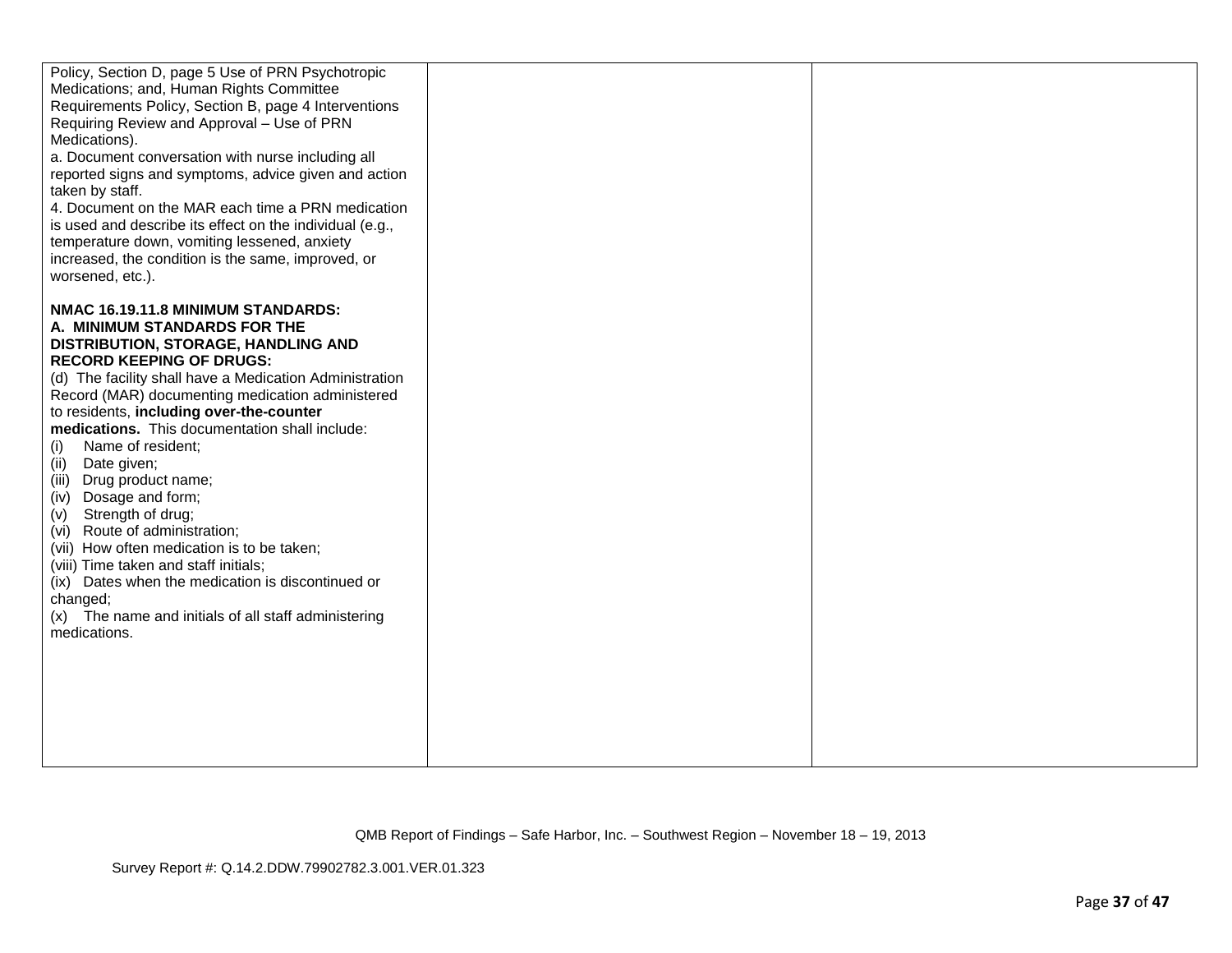| Tag # 1A15.2 and 5109                                                                   | <b>Condition of Participation Level Deficiency</b>  | <b>Standard Level Deficiency</b>                        |
|-----------------------------------------------------------------------------------------|-----------------------------------------------------|---------------------------------------------------------|
| <b>Healthcare Documentation</b>                                                         |                                                     |                                                         |
| Developmental Disabilities (DD) Waiver Service                                          | After an analysis of the evidence it has been       | <b>Repeat Finding:</b>                                  |
| Standards effective 4/1/2007                                                            | determined there is a significant potential for a   |                                                         |
| <b>CHAPTER 1. III. PROVIDER AGENCY</b>                                                  | negative outcome to occur.                          | Based on record review, the Agency failed to            |
| <b>DOCUMENTATION OF SERVICE DELIVERY AND</b>                                            |                                                     | maintain the required documentation in the              |
| <b>LOCATION - Healthcare Documentation by</b>                                           | Based on record review, the Agency failed to        | Individual's Agency Record as required per standard     |
| <b>Nurses For Community Living Services,</b>                                            | maintain the required documentation in the          | for 1 of 7 individuals.                                 |
| <b>Community Inclusion Services and Private Duty</b>                                    | Individual's Agency Record as required per standard |                                                         |
| <b>Nursing Services: Nursing services must be</b>                                       | for 7 of 7 individual                               | Review of the administrative individual case files      |
| available as needed and documented for Provider                                         |                                                     | revealed the following items were not found,            |
| Agencies delivering Community Living Services,                                          | Review of the administrative individual case files  | incomplete, and/or not current:                         |
| Community Inclusion Services and Private Duty                                           | revealed the following items were not found,        |                                                         |
| Nursing Services.                                                                       | incomplete, and/or not current:                     | • Comprehensive Aspiration Risk Management Plan<br>(#3) |
| Chapter 1. III. E. (1 - 4) (1) Documentation of                                         | • Electronic Comprehensive Health Assessment        |                                                         |
| nursing assessment activities                                                           | Tool (eCHAT) (#1, 6)                                |                                                         |
| (a) The following hierarchy shall be used to                                            |                                                     |                                                         |
| determine which provider agency is responsible for                                      | • Medication Administration Assessment Tool (#3)    |                                                         |
| completion of the HAT and MAAT and related                                              |                                                     |                                                         |
| subsequent planning and training:                                                       | • Comprehensive Aspiration Risk Management Plan     |                                                         |
| (i) Community living services provider agency;                                          | (#3)                                                |                                                         |
| (ii) Private duty nursing provider agency;                                              |                                                     |                                                         |
| (iii) Adult habilitation provider agency;                                               | • Aspiration Risk Screening Tool (#4, 5)            |                                                         |
| (iv) Community access provider agency; and                                              |                                                     |                                                         |
| (v) Supported employment provider agency.                                               | • Health Care Plans                                 |                                                         |
| (b) The provider agency must arrange for their                                          | • Aspiration                                        |                                                         |
| nurse to complete the Health Assessment Tool<br>(HAT) and the Medication Administration | Individual #1 - According to Electronic             |                                                         |
| Assessment Tool (MAAT) on at least an annual                                            | Comprehensive Heath Assessment Tool the             |                                                         |
| basis for each individual receiving community living,                                   | individual is required to have a plan. No           |                                                         |
| community inclusion or private duty nursing                                             | evidence of a plan found.                           |                                                         |
| services, unless the provider agency arranges for                                       |                                                     |                                                         |
| the individual's Primary Care Practitioner (PCP) to                                     | • Body Mass Index                                   |                                                         |
| voluntarily complete these assessments in lieu of                                       | ° Individual #4 - According to Electronic           |                                                         |
| the agency nurse. Agency nurses may also                                                | Comprehensive Heath Assessment Tool the             |                                                         |
| complete these assessments in collaboration with                                        | individual is required to have a plan. No           |                                                         |
| the Primary Care Practitioner if they believe such                                      | evidence of a plan found.                           |                                                         |
| consultation is necessary for an accurate                                               |                                                     |                                                         |
| assessment. Family Living Provider Agencies have                                        | $\bullet$ Falls                                     |                                                         |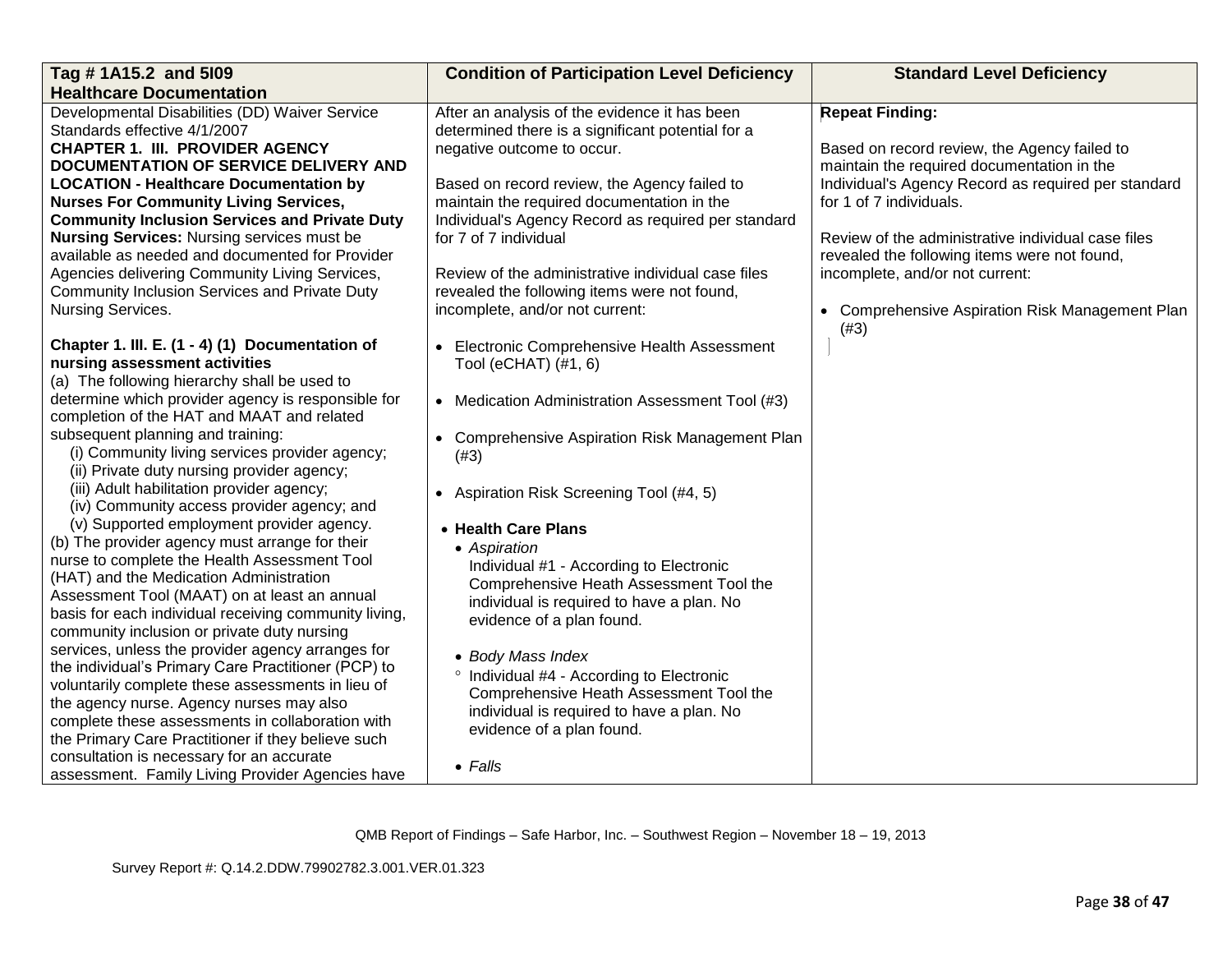| the option of having the subcontracted caregiver<br>complete the HAT instead of the nurse or PCP, if<br>the caregiver is comfortable doing so. However, the<br>agency nurse must be available to assist the<br>caregiver upon request.                                                                               | <sup>o</sup> Individual #3 - According to Electronic<br>Comprehensive Heath Assessment Tool the<br>individual is required to have a plan. No<br>evidence of a plan found.           |  |
|----------------------------------------------------------------------------------------------------------------------------------------------------------------------------------------------------------------------------------------------------------------------------------------------------------------------|-------------------------------------------------------------------------------------------------------------------------------------------------------------------------------------|--|
| (c) For newly allocated individuals, the HAT and the<br>MAAT must be completed within seventy-two (72)<br>hours of admission into direct services or two weeks<br>following the initial ISP, whichever comes first.<br>(d) For individuals already in services, the HAT and                                          | Individual #5 - According to Electronic<br>Comprehensive Heath Assessment Tool the<br>individual is required to have a plan. No<br>evidence of a plan found.                        |  |
| the MAAT must be completed at least fourteen (14)<br>days prior to the annual ISP meeting and submitted<br>to all members of the interdisciplinary team. The<br>HAT must also be completed at the time of any<br>significant change in clinical condition and upon                                                   | <sup>o</sup> Individual #6 - According to Electronic<br>Comprehensive Heath Assessment Tool the<br>individual is required to have a plan. No<br>evidence of a plan found.           |  |
| return from any hospitalizations. In addition to<br>annually, the MAAT must be completed at the time<br>of any significant change in clinical condition, when<br>a medication regime or route change requires<br>delivery by licensed or certified staff, or when an<br>individual has completed additional training | • Fluid Restriction<br>Individual #2 - According to Electronic<br>Comprehensive Heath Assessment Tool the<br>individual is required to have a plan. No<br>evidence of a plan found. |  |
| designed to improve their skills to support self-<br>administration (see DDSD Medication Assessment<br>and Delivery Policy).<br>(e) Nursing assessments conducted to determine<br>current health status or to evaluate a change in<br>clinical condition must be documented in a signed                              | • Oral Hygiene<br>° Individual #3 - According to Electronic<br>Comprehensive Heath Assessment Tool the<br>individual is required to have a plan. No<br>evidence of a plan found.    |  |
| progress note that includes time and date as well as<br>subjective information including the individual<br>complaints, signs and symptoms noted by staff,<br>family members or other team members; objective<br>information including vital signs, physical                                                          | ° Individual #4 - According to Electronic<br>Comprehensive Heath Assessment Tool the<br>individual is required to have a plan. No<br>evidence of a plan found.                      |  |
| examination, weight, and other pertinent data for the<br>given situation (e.g., seizure frequency, method in<br>which temperature taken); assessment of the<br>clinical status, and plan of action addressing<br>relevant aspects of all active health problems and                                                  | <sup>o</sup> Individual #7 - According to Electronic<br>Comprehensive Heath Assessment Tool the<br>individual is required to have a plan. No<br>evidence of a plan found.           |  |
| follow up on any recommendations of medical<br>consultants.<br>(2) Health related plans                                                                                                                                                                                                                              | • Skin and Wound<br>° Individual #5 - According to Electronic                                                                                                                       |  |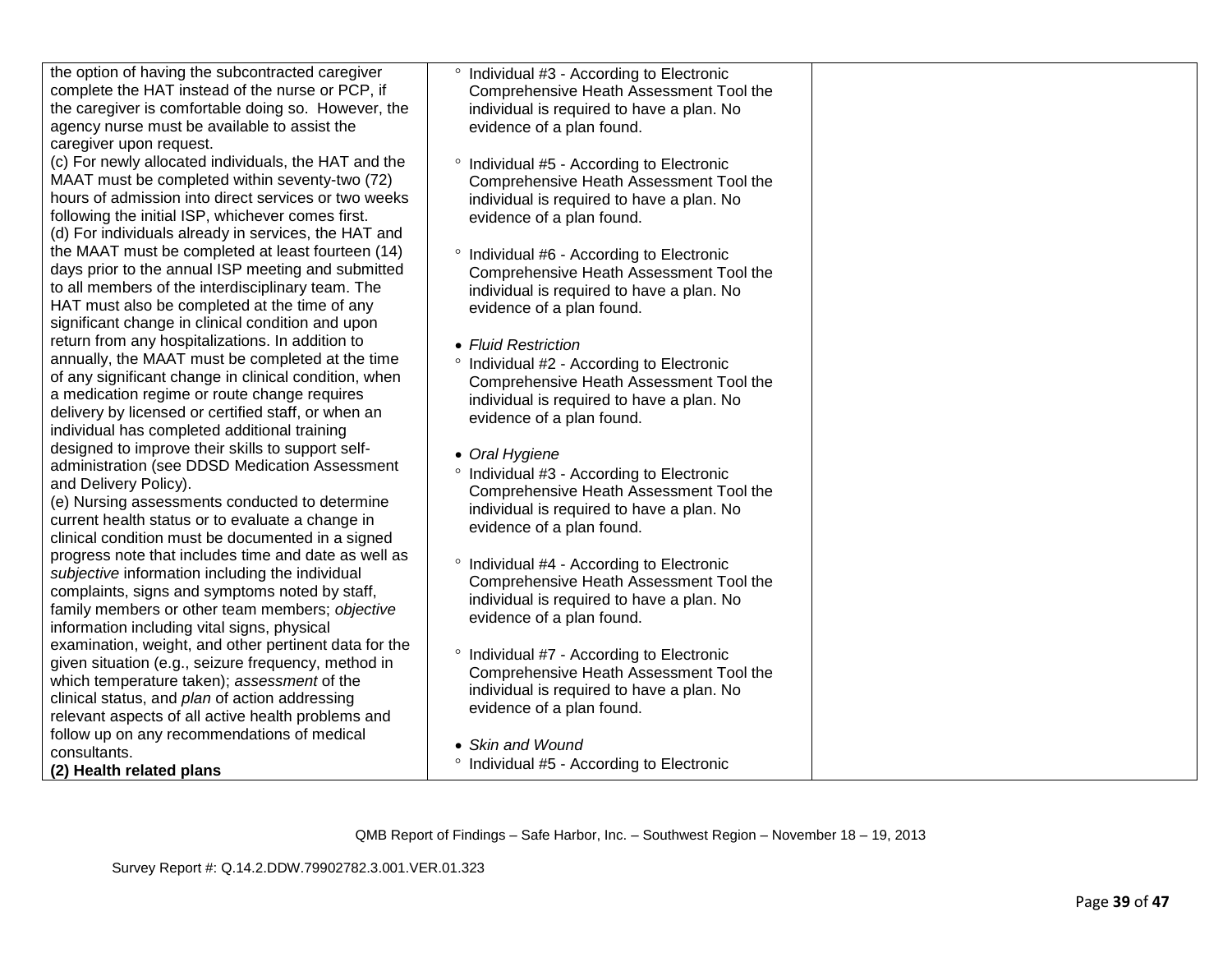| (a) For individuals with chronic conditions that have                                                  | Comprehensive Heath Assessment Tool the              |  |
|--------------------------------------------------------------------------------------------------------|------------------------------------------------------|--|
| the potential to exacerbate into a life-threatening                                                    | individual is required to have a plan. No            |  |
| situation, a medical crisis prevention and                                                             | evidence of a plan found.                            |  |
| intervention plan must be written by the nurse or                                                      |                                                      |  |
| other appropriately designated healthcare                                                              | <sup>o</sup> Individual #6 - According to Electronic |  |
| professional.                                                                                          | Comprehensive Heath Assessment Tool the              |  |
| (b) Crisis prevention and intervention plans must                                                      | individual is required to have a plan. No            |  |
| be written in user-friendly language that is easily                                                    | evidence of a plan found.                            |  |
| understood by those implementing the plan.                                                             |                                                      |  |
| (c) The nurse shall also document training                                                             | • Medical Emergency Response Plans                   |  |
| regarding the crisis prevention and intervention                                                       | • Aspiration                                         |  |
| plan delivered to agency staff and other team                                                          | <sup>o</sup> Individual #3 - According to Electronic |  |
| members, clearly indicating competency                                                                 | Comprehensive Heath Assessment Tool the              |  |
| determination for each trainee.                                                                        | individual is required to have a plan. No            |  |
| (d) If the individual receives services from separate                                                  | evidence of a plan found.                            |  |
| agencies for community living and community                                                            |                                                      |  |
| inclusion services, nurses from each agency shall                                                      |                                                      |  |
| collaborate in the development of and training                                                         | $\bullet$ Falls                                      |  |
| delivery for crisis prevention and intervention plans                                                  | ° Individual #3 - According to Electronic            |  |
| to assure maximum consistency across settings.                                                         | Comprehensive Heath Assessment Tool the              |  |
| (3) For all individuals with a HAT score of 4, 5 or 6,                                                 | individual is required to have a plan. No            |  |
| the nurse shall develop a comprehensive healthcare                                                     | evidence of a plan found.                            |  |
| plan that includes health related supports identified                                                  |                                                      |  |
| in the ISP (The healthcare plan is the equivalent of                                                   | <sup>o</sup> Individual #5 - According to Electronic |  |
| a nursing care plan; two separate documents are                                                        | Comprehensive Heath Assessment Tool the              |  |
| not required nor recommended):                                                                         | individual is required to have a plan. No            |  |
| (a) Each healthcare plan must include a statement                                                      | evidence of a plan found.                            |  |
| of the person's healthcare needs and list                                                              |                                                      |  |
| measurable goals to be achieved through                                                                | <sup>o</sup> Individual #6 - According to Electronic |  |
| implementation of the healthcare plan. Needs                                                           | Comprehensive Heath Assessment Tool the              |  |
| statements may be based upon supports needed                                                           | individual is required to have a plan. No            |  |
| for the individual to maintain a current strength,                                                     | evidence of a plan found.                            |  |
|                                                                                                        |                                                      |  |
| ability or skill related to their health, prevention<br>measures, and/or supports needed to remediate, | • Fluid Restriction                                  |  |
| minimize or manage an existing health condition.                                                       | <sup>o</sup> Individual #2 - According to Electronic |  |
| (b) Goals must be measurable and shall be revised                                                      | Comprehensive Heath Assessment Tool the              |  |
|                                                                                                        | individual is required to have a plan. No            |  |
| when an individual has met the goal and has the                                                        | evidence of a plan found.                            |  |
| potential to attain additional goals or no longer                                                      |                                                      |  |
| requires supports in order to maintain the goal.                                                       | • Respiratory                                        |  |
| (c) Approaches described in the plan shall be                                                          |                                                      |  |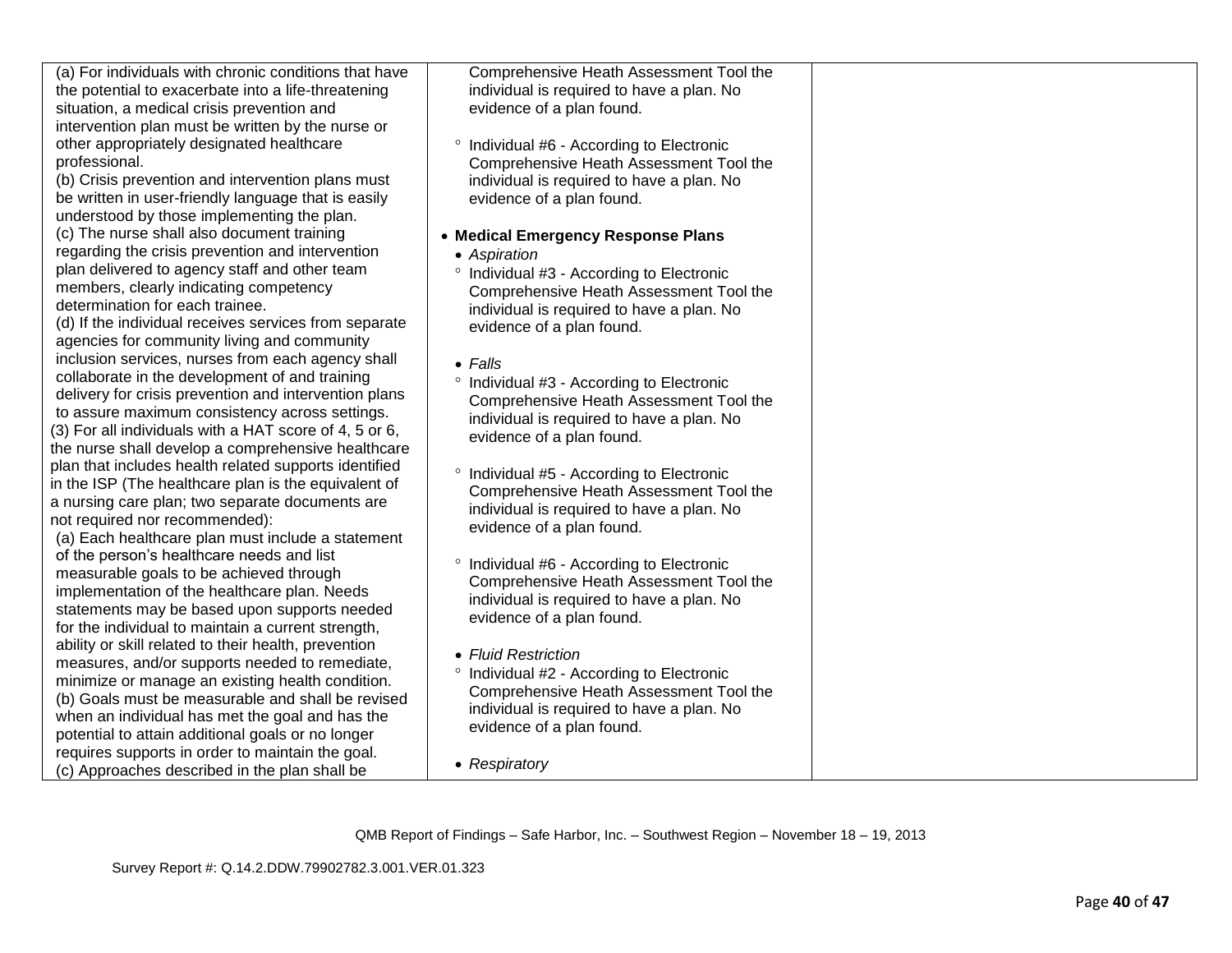| individualized to reflect the individual's unique     | <sup>o</sup> Individual #5 - According to Electronic |  |
|-------------------------------------------------------|------------------------------------------------------|--|
| needs, provide guidance to the caregiver(s) and       | Comprehensive Heath Assessment Tool the              |  |
| designed to support successful interactions. Some     | individual is required to have a plan. No            |  |
| interventions may be carried out by staff, family     | evidence of a plan found.                            |  |
| members or other team members, and other              |                                                      |  |
| interventions may be carried out directly by the      |                                                      |  |
| nurse – persons responsible for each intervention     |                                                      |  |
| shall be specified in the plan.                       |                                                      |  |
| (d) Healthcare plans shall be written in language     |                                                      |  |
| that will be easily understood by the person(s)       |                                                      |  |
| identified as implementing the interventions.         |                                                      |  |
| (e) The nurse shall also document training on the     |                                                      |  |
| healthcare plan delivered to agency staff and other   |                                                      |  |
| team members, clearly indicating competency           |                                                      |  |
| determination for each trainee. If the individual     |                                                      |  |
| receives services from separate agencies for          |                                                      |  |
| community living and community inclusion              |                                                      |  |
| services, nurses from each agency shall               |                                                      |  |
| collaborate in the development of and training        |                                                      |  |
| delivery for healthcare plans to assure maximum       |                                                      |  |
| consistency across settings.                          |                                                      |  |
| (f) Healthcare plans must be updated to reflect       |                                                      |  |
| relevant discharge orders whenever an individual      |                                                      |  |
| returns to services following a hospitalization.      |                                                      |  |
| (g) All crisis prevention and intervention plans and  |                                                      |  |
| healthcare plans shall include the individual's name  |                                                      |  |
| and date on each page and shall be signed by the      |                                                      |  |
| author.                                               |                                                      |  |
| (h) Crisis prevention and intervention plans as well  |                                                      |  |
| as healthcare plans shall be reviewed by the nurse    |                                                      |  |
| at least quarterly, and updated as needed.            |                                                      |  |
| (4) General Nursing Documentation                     |                                                      |  |
| (a) The nurse shall complete legible and signed       |                                                      |  |
| progress notes with date and time indicated that      |                                                      |  |
| describe all interventions or interactions conducted  |                                                      |  |
| with individuals served as well as all interactions   |                                                      |  |
| with other healthcare providers serving the           |                                                      |  |
| individual. All interactions shall be documented      |                                                      |  |
| whether they occur by phone or in person.             |                                                      |  |
| (b) For individuals with a HAT score of 4, 5 or 6, or |                                                      |  |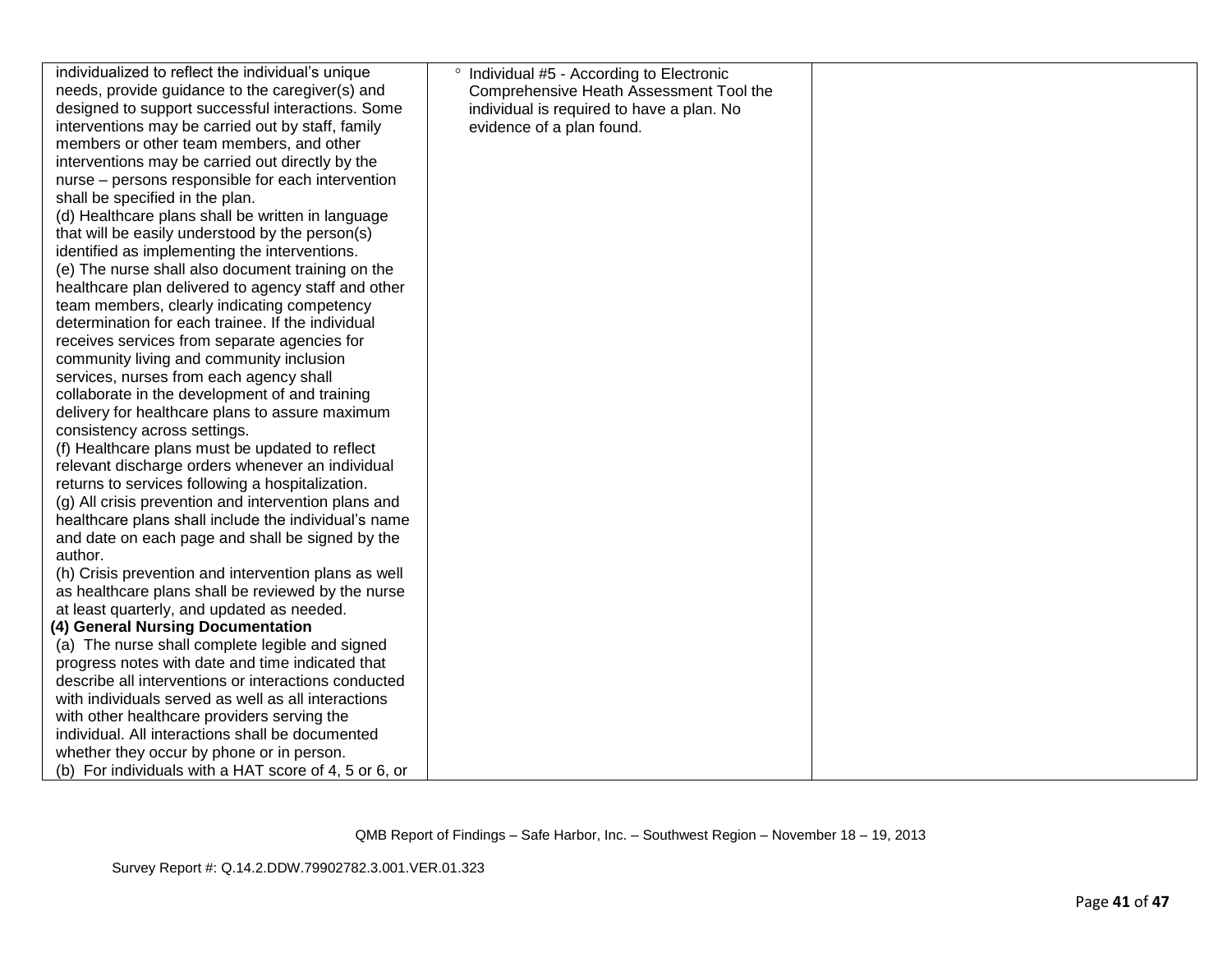| who have identified health concerns in their ISP,      |  |
|--------------------------------------------------------|--|
|                                                        |  |
| the nurse shall provide the interdisciplinary team     |  |
| with a quarterly report that indicates current health  |  |
| status and progress to date on health related ISP      |  |
| desired outcomes and action plans as well as           |  |
| progress toward goals in the healthcare plan.          |  |
|                                                        |  |
|                                                        |  |
| Developmental Disabilities (DD) Waiver Service         |  |
| Standards effective 4/1/2007                           |  |
| <b>CHAPTER 5 IV. COMMUNITY INCLUSION</b>               |  |
| <b>SERVICES PROVIDER AGENCY</b>                        |  |
| <b>REQUIREMENTS</b>                                    |  |
| <b>B. IDT Coordination</b>                             |  |
|                                                        |  |
| (1) Community Inclusion Services Provider              |  |
| Agencies shall participate on the IDT as specified in  |  |
| the ISP Regulations (7.26.5 NMAC), and shall           |  |
| ensure direct support staff participation as needed    |  |
| to plan effectively for the individual; and            |  |
|                                                        |  |
| (2) Coordinate with the IDT to ensure that each        |  |
|                                                        |  |
| individual participating in Community Inclusion        |  |
| Services who has a score of 4, 5, or 6 on the HAT      |  |
| has a Health Care Plan developed by a licensed         |  |
| nurse, and if applicable, a Crisis                     |  |
| Prevention/Intervention Plan.                          |  |
|                                                        |  |
| <b>Department of Health Developmental Disabilities</b> |  |
| <b>Supports Division Policy. Medical Emergency</b>     |  |
| Response Plan Policy MERP-001 eff.8/1/2010             |  |
|                                                        |  |
|                                                        |  |
| F. The MERP shall be written in clear, jargon free     |  |
| language and include at a minimum the following        |  |
| information:                                           |  |
| 1. A brief, simple description of the condition or     |  |
| illness.                                               |  |
| 2. A brief description of the most likely life         |  |
| threatening complications that might occur and         |  |
|                                                        |  |
| what those complications may look like to an           |  |
| observer.                                              |  |
| 3. A concise list of the most important measures       |  |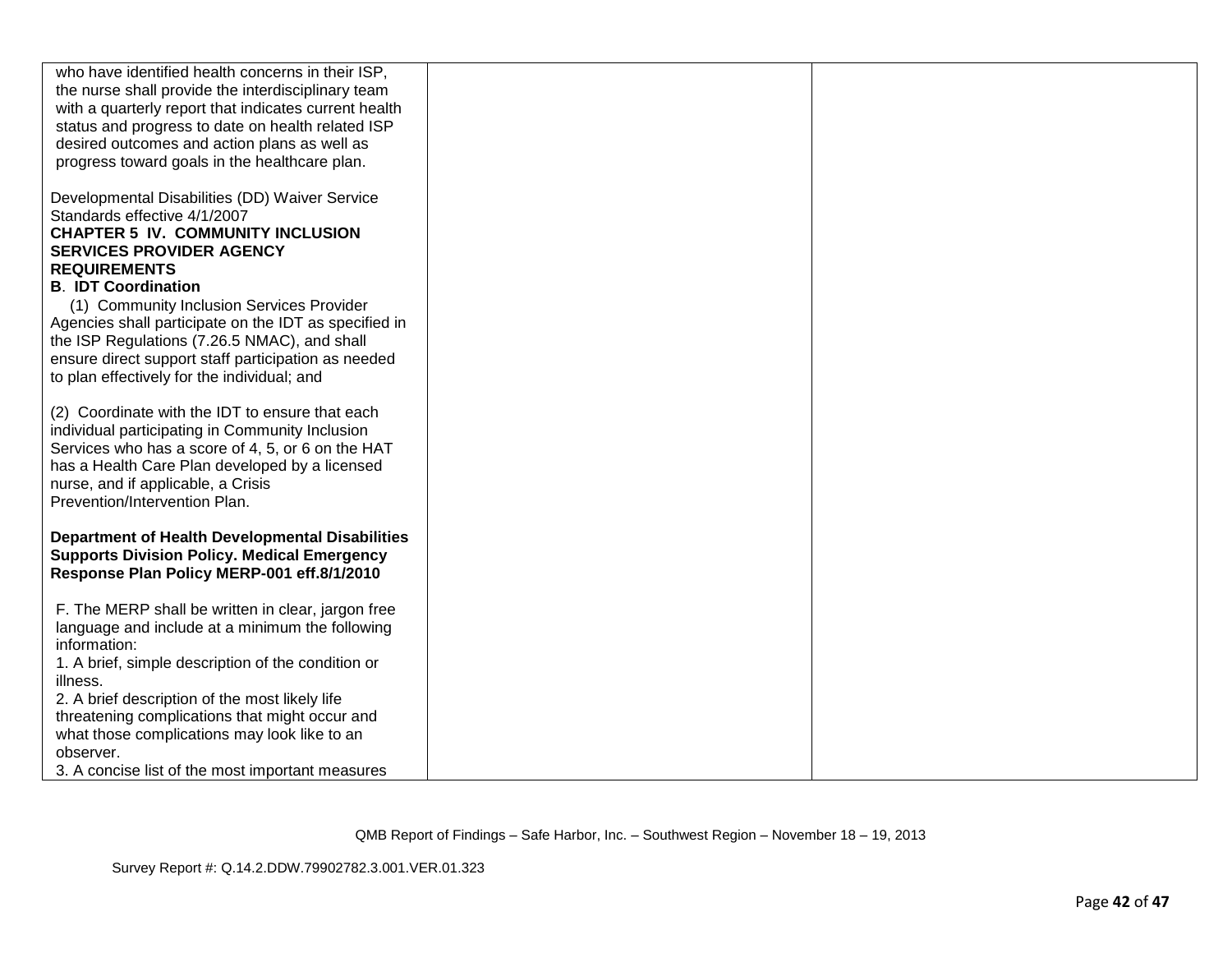| that may prevent the life threatening complication<br>from occurring (e.g., avoiding allergens that trigger<br>an asthma attack or making sure the person with<br>diabetes has snacks with them to avoid<br>hypoglycemia).<br>4. Clear, jargon free, step-by-step instructions<br>regarding the actions to be taken by direct support<br>personnel (DSP) and/or others to intervene in the<br>emergency, including criteria for when to call 911.<br>5. Emergency contacts with phone numbers.<br>6. Reference to whether the individual has advance<br>directives or not, and if so, where the advance<br>directives are located. |  |
|------------------------------------------------------------------------------------------------------------------------------------------------------------------------------------------------------------------------------------------------------------------------------------------------------------------------------------------------------------------------------------------------------------------------------------------------------------------------------------------------------------------------------------------------------------------------------------------------------------------------------------|--|
|                                                                                                                                                                                                                                                                                                                                                                                                                                                                                                                                                                                                                                    |  |
|                                                                                                                                                                                                                                                                                                                                                                                                                                                                                                                                                                                                                                    |  |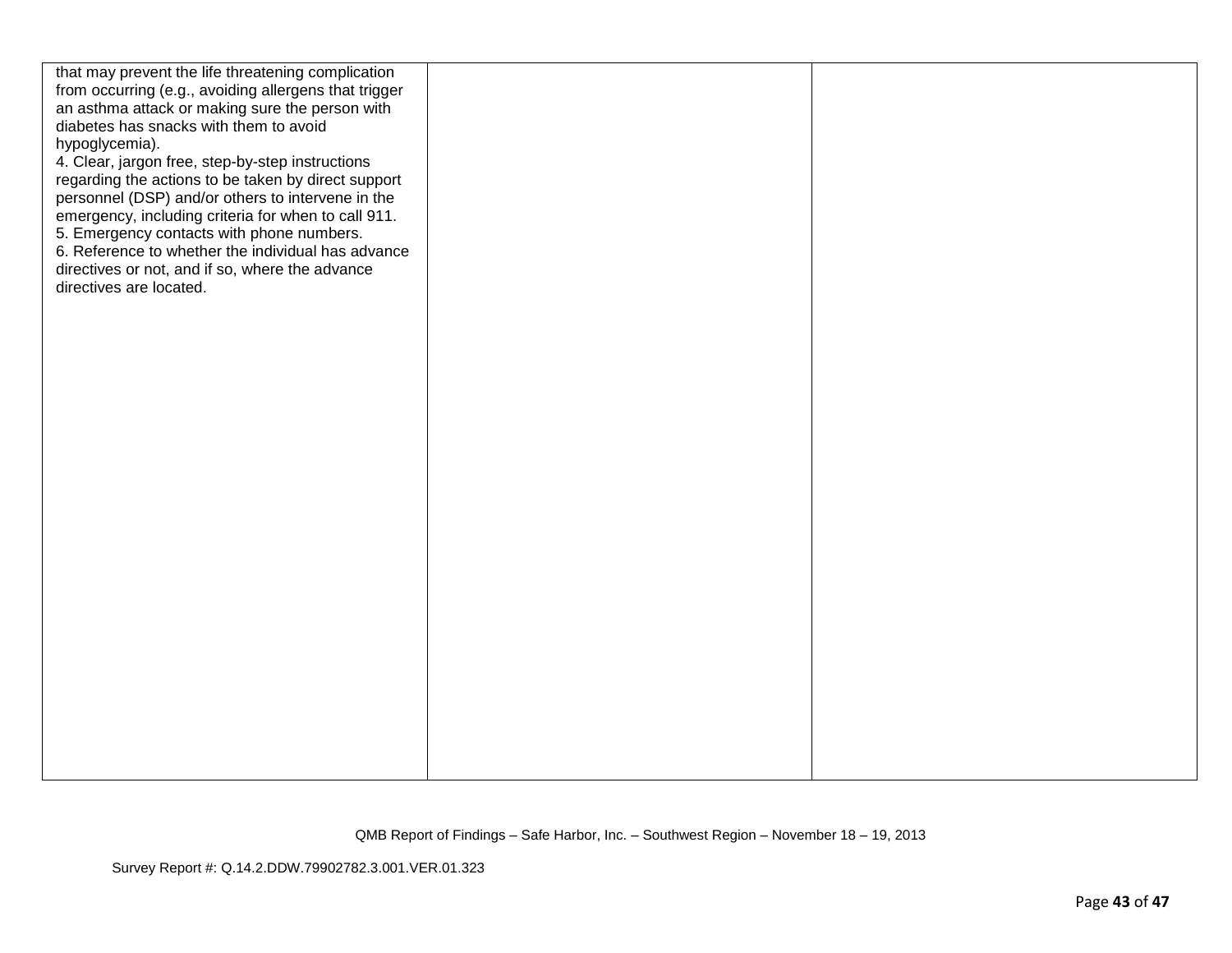| Tag #1A27                                                                                                                                                                                                                                                                                                                                                                                                                                                                                                                                                                                                                                                                                                                                                                                                                                                                                                                                                                                                                                                                                                                                                                                                                                                                                                                                                                                                                                                                                                                                                                                                                                                                                                                                                                                                                                                                            | <b>Standard Level Deficiency</b>                                                                                                                                                                                                                                                                                                                                                                                                                                                                                                                                  | <b>Standard Level Deficiency</b>                                                                                                                                                                                                                                                                                                                                                                                                                                                                                                                                                                           |
|--------------------------------------------------------------------------------------------------------------------------------------------------------------------------------------------------------------------------------------------------------------------------------------------------------------------------------------------------------------------------------------------------------------------------------------------------------------------------------------------------------------------------------------------------------------------------------------------------------------------------------------------------------------------------------------------------------------------------------------------------------------------------------------------------------------------------------------------------------------------------------------------------------------------------------------------------------------------------------------------------------------------------------------------------------------------------------------------------------------------------------------------------------------------------------------------------------------------------------------------------------------------------------------------------------------------------------------------------------------------------------------------------------------------------------------------------------------------------------------------------------------------------------------------------------------------------------------------------------------------------------------------------------------------------------------------------------------------------------------------------------------------------------------------------------------------------------------------------------------------------------------|-------------------------------------------------------------------------------------------------------------------------------------------------------------------------------------------------------------------------------------------------------------------------------------------------------------------------------------------------------------------------------------------------------------------------------------------------------------------------------------------------------------------------------------------------------------------|------------------------------------------------------------------------------------------------------------------------------------------------------------------------------------------------------------------------------------------------------------------------------------------------------------------------------------------------------------------------------------------------------------------------------------------------------------------------------------------------------------------------------------------------------------------------------------------------------------|
| <b>Incident Mgt. Late and Failure to Report</b>                                                                                                                                                                                                                                                                                                                                                                                                                                                                                                                                                                                                                                                                                                                                                                                                                                                                                                                                                                                                                                                                                                                                                                                                                                                                                                                                                                                                                                                                                                                                                                                                                                                                                                                                                                                                                                      |                                                                                                                                                                                                                                                                                                                                                                                                                                                                                                                                                                   |                                                                                                                                                                                                                                                                                                                                                                                                                                                                                                                                                                                                            |
| 7.1.13.9 INCIDENT MANAGEMENT SYSTEM<br><b>REPORTING REQUIREMENTS FOR</b><br><b>COMMUNITY BASED SERVICE PROVIDERS:</b><br>A. Duty To Report:<br>(1) All community based service providers shall<br>immediately report abuse, neglect or misappropriation<br>of property to the adult protective services division.<br>(2) All community based service providers shall report<br>to the division within twenty four (24) hours : abuse,<br>neglect, or misappropriation of property, unexpected<br>and natural/expected deaths; and other reportable<br>incidents<br>to include:<br>(a) an environmental hazardous condition, which<br>creates an immediate threat to life or health; or<br>(b) admission to a hospital or psychiatric facility or the<br>provision of emergency services that results in medical<br>care which is unanticipated or unscheduled for the<br>consumer and which would not routinely be provided<br>by a community based service provider.<br>(3) All community based service providers shall ensure<br>that the reporter with direct knowledge of an incident<br>has immediate access to the division incident report<br>form to allow the reporter to respond to, report, and<br>document incidents in a timely and accurate manner.<br>B. Notification: (1) Incident Reporting: Any<br>consumer, employee, family member or legal guardian<br>may report an incident independently or through the<br>community based service provider to the division by<br>telephone call, written correspondence or other forms<br>of communication utilizing the division's incident report<br>form. The incident report form and instructions for the<br>completion and filing are available at the division's<br>website,<br>http://dhi.health.state.nm.us/elibrary/ironline/ir.php or<br>may be obtained from the department by calling the toll<br>free number. | Based on the Incident Management Bureau's Late<br>and Failure Reports, the Agency failed to report<br>suspected abuse, neglect, or misappropriation of<br>property, unexpected and natural/expected deaths;<br>or other reportable incidents to the Division of Health<br>Improvement for 1 of 7 individuals.<br>Individual #7<br>• Incident date 2/7/2012. Allegation was Abuse,<br>Neglect and Exploitation. Incident report was<br>received 2/7/2012. Failure to Report. IMB Late<br>and Failure Report indicated incident of<br>Exploitation was "Confirmed." | <b>New / Repeat Finding:</b><br>Based on the Incident Management Bureau's Late<br>and Failure Reports, the Agency failed to report<br>suspected abuse, neglect, or misappropriation of<br>property, unexpected and natural/expected deaths;<br>or other reportable incidents to the Division of Health<br>Improvement for 1 of 7 individuals.<br>Individual #6<br>• Incident date 7/31/2013. Allegation was<br>Exploitation. Incident report was received<br>8/6/2013. Late Reporting. IMB Late and Failure<br>Report indicated incident of Exploitation was<br>"Unconfirmed" and Neglect was "Confirmed." |
|                                                                                                                                                                                                                                                                                                                                                                                                                                                                                                                                                                                                                                                                                                                                                                                                                                                                                                                                                                                                                                                                                                                                                                                                                                                                                                                                                                                                                                                                                                                                                                                                                                                                                                                                                                                                                                                                                      |                                                                                                                                                                                                                                                                                                                                                                                                                                                                                                                                                                   |                                                                                                                                                                                                                                                                                                                                                                                                                                                                                                                                                                                                            |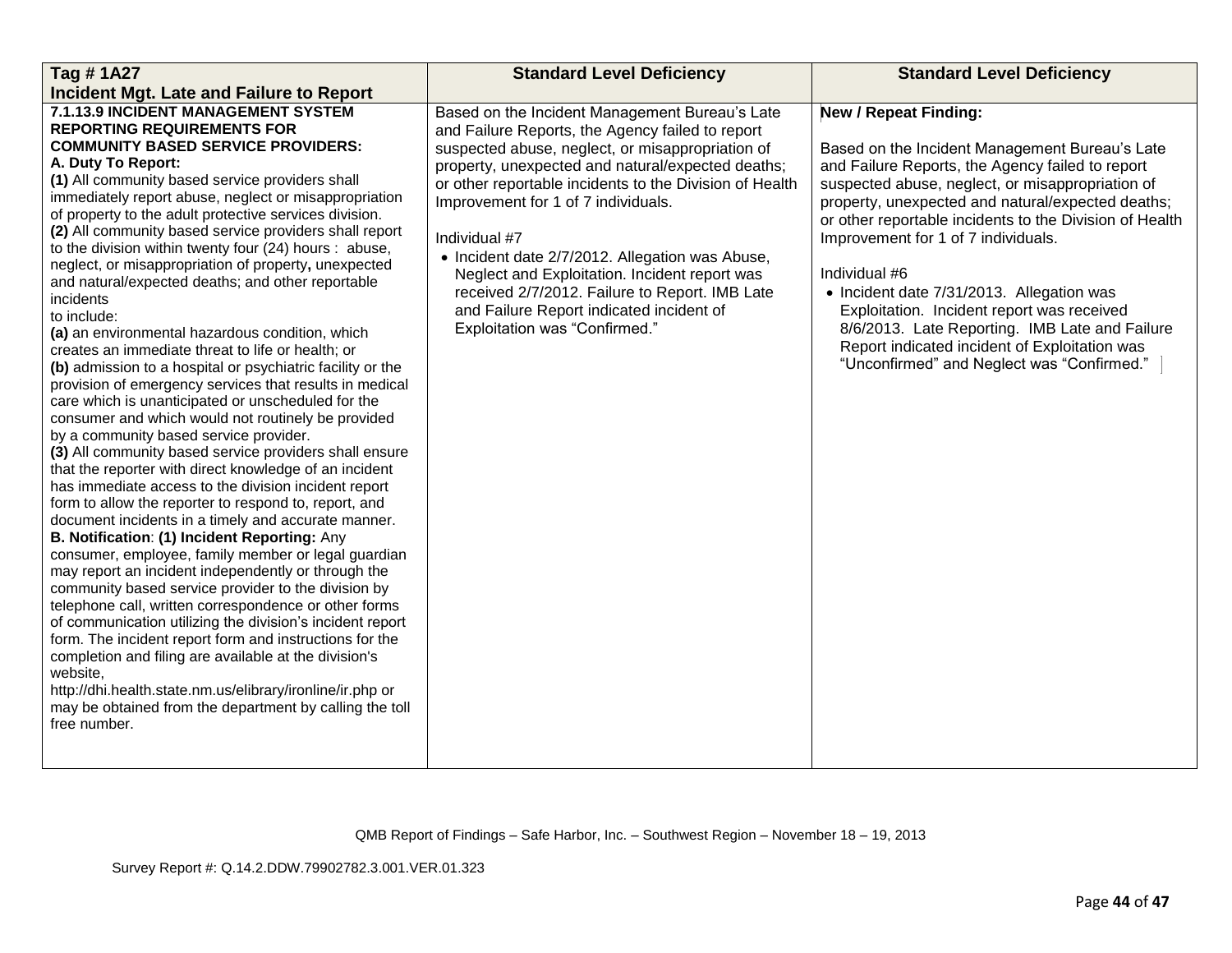| <b>Standard of Care</b>                                                                                                                                                                                                                                                                                           | <b>Routine Survey Deficiencies</b><br>February 18 - 21, 2013                                                                         | <b>Verification Survey</b><br><b>New and Repeat Deficiencies</b><br>November 18 - 19, 2013 |
|-------------------------------------------------------------------------------------------------------------------------------------------------------------------------------------------------------------------------------------------------------------------------------------------------------------------|--------------------------------------------------------------------------------------------------------------------------------------|--------------------------------------------------------------------------------------------|
|                                                                                                                                                                                                                                                                                                                   | Service Domain: Service Plans: ISP Implementation - Services are delivered in accordance with the service plan, including type,      |                                                                                            |
| scope, amount, duration and frequency specified in the service plan.                                                                                                                                                                                                                                              |                                                                                                                                      |                                                                                            |
| Tag #1A08 Agency Case File                                                                                                                                                                                                                                                                                        | <b>Standard Level Deficiency</b>                                                                                                     | <b>Completed</b>                                                                           |
| Tag # 5111 Reporting Requirements<br><b>Community Inclusion Reports</b>                                                                                                                                                                                                                                           | <b>Standard Level Deficiency</b>                                                                                                     | <b>Completed</b>                                                                           |
| Tag # 6L14 Residential Case File                                                                                                                                                                                                                                                                                  | <b>Standard Level Deficiency</b>                                                                                                     | <b>Completed</b>                                                                           |
| Tag # 6L17 Reporting Requirements<br>(Community Living Reports)                                                                                                                                                                                                                                                   | <b>Standard Level Deficiency</b>                                                                                                     | <b>Completed</b>                                                                           |
| Service Domain: Qualified Providers - The State monitors non-licensed/non-certified providers to assure adherence to waiver<br>requirements. The State implements its policies and procedures for verifying that provider training is conducted in accordance with State<br>requirements and the approved waiver. |                                                                                                                                      |                                                                                            |
| Tag #1A11.1 Transportation Training                                                                                                                                                                                                                                                                               | <b>Standard Level Deficiency</b>                                                                                                     | <b>Completed</b>                                                                           |
| Tag #1A20 Direct Support Personnel<br><b>Training</b>                                                                                                                                                                                                                                                             | <b>Standard Level Deficiency</b>                                                                                                     | <b>Completed</b>                                                                           |
| Tag #1A22 Agency Personnel Competency                                                                                                                                                                                                                                                                             | <b>Standard Level Deficiency</b>                                                                                                     | <b>Completed</b>                                                                           |
| Tag #1A28.1 Incident Mgt. System -<br><b>Personnel Training</b>                                                                                                                                                                                                                                                   | <b>Standard Level Deficiency</b>                                                                                                     | <b>Completed</b>                                                                           |
| Tag # 1A36 Service Coordination<br><b>Requirements</b>                                                                                                                                                                                                                                                            | <b>Standard Level Deficiency</b>                                                                                                     | <b>Completed</b>                                                                           |
|                                                                                                                                                                                                                                                                                                                   | Service Domain: Health and Welfare - The state, on an ongoing basis, identifies, addresses and seeks to prevent occurrences of       |                                                                                            |
|                                                                                                                                                                                                                                                                                                                   | abuse, neglect and exploitation. Individuals shall be afforded their basic human rights. The provider supports individuals to access |                                                                                            |
| needed healthcare services in a timely manner.                                                                                                                                                                                                                                                                    |                                                                                                                                      |                                                                                            |
| Tag # 1A03 CQI System                                                                                                                                                                                                                                                                                             | <b>Standard Level Deficiency</b>                                                                                                     | <b>Completed</b>                                                                           |
| Tag # 1A05 General Provider Requirements                                                                                                                                                                                                                                                                          | <b>Standard Level Deficiency</b>                                                                                                     | <b>Completed</b>                                                                           |
| Tag #1A28.2 Incident Mgt. System -                                                                                                                                                                                                                                                                                | <b>Standard Level Deficiency</b>                                                                                                     | <b>Completed</b>                                                                           |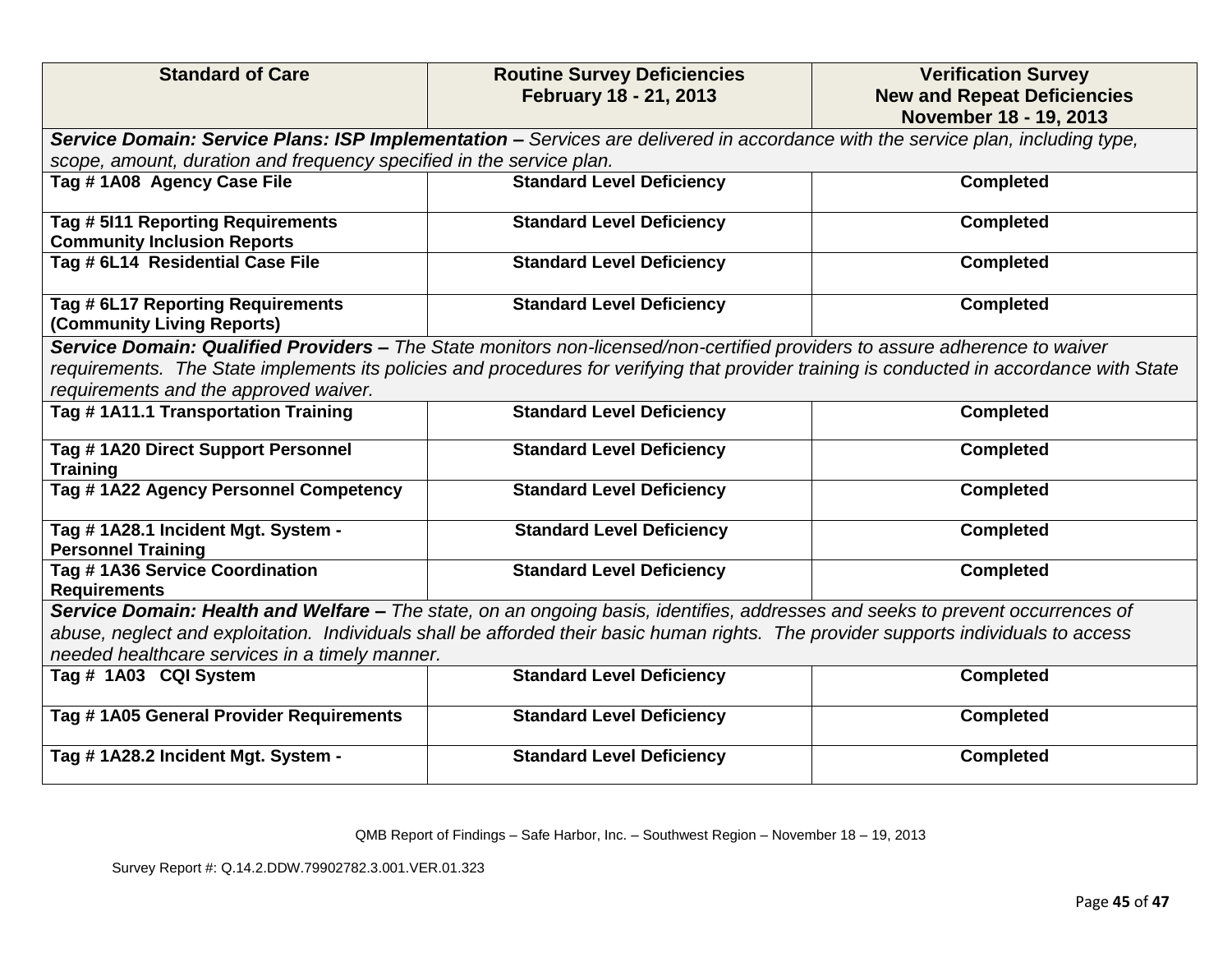| <b>Parent/Guardian Training</b>                                                                                                   |                                  |                              |
|-----------------------------------------------------------------------------------------------------------------------------------|----------------------------------|------------------------------|
| Tag # 6L13 Community Living Healthcare<br>Regts.                                                                                  | <b>Standard Level Deficiency</b> | <b>Completed</b>             |
| Service Domain: Medicaid Billing/Reimbursement - State financial oversight exists to assure that claims are coded and paid for in |                                  |                              |
| accordance with the reimbursement methodology specified in the approved waiver.                                                   |                                  |                              |
| TAG #1A12 All Services Reimbursement                                                                                              |                                  | <b>No Deficiencies Found</b> |